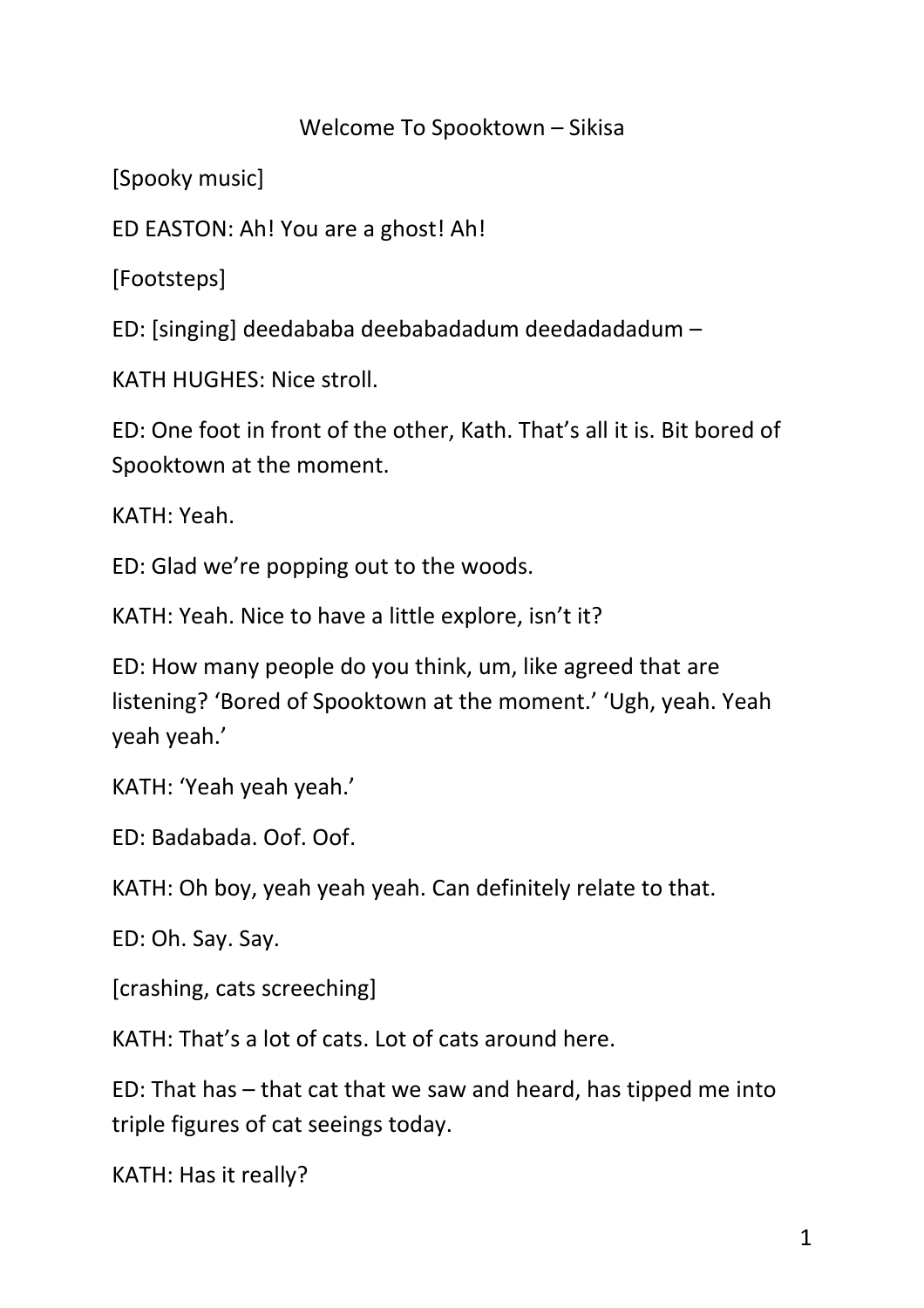ED: Yes.

KATH: Gosh.

ED: That's my 100th cat.

KATH: Oh, bloody hell. That's quite an occasion, that.

ED: Just today. Not over – not of all time.

KATH: Oh, no, yeah. I get it. I get it.

ED: Yeah.

KATH: I'd be with you. I've seen them as well, but I just wasn't –

ED: Weren't counting.

KATH: You know, didn't want to make it about me. It's about you, that's your thing.

ED: Yeah, thank you.

KATH: You're welcome. You're welcome. I just want you to have your moment, you know?

ED:  $100<sup>th</sup>$  cat. Oh shit. Have you had any – have you had any nightmares this week?

KATH: Yeah, of course. Of course.

ED: Au natural.

KATH: I had one where, um, me and you were in a shop.

ED: Yeah.

KATH: And you just kept telling me, 'do not go down the bean aisle.'

ED: Yeah, don't.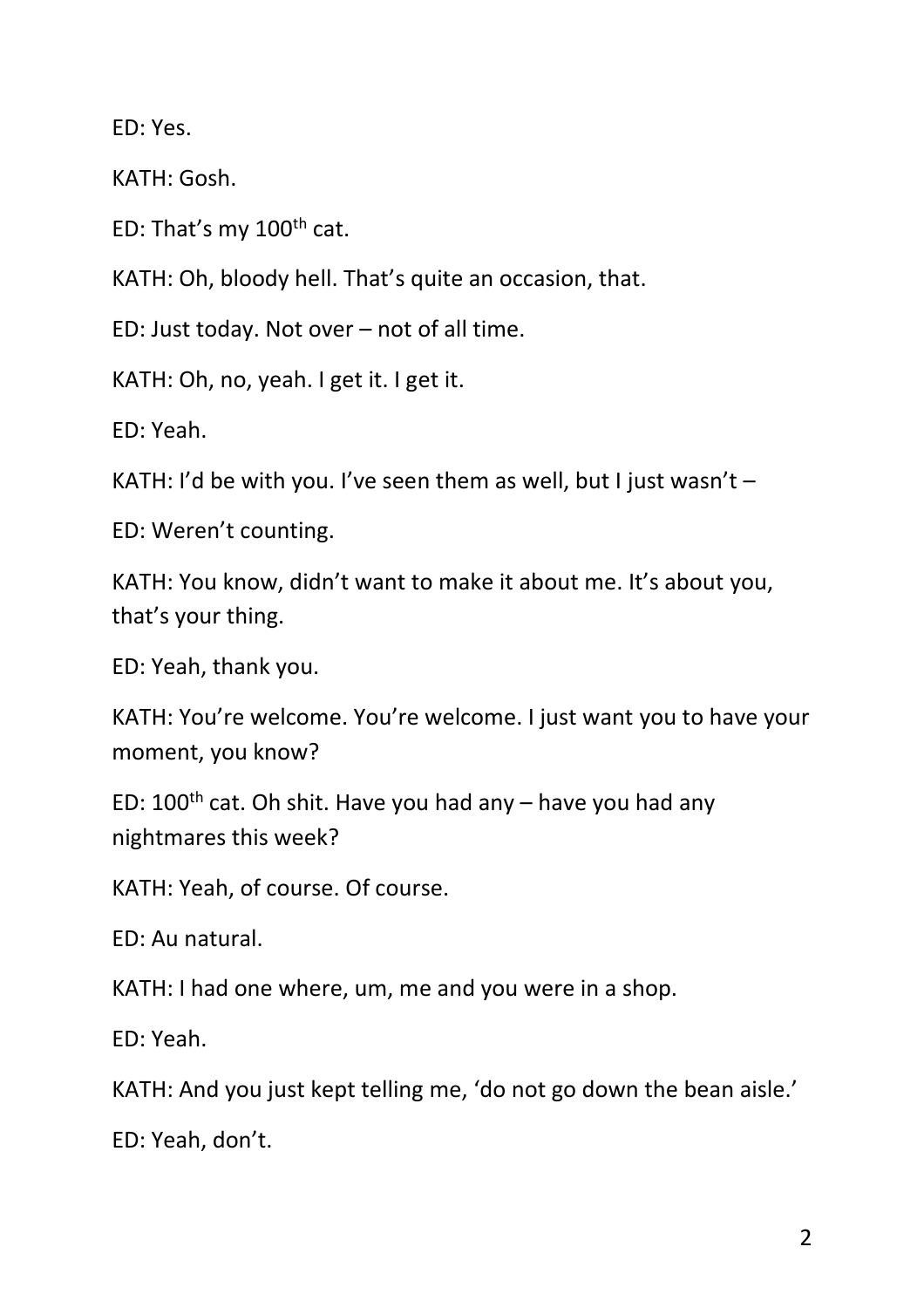KATH: Which is presumably an aisle exclusively for beans.

ED: Mhm.

KATH: But like baked beans, not all sorts of beans.

ED: Yes. Spaghetti's in there usually as well.

KATH: Oh really?

ED: Yeah. It's tinned stuff really, but yeah, beans.

KATH: Anyway, you're telling me, 'don't go down there.' Obviously I'm going to be like, 'right, well what's going on in the bean aisle?' I go down the bean aisle, and we've been reviewed and this is reviews. We've been reviewed by the 'Times' presumably.

ED: Fucking cunts.

KATH: Three stars. So, you know, have an opinion. Give it –

ED: Fucking hell.

KATH: Five or one.

ED: Yeah. Five or one.

KATH: Five or one, you know what I mean? Have an opinion.

ED: Thumbs up or thumbs down.

KATH: Yeah.

ED: That's all it should be.

KATH: Yeah. But yeah, and I was just really like, 'oh god, I wish I hadn't gone down the bean aisle and seen this.'

ED: What is it we always used to say? Five stars is correct. Four stars is like come on, just give us the fucking five stars, you're nearly there.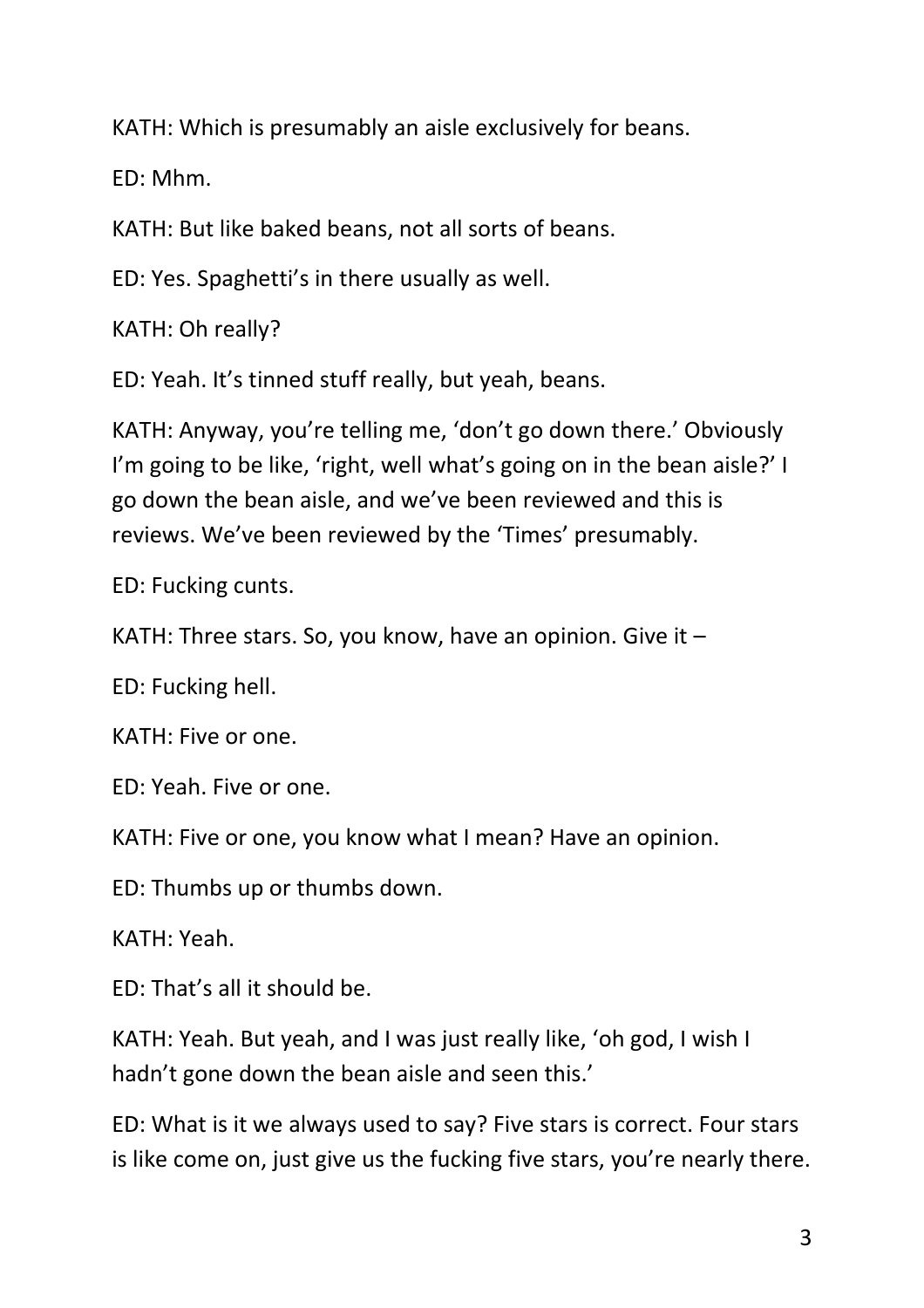Three stars is like you don't have a thought or opinion, you've just gone like 'maybe'.

KATH: Yeah.

ED: That's what three is. Three is maybe.

KATH: Yeah. Yeah, it's maybe. Yeah.

ED: One is you don't fucking know what you're talking about, grow up. One – one star? You think it's one star? You haven't a thought in your head. Two is like didn't like it but for a reason. And that's the worst. Two's the worst. Two's the worst rating you can get. Two's way worse than one.

KATH: Yeah, two's the worst. Yeah.

ED: Two's like didn't like it, and here's why.

KATH: And here's why, yeah.

ED: And the – like –

KATH: Whereas one is –

ED: One's like you don't know what you're fucking on about.

KATH: Yeah yeah yeah.

ED: Two is, 'I didn't like it but here's the redeeming – something's redeemable about it.' Hate it. Hate a two.

KATH: Like – brutal. Brutal. How about you, any nightmares?

ED: Um, shit. Have I had any nightmares this week? Or has my life been utterly perfect? I'm sure I can dig something up. Pulled down a bunch of plasterboard with damp behind it. I got a cough from that.

KATH: That has turned me sick, I'll be honest.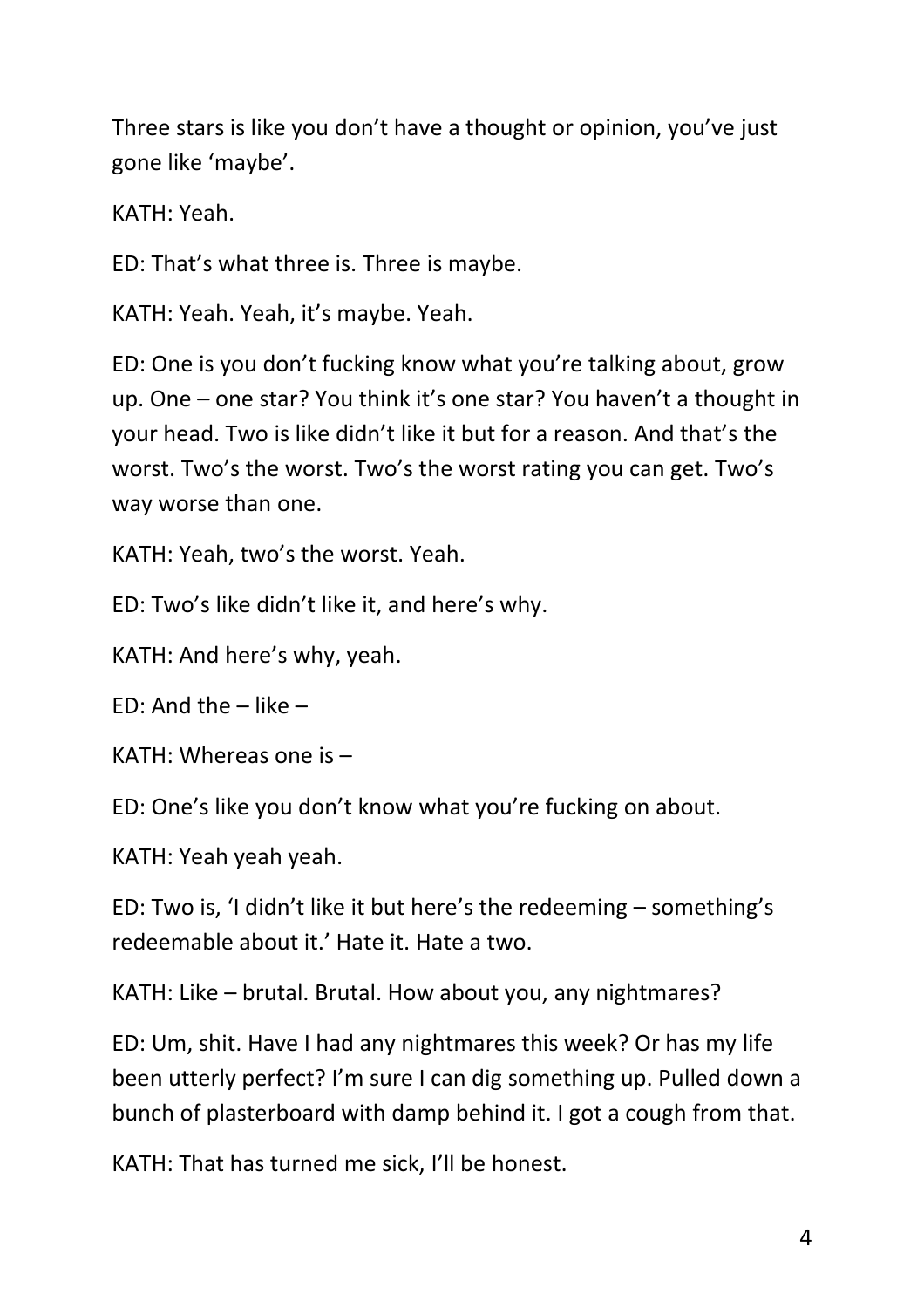ED: Yeah, the – the plasterboard was so wet. Like damp and wet. That it just like mushed in your hands.

KATH: Oh god.

ED: It just like put a pulp –

KATH: Oh.

ED: That was – so that was a bit of a nightmare, yeah. It's sort of joyous hammering down a wall, but then like clumping it down with my stupid paws, just like – and it – ugh, yeah, it was horrible.

KATH: Yeah. Awful.

ED: But used it to fill in some potholes.

KATH: Oh, well that's got a happy ending.

ED: Yeah. I know how to weave a yarn, Kath.

KATH: Yeah. It's a nice little happily ever after at the end of that. Lovely. Lovely, lovely. Is that – is that who I think it is? Is that Sikisa?

ED: Oh, I thought you were talking about me. Uh, yes, that is. Yeah, look.

KATH: Is it? Say hello?

[Spooky music]

ED: Oh, Sikisa! Hello.

KATH: Hello.

SIKISA: What's up? Hey. What are you doing around here? What's going on?

ED: Hey.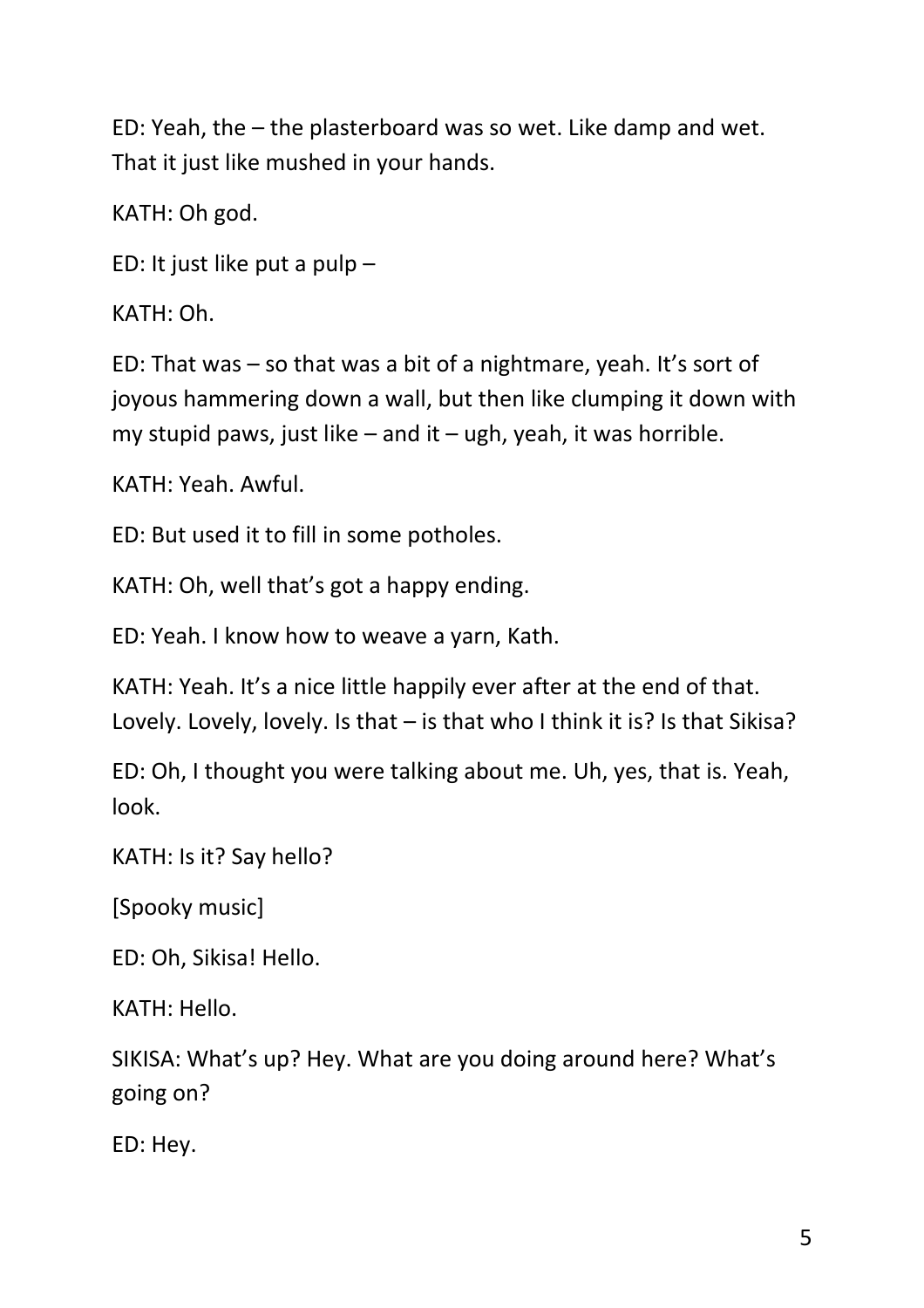$KATH: Oh -$ 

ED: Uh, we popped here to have a look at the old boarding school.

KATH: Yeah.

ED: And burnt woods.

SIKISA: Yeah, um, I don't know if you are welcome, Edward. No offense, because it's an all girls' school. But um –

ED: Oh shit.

KATH: But yeah, I don't  $-$  I tried to  $-$  no, I did  $-$ 

ED: I didn't know.

KATH: No, I flagged with you and you were like, 'well everything's for boys.' So –

ED: What I mean is I didn't – I didn't know before you told me. Is what I meant, sorry.

KATH: Oh, got you. Got you. Yeah, that's a fact. That's fine, yeah.

ED: I didn't know prior to finding out.

KATH: Yeah, okay.

SIKISA: Well – well you're here now, so –

ED: And then I thought  $-1$ 've got, you know, I've got  $-1$ 've got sort of longish hair –

KATH: Yeah.

ED: In fact, uh, I once had  $-1$  used to have hair down to my sort of  $$ not waist, but I'd say chest. I had very long curly hair. And I once accidentally went into the women's toilets. And I just let my hair down and sort of scuttled out and no one noticed.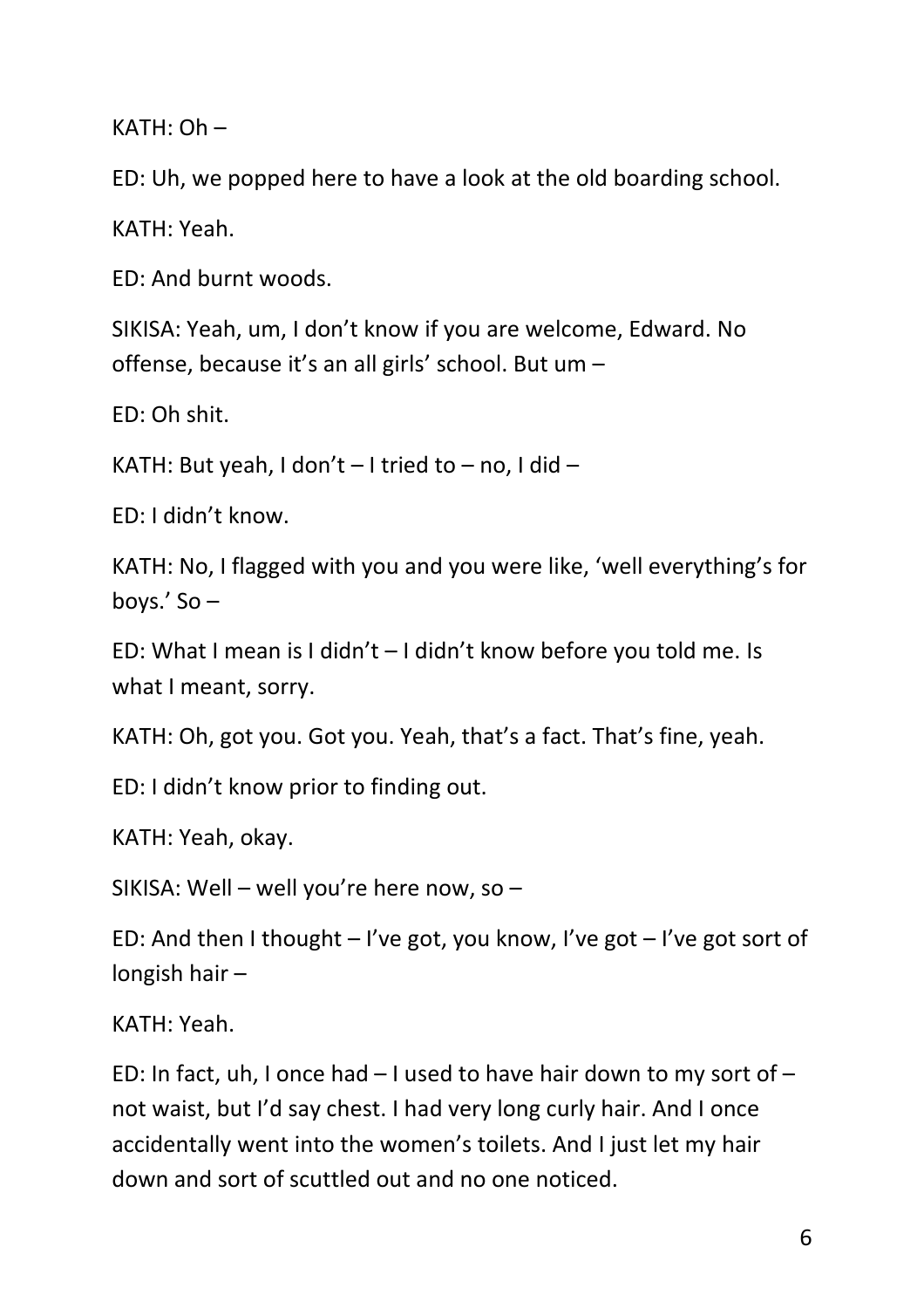SIKISA: Well it is quite common, especially with the pandemic. Like I, um, I did see – I saw someone I haven't seen for ages on a Zoom and I was – I thought it was, uh, my friend's mother. Turns out it was her boyfriend, who I haven't seen, uh, in a year. And I was like, 'mate, you need to get your hair cut. Your hair is so long.'

ED: You look like someone's mum.

SIKISA: But we can turn you – we can turn you into a girl. We can, obviously, pronouns are very, uh, a very hot topic at the moment. We can get you drag race up -

ED: Yeah, great. Yeah.

KATH: Yeah.

SIKISA: Like get you some makeup. Make you look very feminine and all that.

ED: I'd love that.

KATH: Exciting.

ED: Yeah.

KATH: That would be lovely, Ed.

SIKISA: What kind of – what kind of length skirt would you like? Like knee length? Would you like a short one? Maxi?

ED: If we're going  $-$  if we're going all in, let's go all in, Let's  $-$ 

SIKISA: Like you do have good legs.

ED: Thank you so much. Thank you very much. I do love walking. Let's go short.

SIKISA: Let's go short.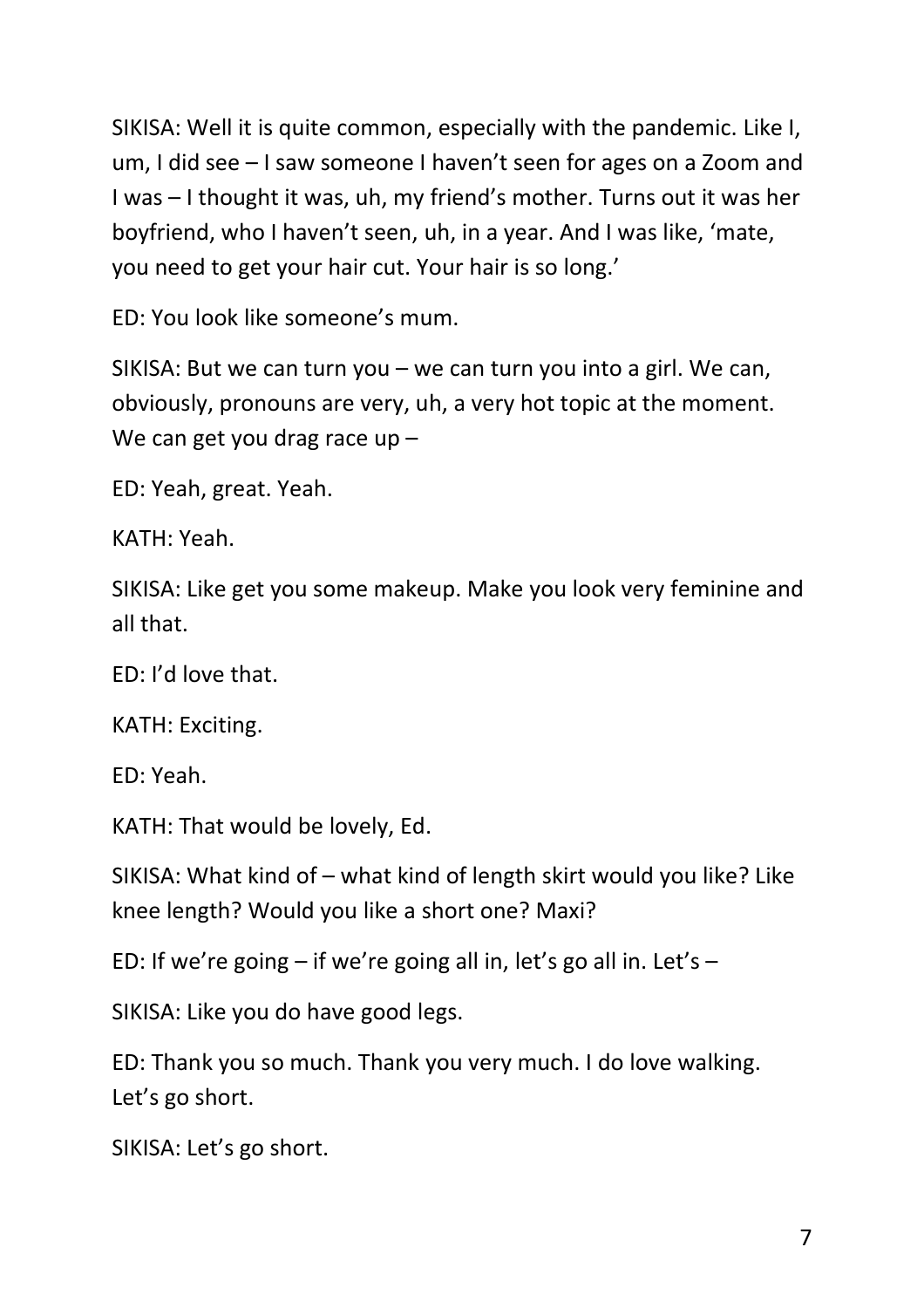ED: Let's go short.

KATH: A mini skirt, okay.

SIKISA: Mini skirt. Mini skirt. Obviously you're welcome anyway, so – because you're a woman, so you're –

KATH: Thank you. I'm going to wear trousers, though, if that's okay.

SIKISA: That's perfectly fine.

KATH: Trousers and a shirt, yeah.

SIKISA: Yeah, we're all very, um, at school –

ED: Nice.

SIKISA: Very open to trousers. So please do.

KATH: Great. Great.

SIKISA: Like basically just be like, 'I'm an independent strong woman.' Yeah.

KATH: Yeah. I can wear trousers.

SIKISA: 'I'm going to wear some trousers.' Yeah.

ED: Nice. Wear some fucking trousers.

KATH: And he's an independent strong man and he can wear a mini skirt. Yeah.

SIKISA: Yeah, exactly. Damn. Damn right. Damn right.

KATH: Yeah.

ED: We're all independent and strong, Kath.

KATH: We're all independent and strong.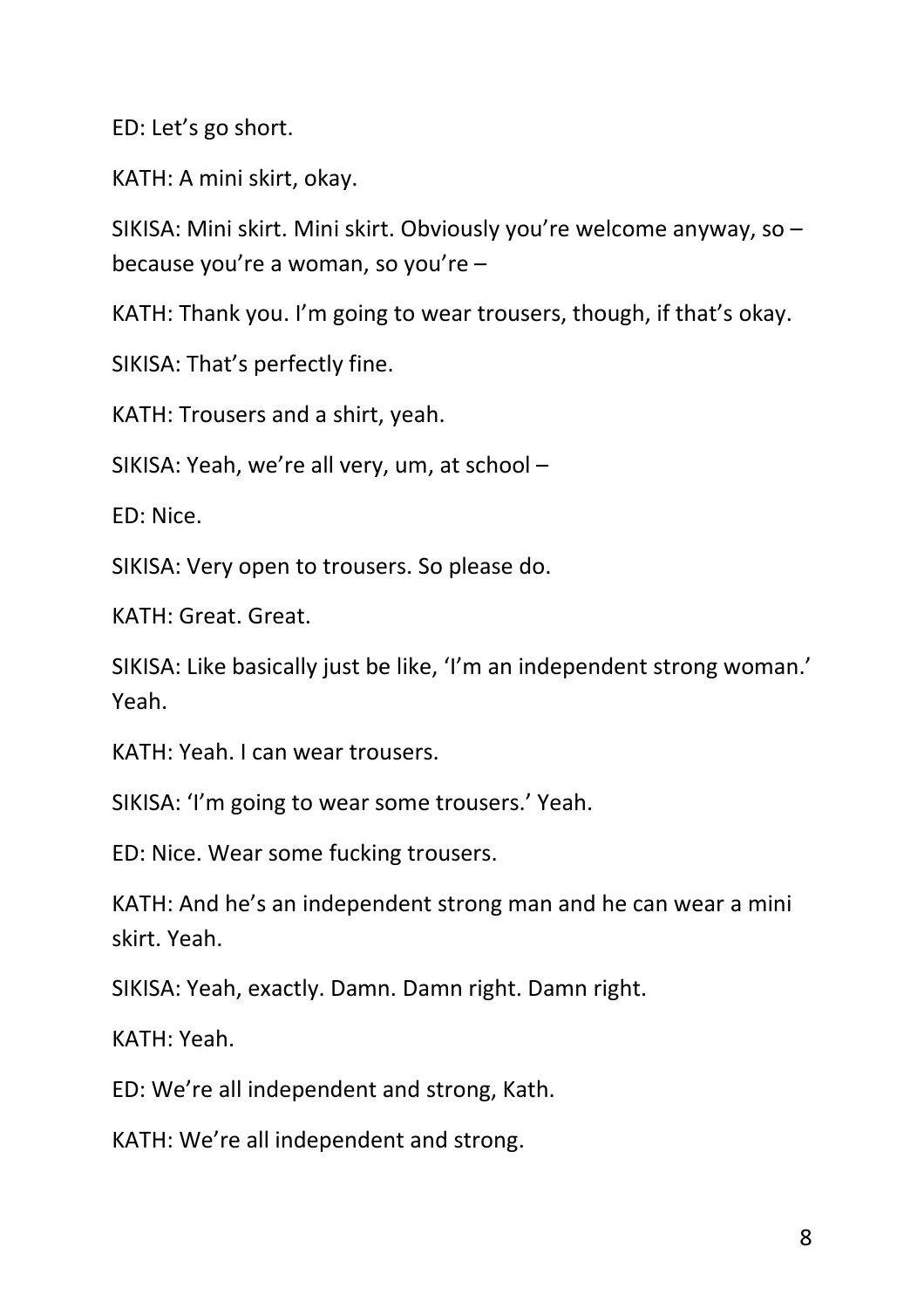ED: We're all independent and strong.

[Spooky music]

[Music playing, singing 'here to judge. Here to judge.']

PRIYA HALL: Hello.

ROBIN MORGAN: Hi!

LEILA NAVABI: Hey, Priya!

PRIYA: [laughs] Okay, I see how it is.

[All laugh]

PRIYA: Here to Judge is the new weekly podcast from Little Wander, where we dismantle predicaments posted online.

LEILA: Featuring fruity dilemmas from Am I The Asshole on Reddit.

ROBIN: To Am I Being Unreasonable quandaries on Mumsnet.

PRIYA: Join me, Priya Hall.

ROBIN: Me, Robin Morgan.

LEILA: And me, Leila Navabi. Subscribe on Apple –

ROBIN: Apple.

LEILA: Spotify –

ROBIN: Spotify.

LEILA: Or wherever you get your podcasts.

ROBIN: Wherever.

LEILA: Go on. Give me –

ROBIN: I was just being like your hype man.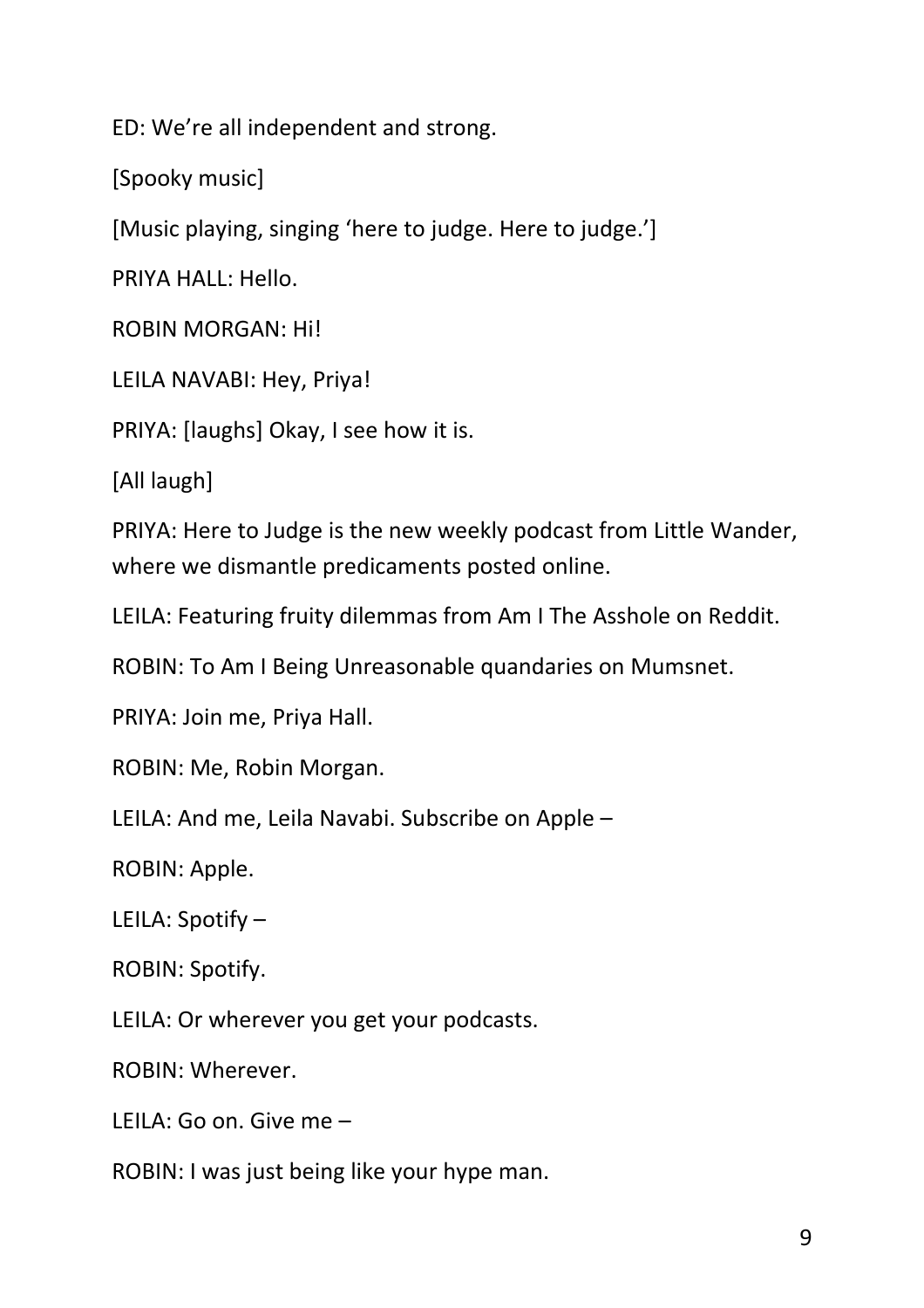LEILA: Beatbox a bit.

ROBIN: [beatboxes]

LEILA: New episode every Friday. There must be something we can use. [laughs]

[Spooky music]

ED: I have a question for you.

SIKISA: Yes.

ED: If I may? How was your journey here?

SIKISA: Oh, so, um, the journey was  $-$  here was quite interesting. So  $$ so it's a boarding school, so normally I would stay here like obviously during semester and stuff like that because –

KATH: Yeah.

SIKISA: But I have not been here for ten years.

ED: Right.

SIKISA: So this is – this is –

ED: Oh, so you went here? Okay.

SIKISA: Yeah, this is my previous school, um, that I stayed –

KATH: Okay.

SIKISA: Yeah, it was – it was fun. It was weird being at an all girls' school, but yeah, it was interesting. But now I just get the bus here because it's only like an hour and a half journey. And I like the bus. I don't like really trains or tubes and stuff like that. So I just get the bus here. So it's nice to look out the windows. Obviously as soon as I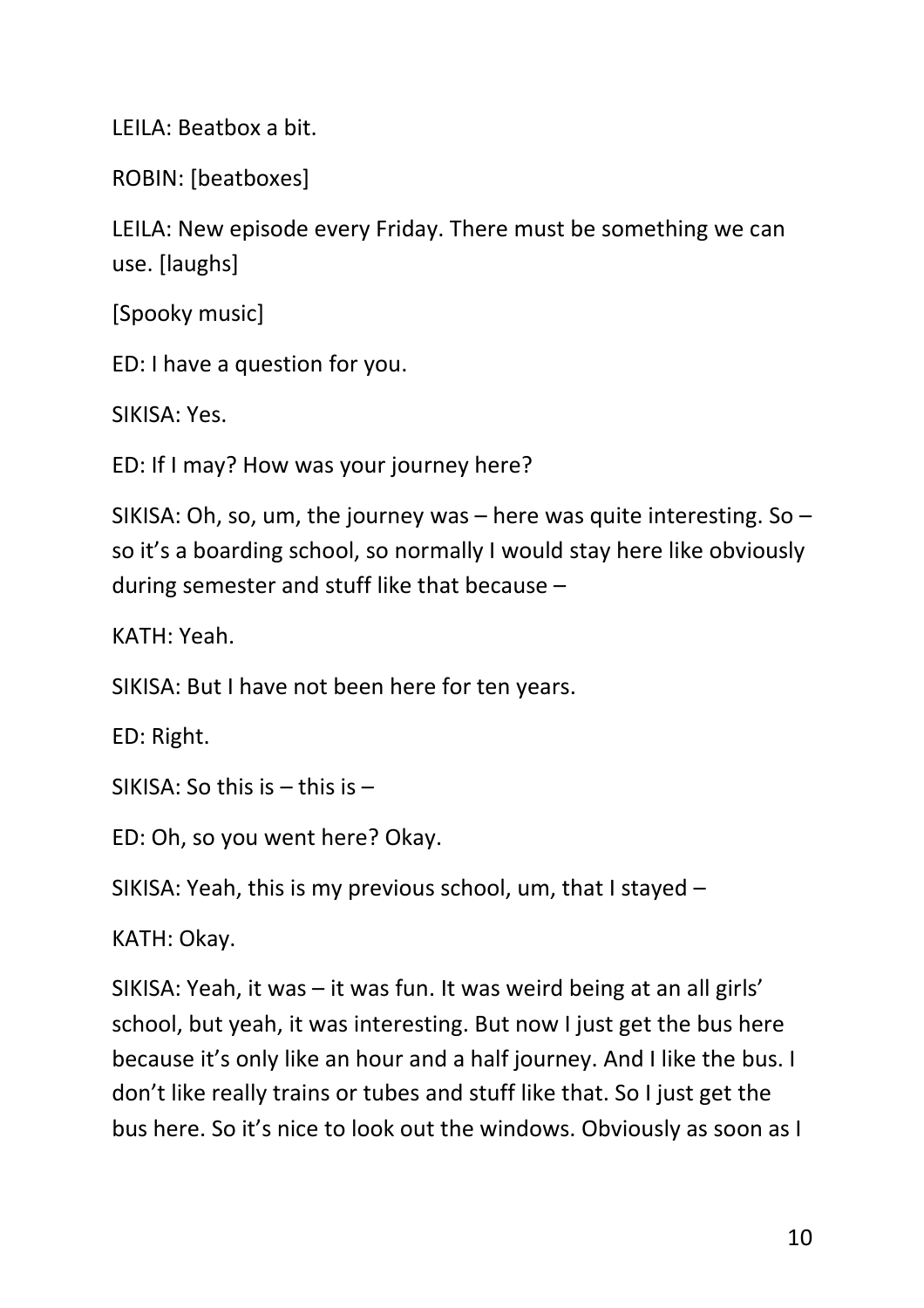got past like a certain point, coming towards Spooktown's burnt woods, I started to get dark. So a bit mucky.

ED: Yeah, yeah.

SIKISA: So I knew that I was in the right direction. So –

KATH: Yeah, yeah, it's a good signpost, that, isn't it? Like, 'oh, yeah, we're near.'

ED: Great.

SIKISA: Yeah.

KATH: Yeah.

SIKISA: Yeah, 'we're near.' When there's signs like 'turn around now'.

KATH: Yeah yeah yeah. 'Get out.'

SIKISA: Those kinds of things. That was a bit like yeah, we're – yeah, we're going to the right place.

ED: Yeah, I get  $-1$  like a train. I don't like a  $-$  a tube if I think too much about how underground it is. If I remember that I'm underground, I – I get – I hate it.

SIKISA: But that's the whole purpose of the underground tube.

KATH: Yeah, it's called the underground, isn't it? Yeah.

ED: Yeah, yeah, you can see my problem.

KATH: Yeah.

ED: Yeah, you can see where – where I struggle. Same with caves.

SIKISA: Yeah, I can.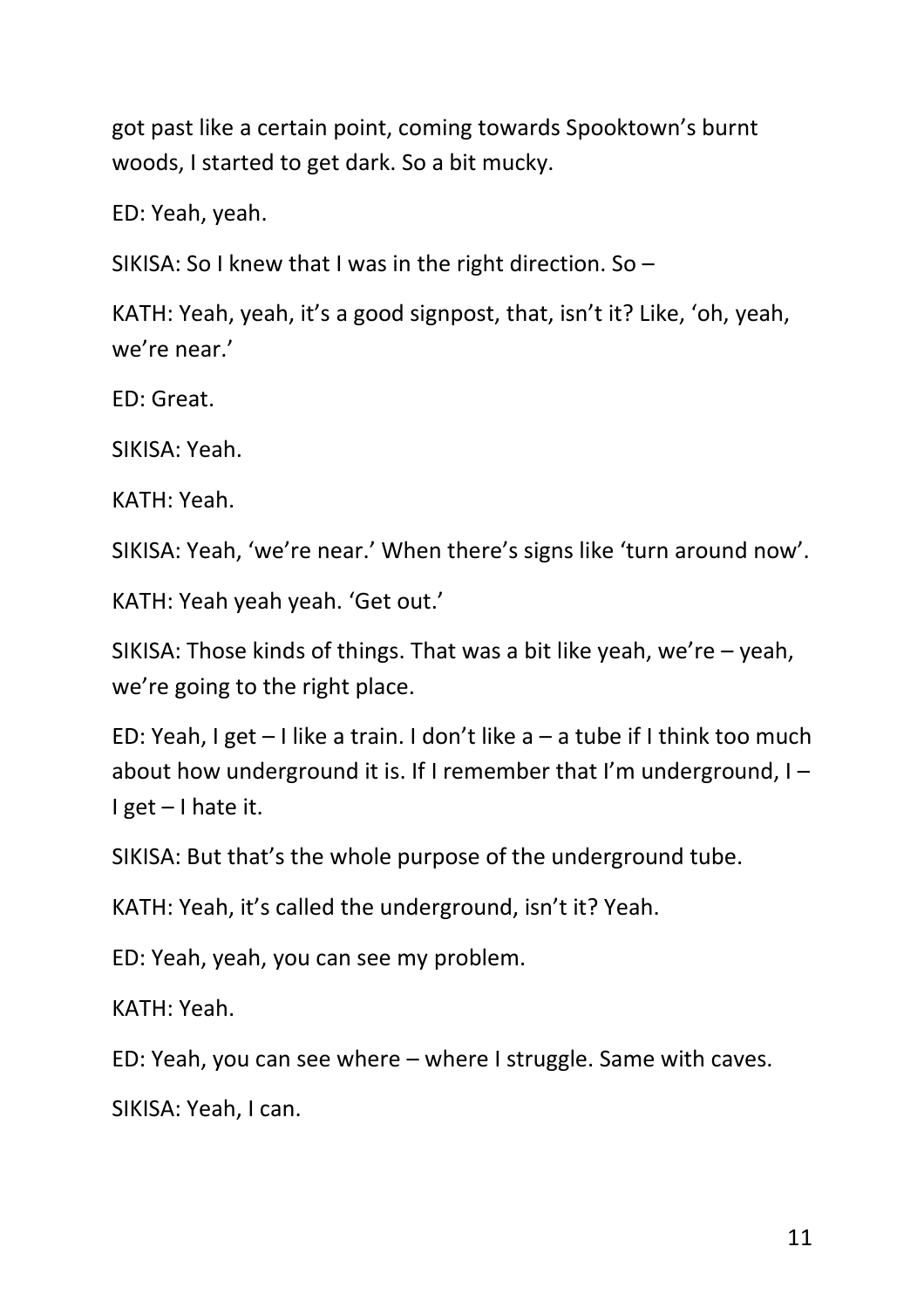SIKISA: However, some tubes are not underground. Some of them are overground.

KATH: God, we're all being lied to.

SIKISA: Exactly.

ED: Oh my god. Oh my god. Great, so you got the bus here and it was fine. Lovely. Thank you for that. Um, my second question is how many ghosts have you seen this week?

SIKISA: This week? Well this week I've kind of been like enjoying the sun. So I've not really –

ED: Right, yes.

SIKISA: Worried about the ghosts at the moment.

KATH: So you've not been sort of keeping an eye out.

SIKISA: No, I've not been keeping an eye out. I've just been like, you know what, you do your thing, I'll do my thing.

KATH: Yeah.

SIKISA: The sun's out. I need to enjoy it because I've been locked in the house for like ages.

ED: Nice.

KATH: Yeah.

SIKISA: So like I've been like, 'sun, yay.' And I'm sure like the ghosts are like, 'you know what, I'm going to give them their moment. Because the sun hasn't been out for a while.' Because the week before I saw like two, so –

ED: Yeah.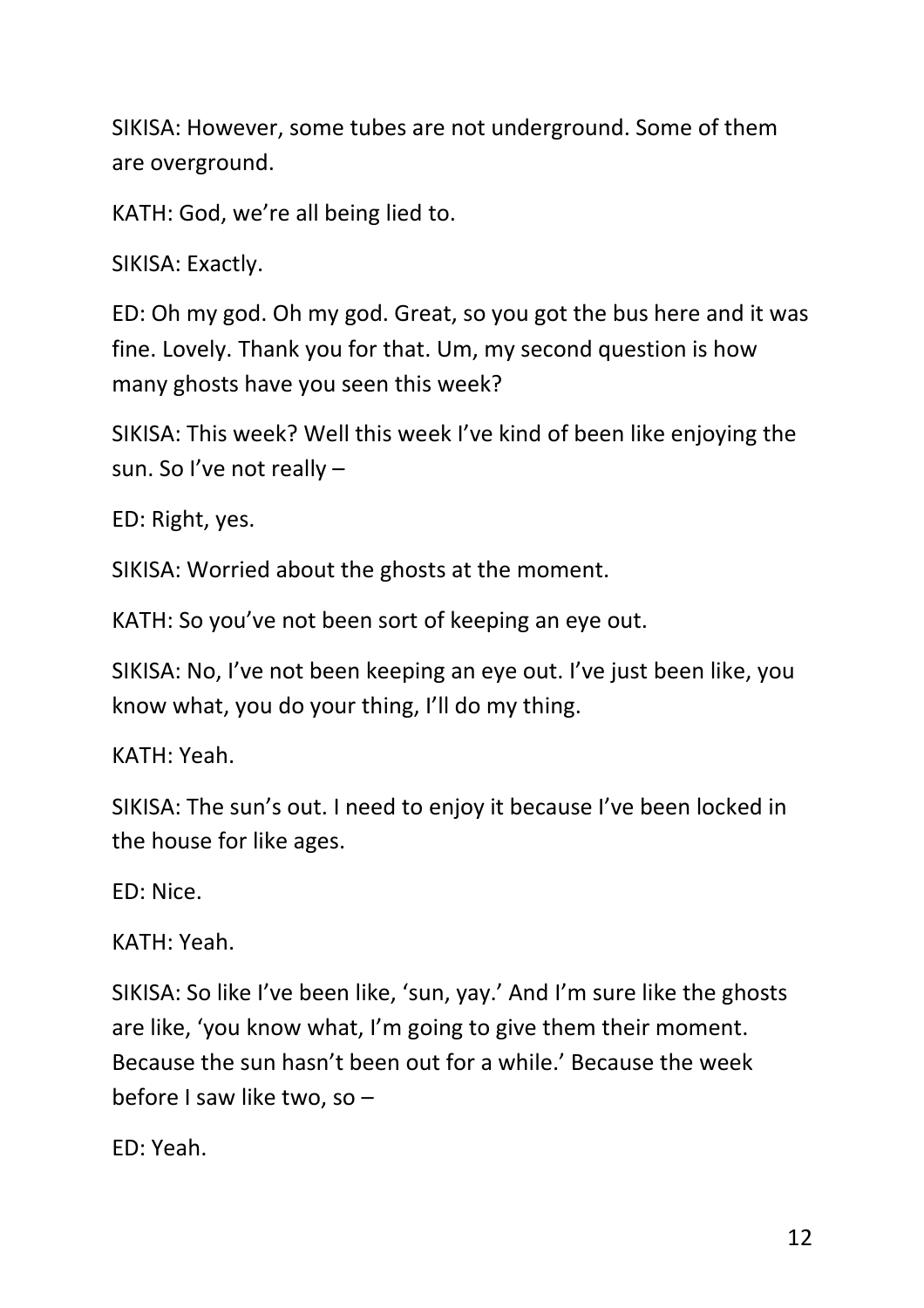KATH: Yeah.

ED: Right. And then none – but none this week.

KATH: So they – right, so they are mindful the weather, which is nice.

SIKISA: Yeah, they – they don't like – with me the ghosts only really come out at like wintertime. I think that's when they know –

KATH: Okay.

SIKISA: That they can have a chat with me.

ED: Yeah.

SIKISA: That they can communicate with me. That we can have a little gossip, a little chin wag.

KATH: Yeah.

SIKISA: In the summer they really just hibernate. Because they know that I need my like summertime moment.

KATH: Yeah.

ED: Yeah. Yeah.

SIKISA: I need to get my like life on. So they appreciate that.

ED: I feel like they're – they're a bit like, um, a laptop. In that they're – they're quite hard to see in direct sunlight.

SIKISA: Exactly, so I think they're –

ED: I think it's quite hard to see them. So –

SIKISA: But when I used to work in a pub, the ghosts were always around. So it was cool.

ED: Nice.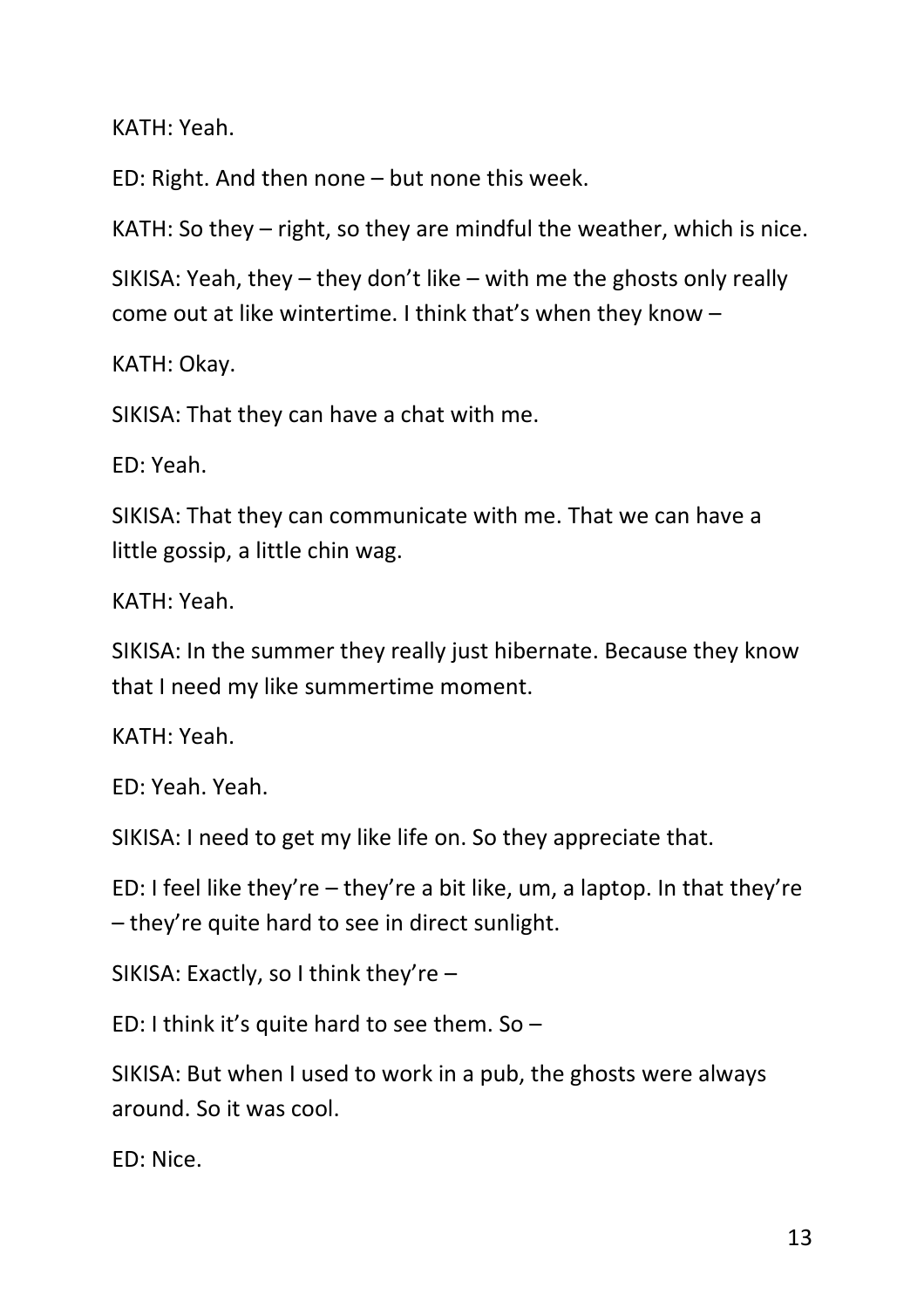SIKISA: It was nice to have something to like keep me occupied when I was closing up by myself. So, you know.

KATH: Yeah. Yeah, because then you're not really by yourself then, are you? You know, someone to chat to.

SIKISA: Exactly. Exactly. When you're just closing up, just like, 'hey. Hey Sarah, what are you doing today?'

ED: Oh, lovely.

KATH: Oh, so they were regulars? That's nice.

SIKISA: Oh yeah yeah. Regulars, yeah.

KATH: Yeah, nice.

SIKISA: It was normally just one ghost, but just always was there. Because the ghost used to live in the attic, so yeah.

KATH: Just – oh, right. So right. So Sarah would just nip down when you were sort of cashing up.

SIKISA: Yeah, exactly.

ED: I hope there's not somebody called Sarah listening to this being like, 'it's a real person. That wasn't – that wasn't a ghost. What the fuck?'

SIKISA: Well I named her Sarah. I don't know if Sarah's her real name.

KATH: Oh, okay.

[Spooky music]

ED: Lovely answer, thank you very much. Excuse that  $-1$ 'm a big fan.

SIKISA: You're welcome.

ED: Um, my last – my last question and then Kath's got a question –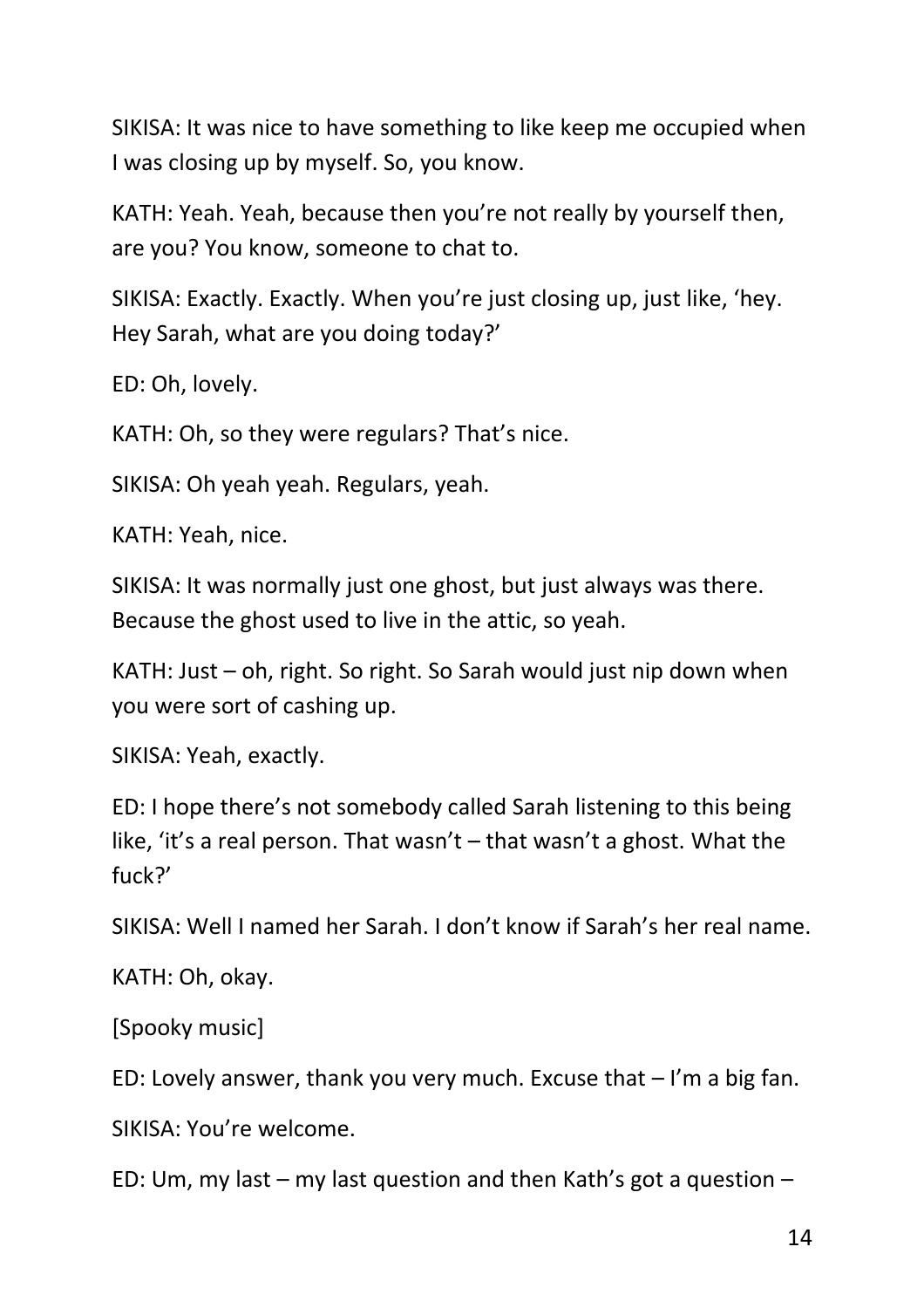SIKISA: Oh you are all full of questions, mate.

ED: Yes. Yeah. You're getting both barrels after that fucking – um, what's – what is the spookiest thing that's ever happened to you, please?

SIKISA: The spookiest thing that ever happened to me? I think – believing that a dress was blue and it actually was green.

ED: Yeah, yeah. That is the correct answer.

KATH: Yeah. Finally someone's answered that correctly. Finally.

SIKISA: Yeah. It's not even my story that's – yeah, it's not – my story's  $not -$ 

ED: We can stop.

SIKISA: Even the spookiest thing. It's the fact that, why is something that I believe is blue actually green.

KATH: But is it actually green?

SIKISA: That's the question. If you see it –

KATH: If I believe it's blue, then is it not blue?

SIKISA: Yeah.

KATH: Or is it just like, 'oh, no, I don't  $-1$ 'm seeing blue when it's actually green.'

SIKISA: Am I colourblind? Like I don't know.

KATH: But just for one dress.

ED: Is this – is this about this dress that on the Instagram?

SIKISA: No, it was a different dress. It was actually a real dress in person.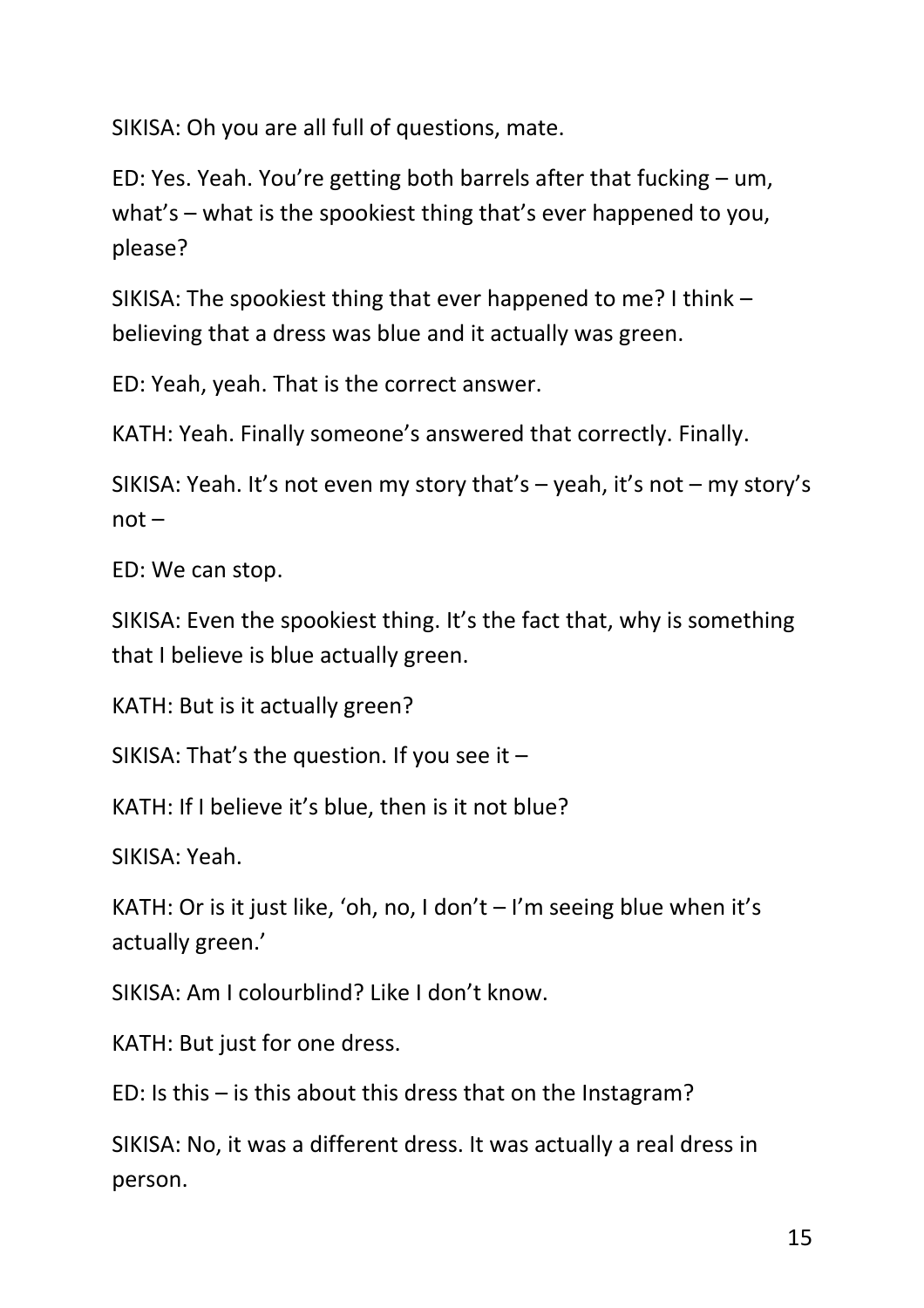ED: Oh.

SIKISA: I bought the dress and I was like, 'oh, it's a blue dress.' And everyone's like, 'no, it's green.' I was like, 'no, it's blue.' They were like, 'no, it's green.' The same with my car, actually.

ED: Oh.

SIKISA: I think my car is blue, but it is actually marked down as purple. And I'm like, 'no, it's blue.' And people are like, 'no, it's purple.'

KATH: Okay.

ED: My – my, uh, mother had one of her – a car that was – I thought was blue and everyone else said it was green.

SIKISA: Ah.

 $FD: I$  think there's a colour that – that is both.

KATH: There must be. Maybe it's like a turquoise that sort of sways between blue and green.

SIKISA: Maybe.

ED: It's not turquoise, though.

KATH: No, it's another thing.

ED: It's definitely blue. It's like definitely blue, but everyone else is like, 'that's green.' I know exactly what you're talking about. I think another colour. Is it kind of sparkly?

SIKISA: I wouldn't say it's sparkly, but it does shine in light.

ED: I think – I think I know the colour you're talking about. I think we've just cracked into something next level.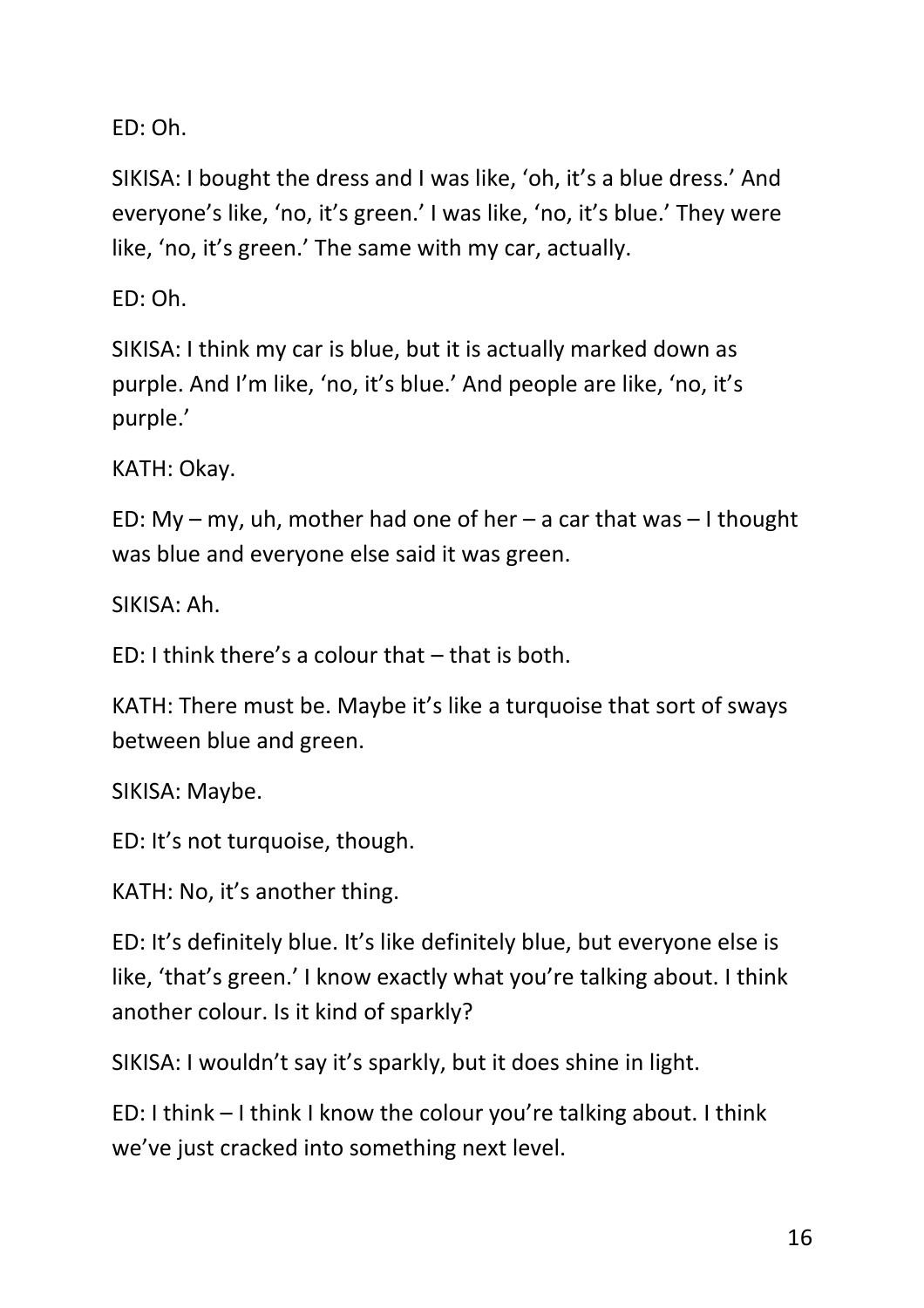KATH: Yeah. If anyone listening knows what the name of that colour  $is -$ 

SIKISA: Let me know.

KATH: How do we – how does someone contact us to let us know? Because I'm really intrigued.

SIKISA: I mean, does Spooktown not have a – have a contact number? Like the emergency advice line?

ED: Um, I think if you just scream it into your pillow at night –

KATH: Yeah.

ED: It'll get to us.

KATH: Yeah.

ED: Or Twitter.

SIKISA: Okay, fair enough. Yeah. Twitter.

ED: Twitter's good. That's probably – that's probably the best one.

SIKISA: Hashtag Spooktown.

KATH: Yeah. But either or, either or.

ED: Kath, you have a question? And then we'll get – we'll get on with the story?

KATH: Yes, okay. Okay, so the Blair witch as in the – the witch. The Blair Witch Project, as in the research, so like VHS's, paperwork. Or the Blair's bitch, which would be, of course, the Blair's female family dog.

SIKISA: Oh.

KATH: Shag, marry, kill.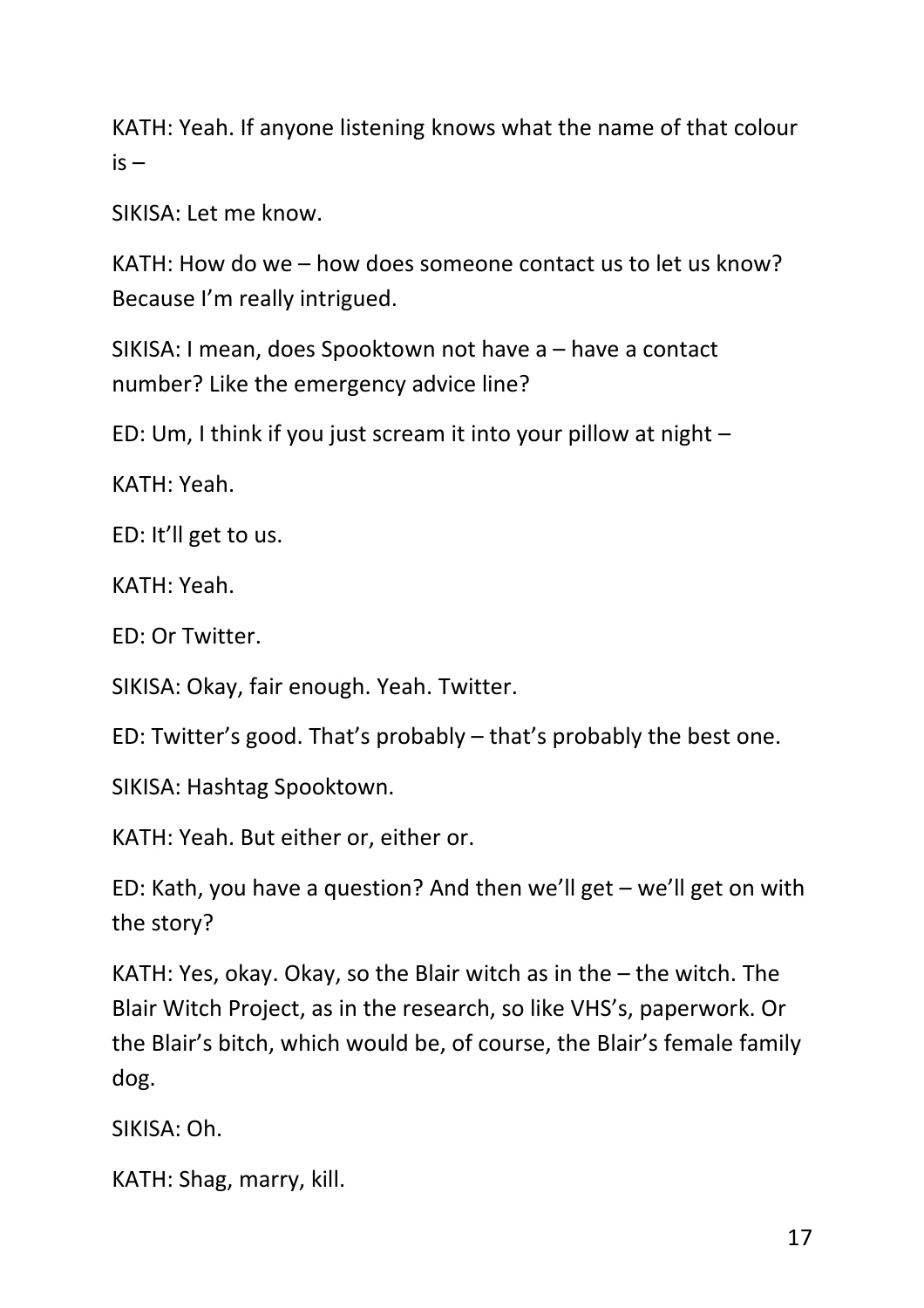SIKISA: Wow, okay.

ED: There's a lot to unpack there.

SIKISA: How can you marry – what was it?

[All laugh]

ED: Yeah. Fair question.

KATH: Straight in with the – the logistics of it. How could you marry –

ED: What? What's this? Um –

KATH: So the Blair Witch, as in the witch.

SIKISA: Yeah.

ED: Yeah. From the Blair Witch Project.

KATH: The Blair Witch Project, which would be the research.

ED: The research.

SIKISA: Yeah.

KATH: Or – or the Blair's bitch.

ED: The Blair's bitch.

KATH: Which would be the – Tony and Cherie's family dog that is a female.

ED: Tony and Cherie's.

SIKISA: Okay.

ED: Kath has genuinely researched this. Apparently it's a dachshund.

KATH: Dachshund, apparently.

SIKISA: Okay.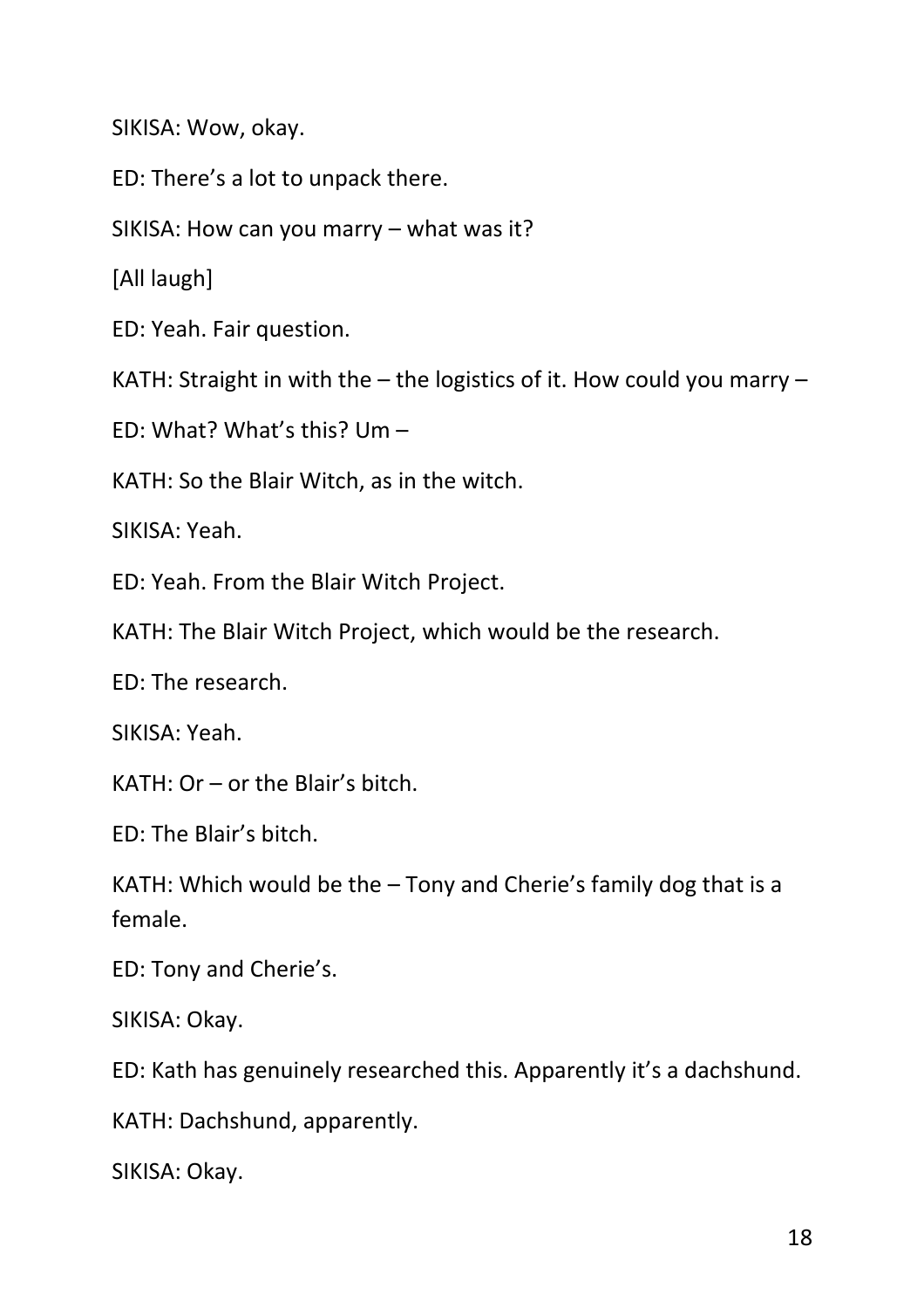ED: If that swings it either way.

SIKISA: Um, I want to know how can you shag, marry, kill research?

KATH: Um well if you –

SIKISA: Is it the researcher or is it research?

KATH: The research.

ED: No no no, it's the material.

KATH: You could destroy it if you want to kill it. You could destroy the –burn it all. Um –

SIKISA: Well can – I can't marry it. Not by law.

ED: Yeah.

KATH: If you wanted to –

ED: Are you –

KATH: I think there's – you could travel somewhere and do it.

ED: You – you'd find a ship's captain that could do it.

SIKISA: And I don't – I don't really want to shag paper.

KATH: Hey, that's okay. You don't have to do that. You could – you could –

ED: That's fair. You don't have to.

KATH: You can shag another thing.

ED: You could do one of the other two, yeah.

SIKISA: If I can replace the Blair Witch Project research with like a  $man -$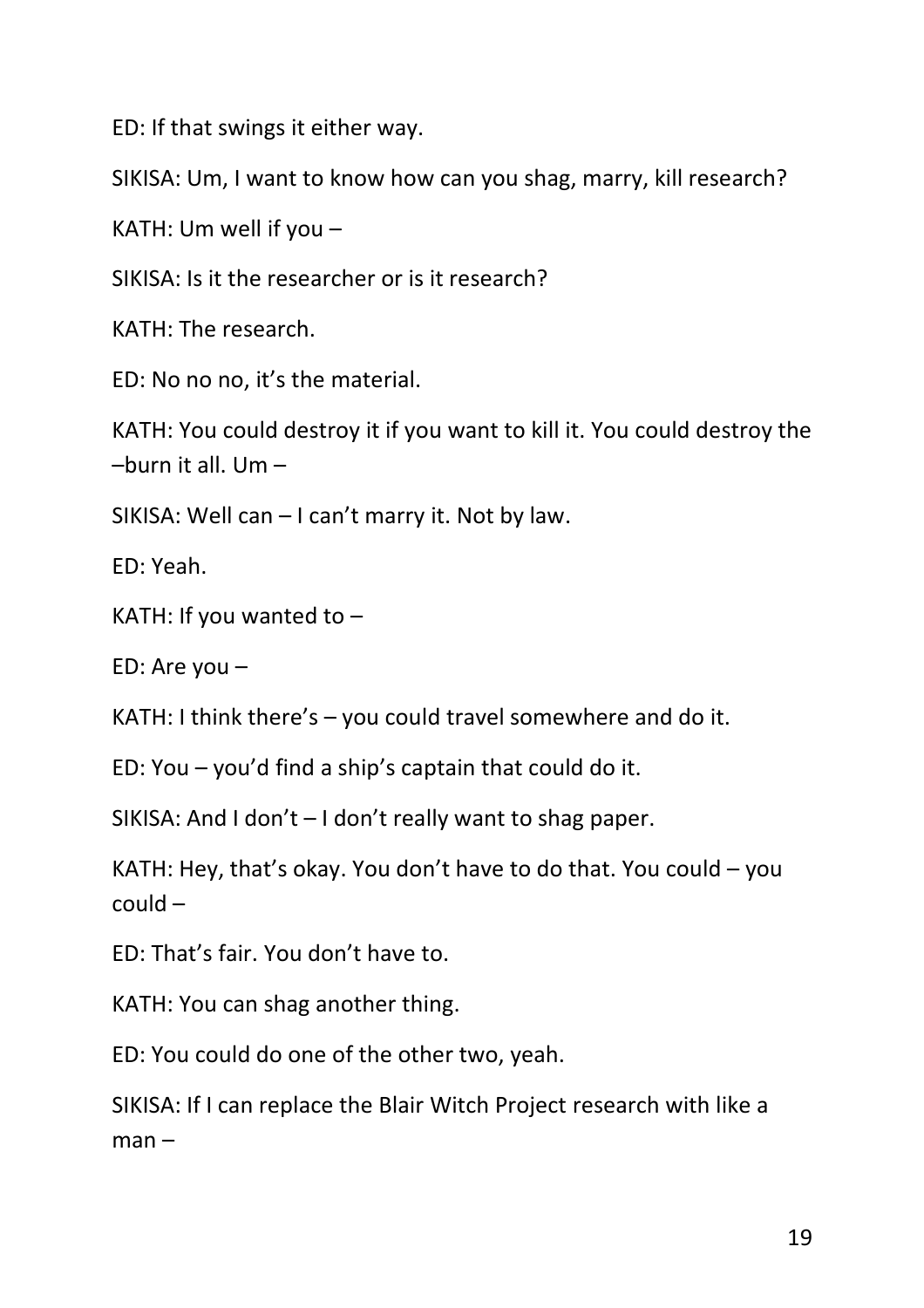KATH: Yeah.

SIKISA: I would shag it.

ED: Just the  $-$  just the normal man.

KATH: Well –

ED: If I could just replace them all with men –

SIKISA: As long as the – as long as the man's got tattoos and a beard, then we're winning. Um –

KATH: Okay.

SIKISA: Well we never – we never see the Blair Witch, so – we never ever see the Blair Witch.

ED: Yeah. Could be.

SIKISA: See I always assume witches are female, and I've got nothing against like women because they are lovely, um, I just – I just couldn't marry a witch full time.

ED: Yeah.

KATH: Yeah.

SIKISA: But I might – oh actually, no. okay, right. So I will kill the dog.

KATH: Okay. We've got like an ancient monster. You've got to kill the dachshund.

SIKISA: Okay, this is – yeah, we're going to kill the dog. I'm going to kill the dog because, um, I don't want the vet bills, um, mainly.

KATH: Okay, okay, okay. Just a money thing.

ED: Yeah.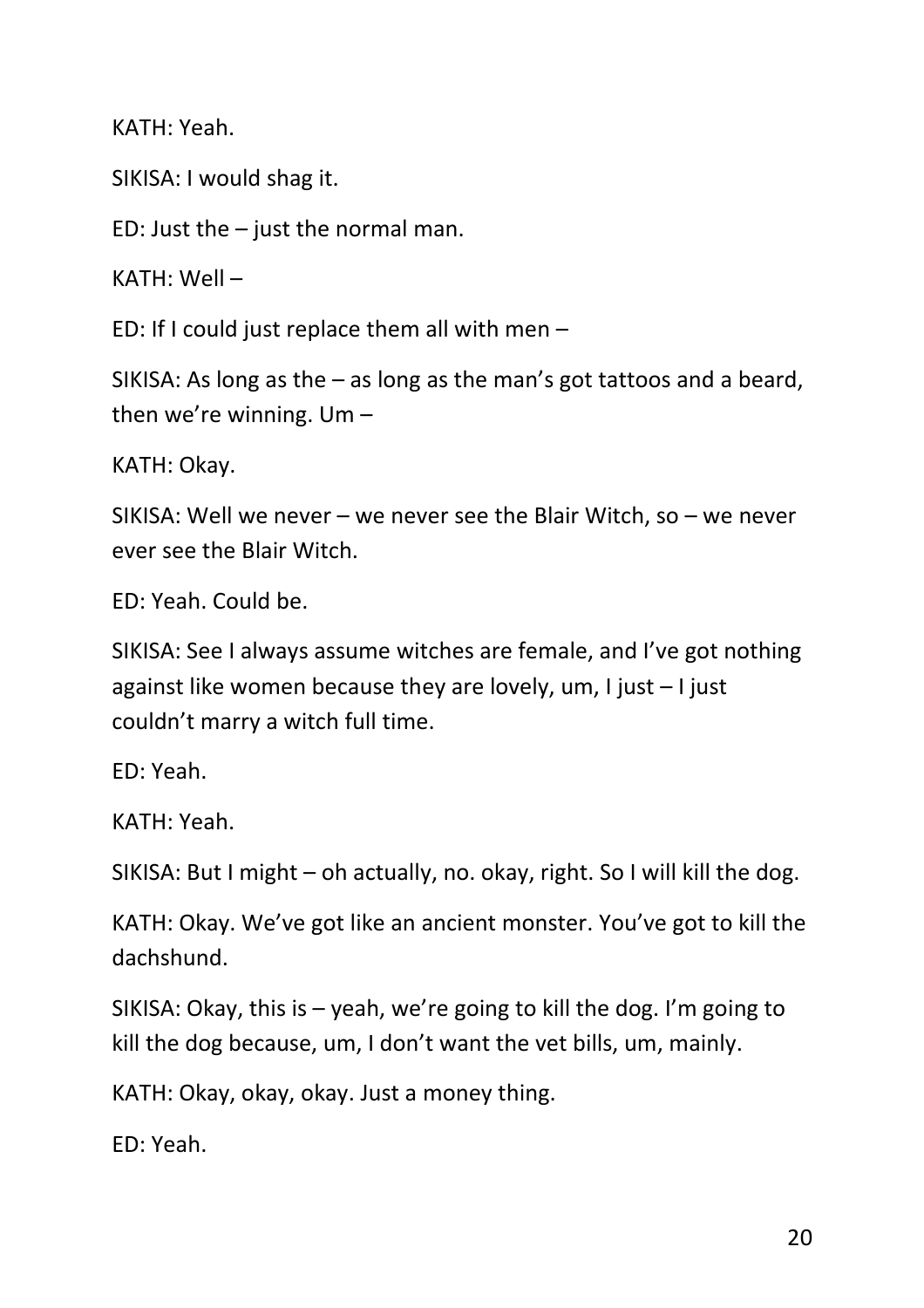SIKISA: I don't want the vet bills. Like – like someone quoted me the other day, um, about how they spent £2000 on their cat. And I was like kill the cat. I was like –

ED: Yeah yeah yeah.

SIKISA: I was like that's rent for two months. Like what are you doing? I'm so going to get so much hate from hate haters. The the cat lovers, they're going to hate me. I'm so sorry. Um. But logically, I'm thinking logically.

KATH: Okay. Yeah yeah yeah.

SIKISA: The limited options I was given. So I'll kill the dog.

KATH: Yeah, that's fair, they are limited options.

SIKISA: I will – I will shag the project if project is replaced by a man with tattoos and a beard.

KATH: Okay.

SIKISA: And then I will –

KATH: Okay.

ED: It's weird that you – it's weird that you didn't do that with the dog.

KATH: Yeah.

ED: Like replace the dog with like a houseplant. 'Definitely kill the dog. I want to see that dog dead.'

SIKISA: And then –

ED: Okay, so the research is replaced by somebody you would want to shag.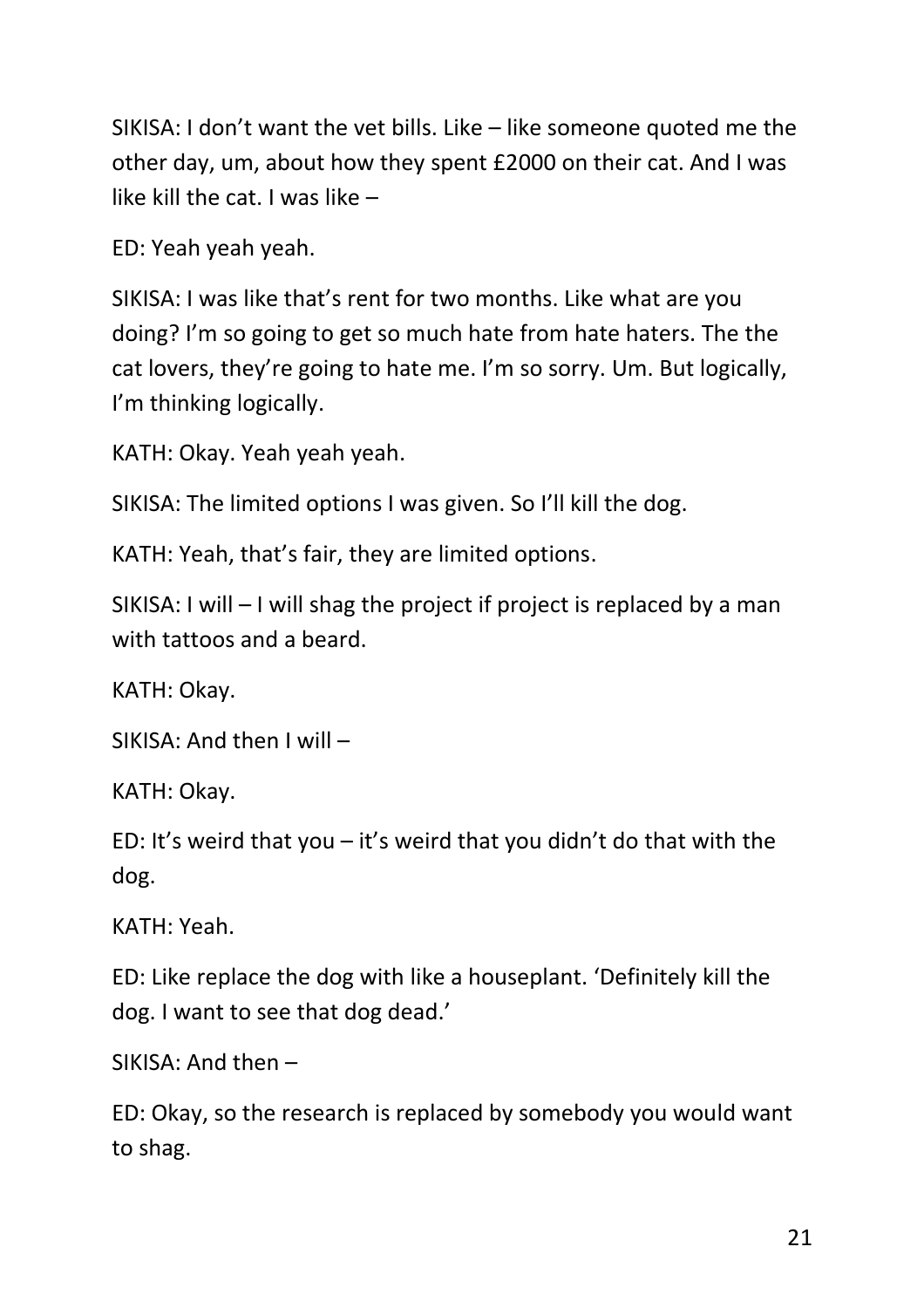SIKISA: Yeah, with tattoos and a beard. Tattoos and beard.

ED: Okay. With tattoos and beard. Very specific, yeah.

SIKISA: And, um, I will marry the witch because the witch has got powers, and therefore will be able to contract her powers to do anything for me. Because she loves me.

ED: Transform herself into a man with tattoos and a beard.

KATH: Nice, yeah.

SIKISA: Yeah yeah yeah.

KATH: Yeah.

ED: Yeah, nice.

SIKISA: No, it's okay. I will have her – no, it's fine. I'll – I'll marry her and then have –

KATH: Yeah yeah yeah.

SIKISA: The shag on the side. Yeah.

KATH: Okay.

ED: Okay. okay. Marry her first and then –

SIKISA: Yeah. Yeah.

ED: Make sure you're definitely married. And then –

SIKISA: Yeah, marry her. Because, um, to –

ED: Great.

SIKISA: I don't remember, what else? The vows of marriage. To have and to hold for richer or for poorer, till death do us part.

ED: Love it.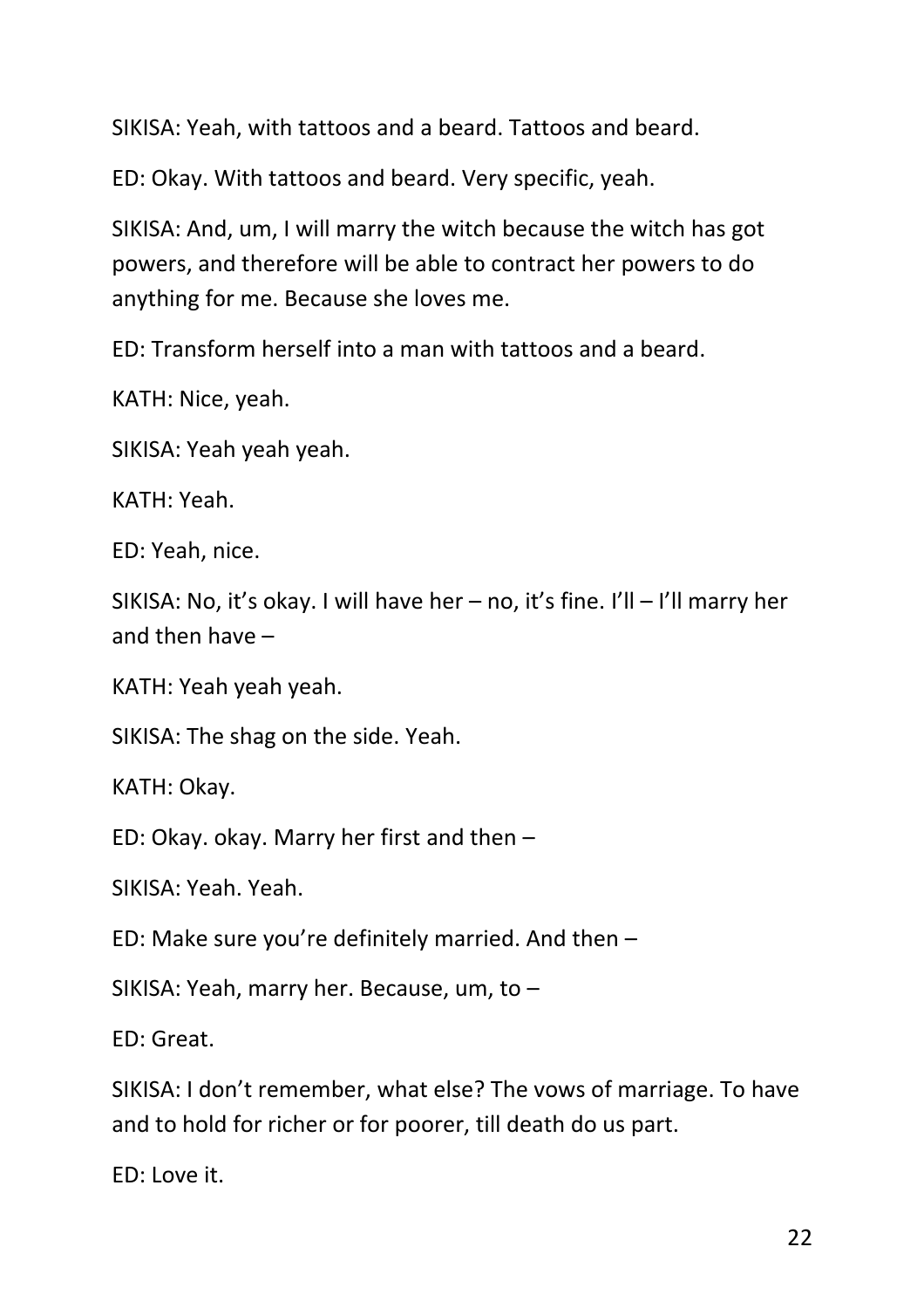KATH: Another correct answer, so –

SIKISA: Thank you.

ED: Yeah, yeah. Another – another correct one.

SIKISA: Ding.

ED: The correct answer is to change the research into somebody you want to have sex with.

[Spooky music]

ED: Now we hear you have  $a - a$  spooky story.

SIKISA: Yes, I do. It's something that is dear to my heart because obviously I've been to this school. And I would like to just emphasise that – how this scarred me to this day.

ED: Okay, okay.

SIKISA: Because of how spooky it was.

KATH: Oh, okay.

SIKISA: It's going to get deep. It may not get funny, but it will get deep.

ED: I'm excited. So whenever you're – whenever you are ready. We are all ears.

[Sikisa clears throat]

ED: Lovely. Bit of professionalism. I like that.

SIKISA: Got to clear the throat.

ED: Yeah.

SIKISA: After all the shagging I was doing.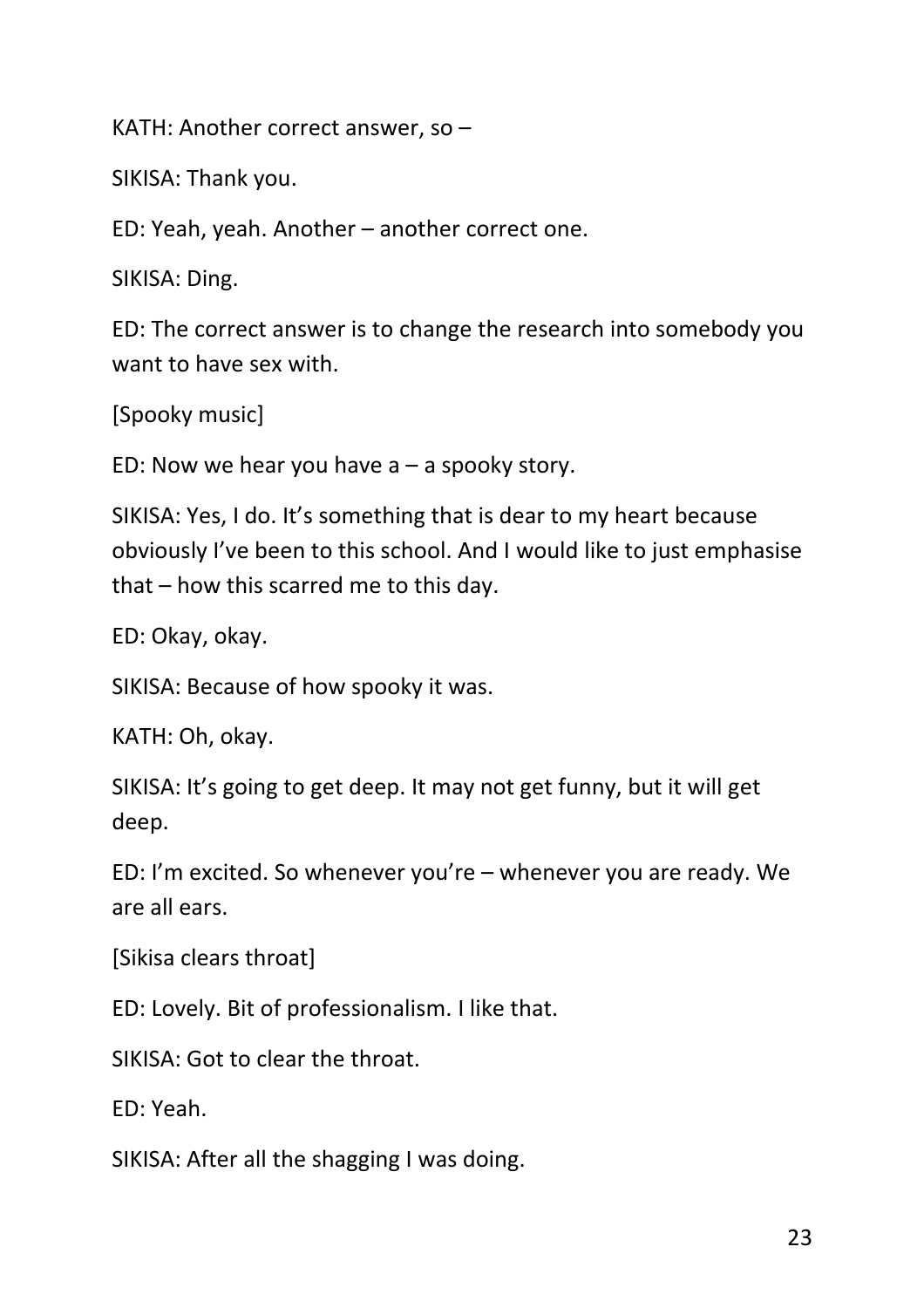## KATH: Lot of paperwork.

SIKISA: Lot of paperwork, yeah.

[School bell rings, children yelling]

SIKISA: I hated school. My school especially. It was brown. What school is brown? Everywhere was brown. The walls, the stairs, the ceiling, even the uniforms. So brown. It wasn't even the funnest place for me to be as well. I had – I felt lucky that I was able to leave school a month before I graduated. That's because I was able to go to Barbados and live my best life on the beach. I suppose a lot of kids can relate to that. And to be honest, I wasn't particularly looking forward to my school reunion, mainly because it was an all girls' school that I went to. This boarding school, it was an all girls' school. And I wasn't in the mood to relive when our periods synched together. But it felt like it was one of those once in a lifetime events that I just had to attend.

A few months after we left, the school closed down. [door closes, wind blows] I had no idea why. I was just thankful for the fact that I just got out with three decent A-levels and I had no idea that the school was still standing. But ten years on, the bricks are still up. So must be still going ahead. But it turns out that no one has attended the school since our year. So while we're having a school reunion, it was really weird. But I'm not questioning it. I'm not a person to question things. I just live my life.

I was never considered the most popular girl in school, but I did feel like I got along with everyone. I was expecting to arrive, to try and avoid eye contact at this event, and just beeline it straight to the nearest bartender in order to purchase a large alcoholic beverage. [cocktail shaker, pouring] I just didn't – I just didn't want to engage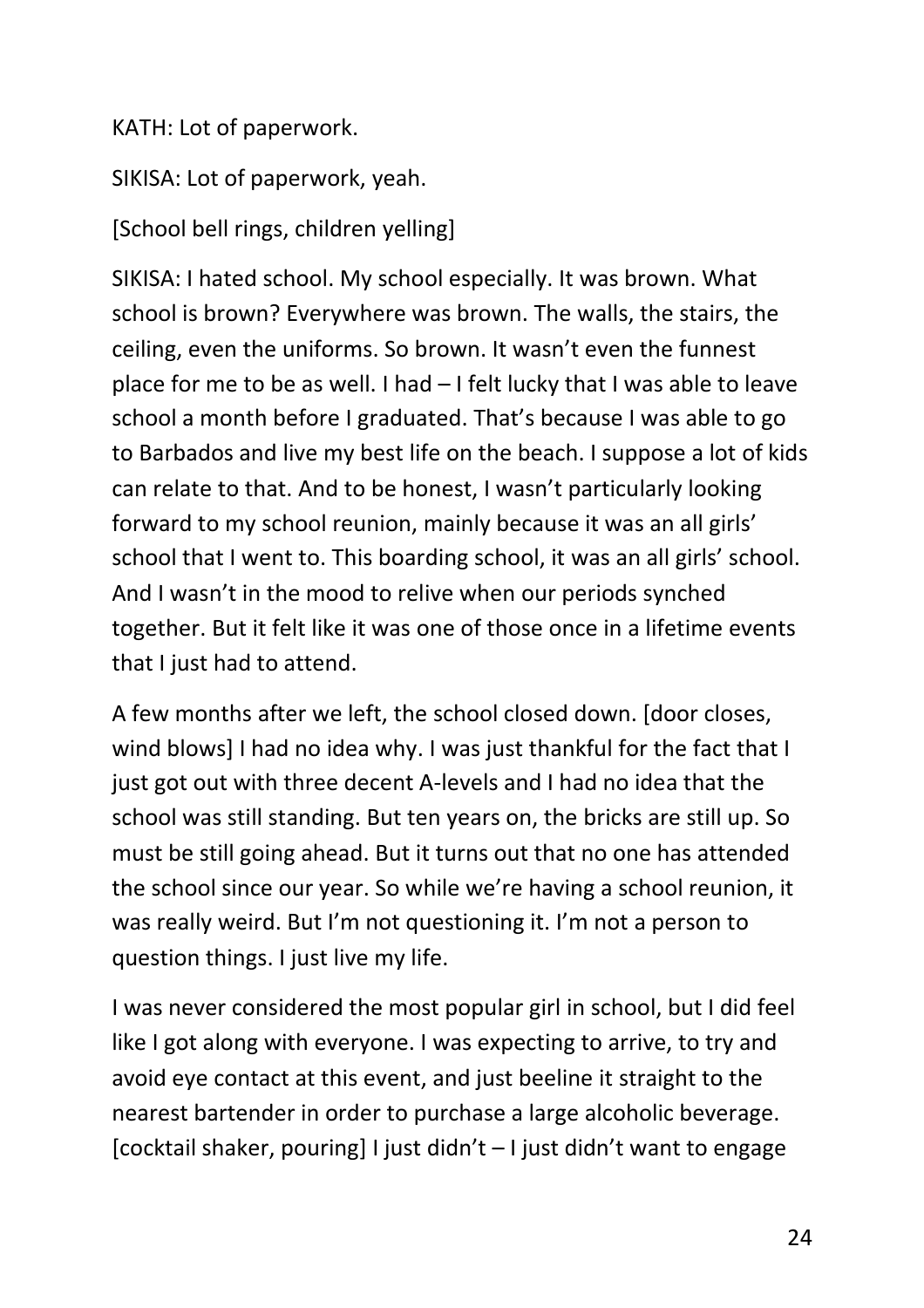with anyone at the school reunion. I was only here for the bants and to see how fat people got.

However, I was shocked to see that I was the first one there. [woman's voice, 'huh?'] I looked around and no one was around. Like where is everyone? There is no noise and everything is quiet, which is weird for an all girls' school. The invitation was for 7:30, so why is no one even here to set up? Like I checked my watch and realised that my watch had stopped, and it was stuck at 4:45. [watch ticking] which is weird, because I swear that was the time I was watching another re-run of 'Friends' on Comedy Central whilst I was doing my makeup. I look up and as I stood at the entrance of the assembly hall I noticed that a black cat was looking directly at me. [snoring] I go to grab my phone and realise it's switched off, but it won't switch back on. I'm trying my hardest to see what's happening, but it's not switching on. I'm getting frustrated because my phone needs to switch on. [woman groaning]

I look up again and the cat is still staring at me. [snoring] I decide to go to the reception area [bell dings] to see if there's – they have a charger. Because obviously it's a school, they're going to have a charger. And to see if there's a sign-in sheet at least, to see if anyone else has signed in. if anyone else is here. Because I'm a bit concerned that I'm the only one here. I haven't turned up early, I'm just here. But where is everyone else? I'm just a bit worried, basically. I feel like I entered the wrong school and I've envisioned I used to go here. But I can't have. There was some memories that came out of this boarding school.

I walked into reception and see Samantha Brooks sitting there on her phone. [typing] She was always so beautiful, but equally she was always quiet. She was also a bit socially awkward and very – but a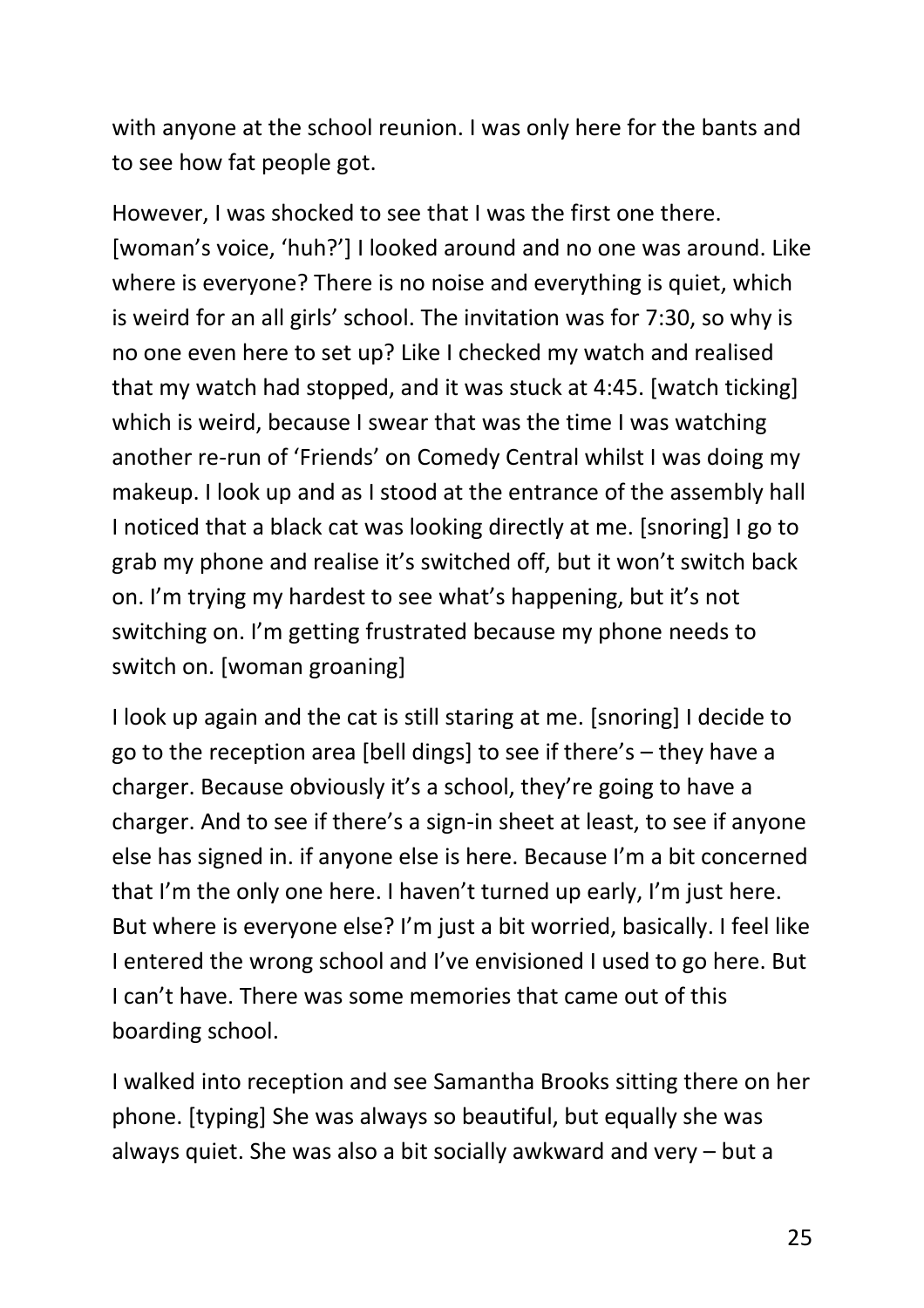very smart student. We had a couple of classes together including drama. She was an incredible actress, and acting seemed to make her come out of her shell. But she was sitting there companionless and honestly looking out of place.

I say, 'hi, how are you doing?' I pretend I'm excited to see her, because that's what you do. And we immediately engaged in small talk. Samantha shared that, uh, she had recently moved into a new place outside of town. I think it's called Richmond. I don't know. But she says it's nice, along with some nice back roads. There's hardly any crime. And across the road from a chicken farm. [chickens squawking] Good for her. I acted like I was familiar with the location. But truth is, I have never been. Apparently there's loads of deer. Don't know anything about it. That's when she suggested that we should go and have a walk around the school and reminisce about our school life while we waited for everyone else to arrive. I agreed, because frankly it's not like there was much else to do. Like I'm not just going to sit in the reception area with Samantha. Like she seems nice, but nah.

When we left the reception area, I completely forgot to charge my phone as I was distracted by Samantha. And also this damn black cat is still sitting there staring. [snoring] So I hissed at it. [hissing] Not that I don't like cats, I just don't like cats with an attitude. We continued to converse, talking about music, school memories, work, and our ambitions for the future. We walked towards the school grounds, which was where we did PE. [door creaks] And as we walked past, we reminisced about our favourite classes, our worst teachers, and the hilarious times that boys would try and break into the school grounds. The sounds of laughter and kids echoed around us as we walked past. [children yelling] One of the students actually was good as sneaking in boys back in the day. And on one occasion I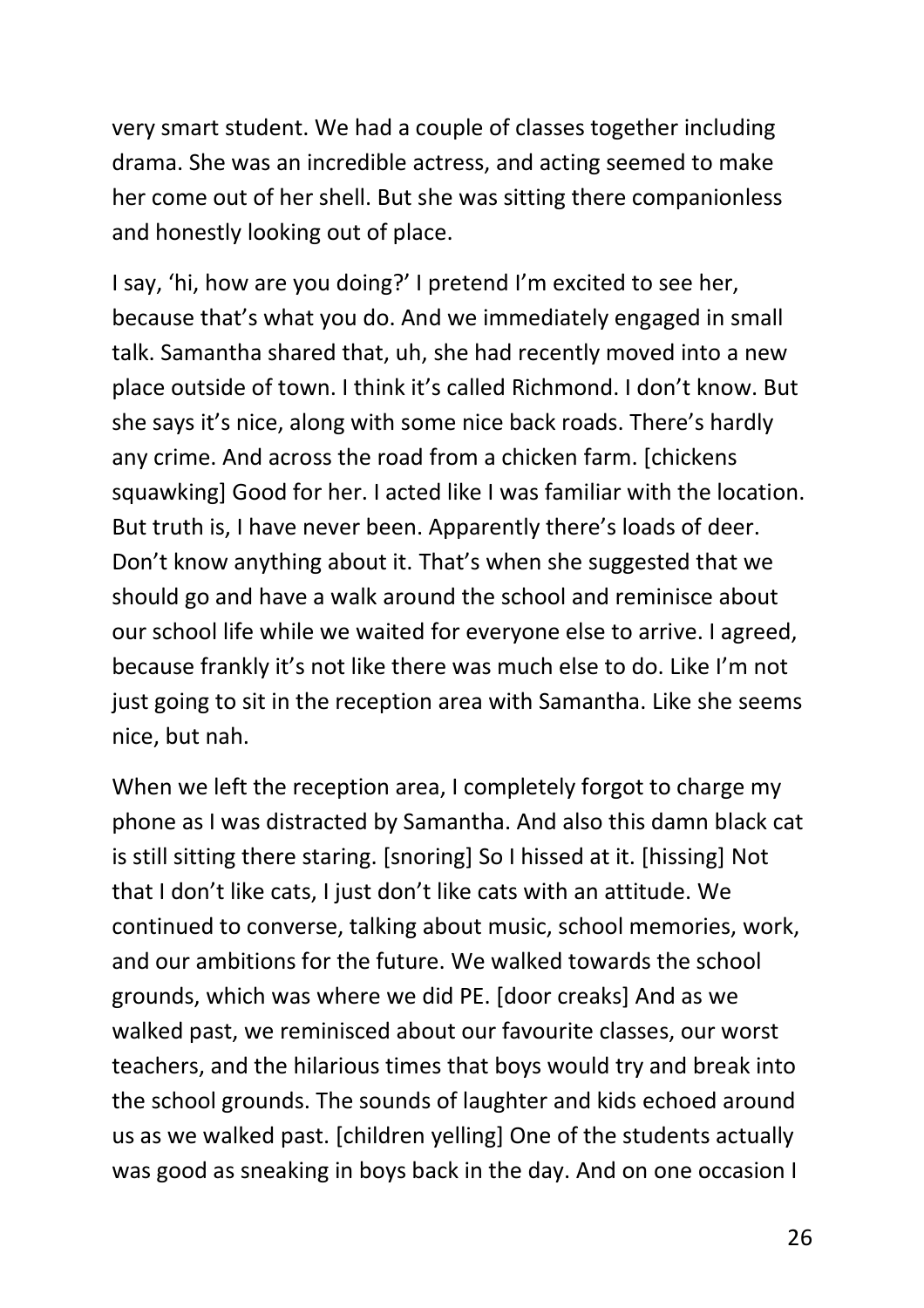remember screaming after finding a boy in one of the toilets. [screaming] I had to pretend that I'd just saw a spider so the teachers were not suspicious.

I told Samantha that I really wanted to do a detour and to see the dorm rooms and to look if anything had changed. As we walked up the stairs, [footsteps] I noticed this black cat again. [snoring] It's starting to annoy me now, this black cat. Okay, why are you following us? What does it want? I don't have food. I am not food. Stop following me around, okay? So I decide I'm just going to ignore this black cat now.

We walk up the stairwells to all the dorm rooms, the walls still brown but mouldy. And I'm shocked. It's not even turned into a gentrified block of flats, honestly. It seems such a waste of all this space. It's not been used for ten years and I wonder why, what the story behind it is. Samantha claims she doesn't know, but after that we just remained silent as we walked down the halls. Everything looks the same except there's an eerie wind that is down the hall. [wind blowing] I find my dorm room, my old dorm room, number 213. I turn the knob to the door. The door creaks as I open it. [door creaking] And this black fucking cat is sitting in the middle of the room, just looking at me. [snoring] It's smirking at me. Now it's a stalker. I feel like I should report it to pet crime watch. It's ridiculous now. This cat. Everything looks the same and I'm shocked as I touch everything and memories come back to me.

'Can you believe,' I say to Samantha, but she's not there. She must have gone to the toilet or went to find her own room. I shared my room with my best friend Naomi, and we would stay up talking about our future and how our lives would be. I hear a creak and turn to my left but see nothing. [creaking] I imagine it's just the cat just being a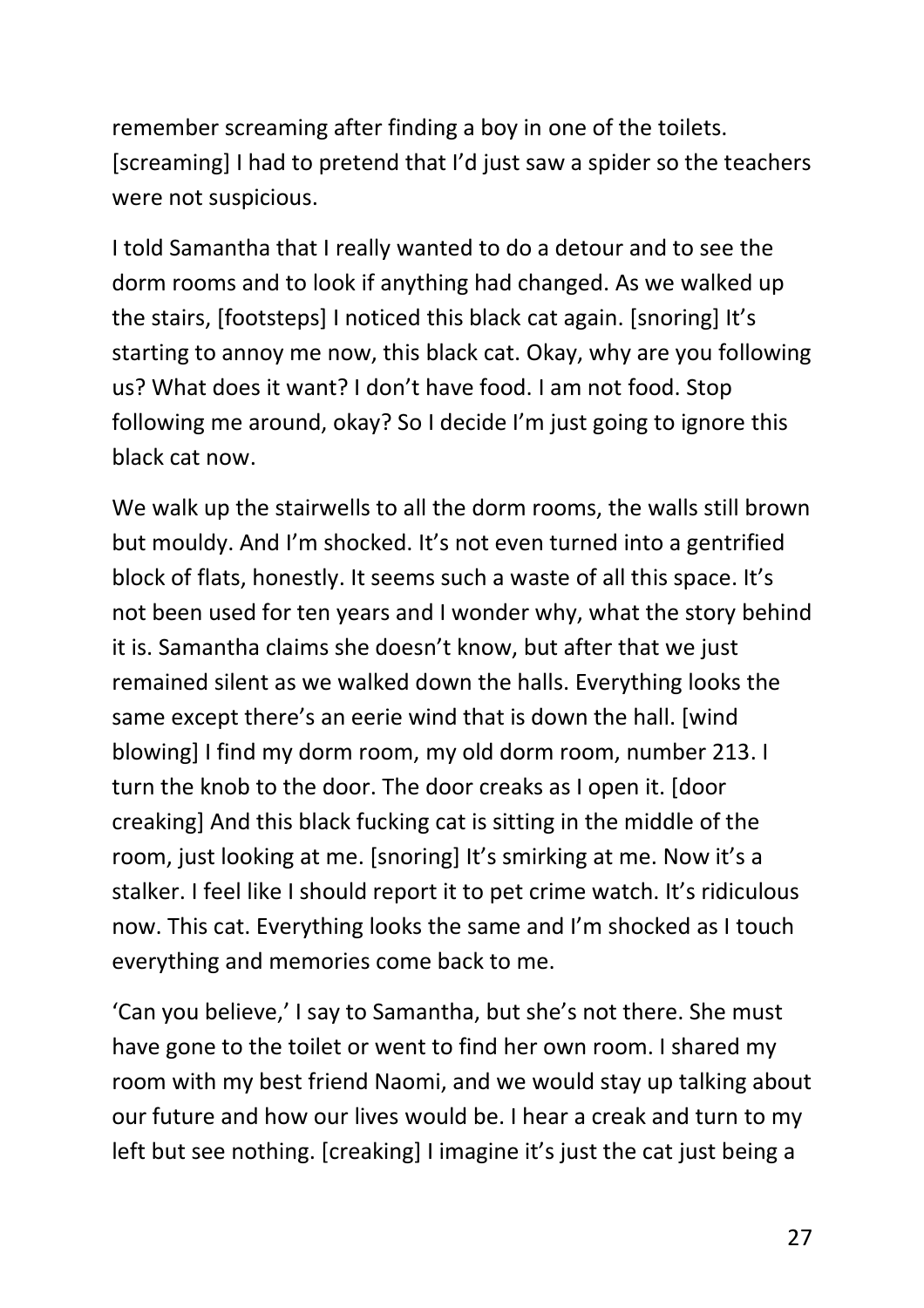pain again. I just ignore it. I walk over to my bed and sit on it. [bed creaking] However, I'm flooded with dust. [coughing] Bad idea. I mean, I can't get dust in my hair. I just had it done. I walk towards my wardrobe and stand in front of the mirror, making sure the dust is gone. I clock that this cat is now sitting on top of the bedside table, licking itself. [licking] Well at least it's doing something than – other than staring at me, frankly. I open the wardrobe, wondering if the message that I marked on the back of it is still there. I open the double doors with both hands and something falls out. [thudding] I don't react instantly, but then I clock that there's bony hands and they're reaching out to me. [ominous sounds] I scream [screaming] and I look – as I walk backwards, I fall over and trip on my own feet. [thudding] As I zoom out with my eyes, bony hands turn into a fullfledged skeleton and  $I - it$  falls out of the wardrobe with the skull inches away from my face. [cracking] I carry on screaming and push it out of the way. [screaming] I scramble off and knock into the bedside table. [thudding] The black cat jumps off and goes and stands on the skull. [cat shrieking]

I turn to the door. I'm – I'm too freaked out and now wonder where Samantha is. I head down the corridor to see if I can find her. [footsteps] I can't remember what dorm room she lived in, but I decided instead that I'm going to try looking downstairs. Maybe she actually has gone to the toilet. They were located downstairs by the classroom. I walk down the dark stairwell and hear the wind call me name. [whispers] 'Sikisa, Sikisa.' The railing suddenly turns to ice cold [shivering]. So cold that my hands drop off – jumps off the railing. What is happening? The wind calls my name again as I turn around to look at the top of the stairs, and a shadow appears.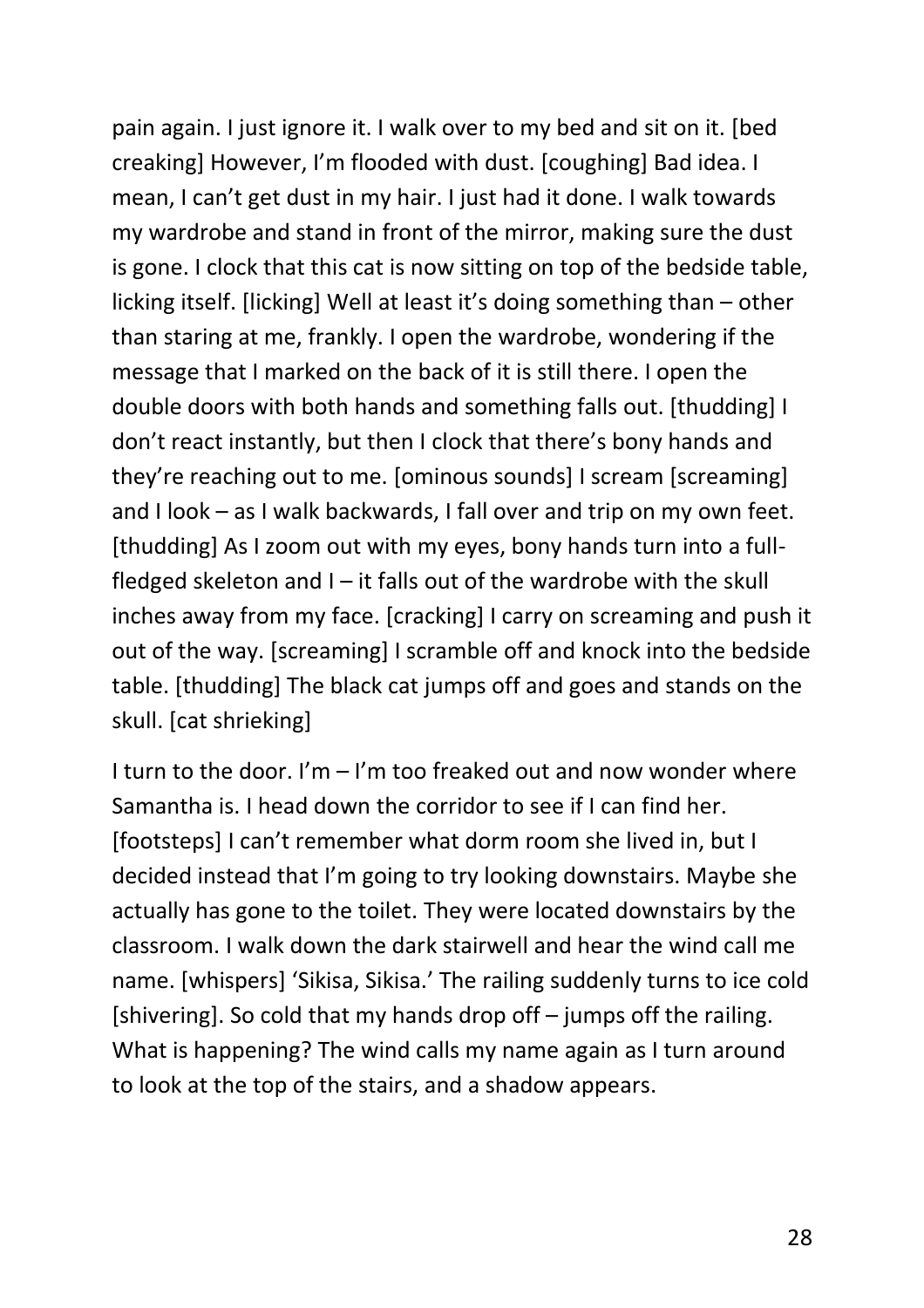'Samantha?' I call. I start to walk up back up the stairs, and as I get closer the figure gets bigger. And I realise the shape doesn't relate to Samantha.

'Hello? Are you here for the school reunion?' The figure doesn't respond. Instead, I see something drip from them. [dripping] But I cannot make out what it is. The figure then lifts its arm and – to reveal a knife-shaped object. [knife unsheathing] It can't be. My eyes go to focus on the figure and I realise he's dark. No light, no smile, no colour. Just darkness apart from the spark of the knife in his – in his hands. I scream and run downstairs. [screaming, footsteps] As I get to the bottom, I slide and crumble at the bottom of the stairs. [thudding, gasping] I reach down to see what's on the floor. It's liquid. It's red. It's blood.

'Samantha?' I get off my ass and run down the classroom corridor. [footsteps, gasping] I look back and I can't see the figure. It's too dark. But I can sense them. There's a chill down my spine that I cannot shake. The black cat is sitting in front of one of the classrooms. I take it as an omen and go in. I jump over the cat and quickly scan what is in the art department, and notice that there's an art cupboard that is open and empty. It's big enough to hide in it if I crouch, which is exactly what I do. I get in and crouch uncomfortably. Thank god that I've recently been been doing squats because this is the worst position to sit in. I close my eyes and silently pray. I hear something. Is it footsteps? I can't make out what it is. I knew there was something in there with me. [thudding] I can feel it. It is so cold. I feel like it's a clammy body in front of me and I just want to get out of here.

Bang, I hear. [banging] I'm freaked out now and I just want to go home. I didn't want to be here. The last thing I want to do is have a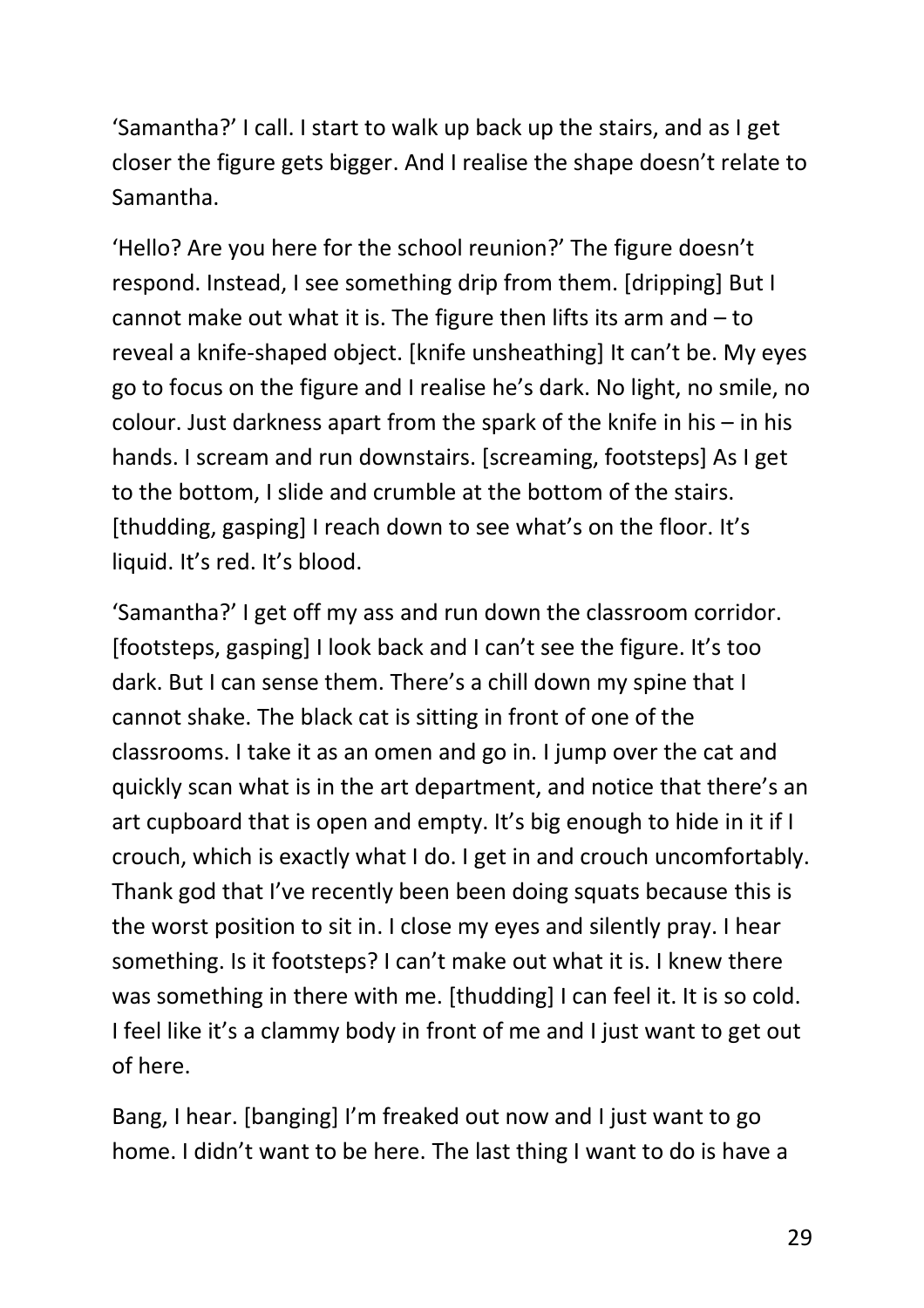heart attack. The cupboard's doors fling open and Samantha is standing there.

'What are you doing in the cupboard? Aren't we too old to be playing hide and seek?'

I'm in shock. Like too much shock to – I don't even answer. Her hands are cold. Weirdly cold, but I don't question it. I haven't said anything because I don't understand what happened. Am I just imagining the figure? Did I black out?

'Come on, I think people are finally here,' Samantha says.

Oh, okay. I look down at my watch and it's – the arms are moving. It's 7:30. [watch ticking] Well my watch is working again. Okay. We start walking out of the classroom and I notice the black cat sitting in the window. I need to know what this is, black cat. Like what – what is your beef with me? I don't understand what the issue is. But at this moment in time, after everything that's just happened, I just need a stiff drink. A triple rum and coke will do. Samantha and I obviously were never really friends, and that's the honest truth, but in that moment I was thankful that she was there. As we walked down the – as we walked back to the assembly hall, I noticed that everything seems lighter. That the school isn't as brown as I thought it was anymore. Now obviously it's still disused, but it's just not as brown as I thought it was when we first got here. Okay, that's weird. But I just carry on walking down. And I'm generally enjoying our conversation that we are having. As I just forget about the figure and the knife that's obviously in the back of my head. I'll just be content, actually, to be honest, talking to Samantha for the rest of the night. But as we return back to the assembly hall, I get excited as I hear music coming out of the – of the hall. [people talking, disco music]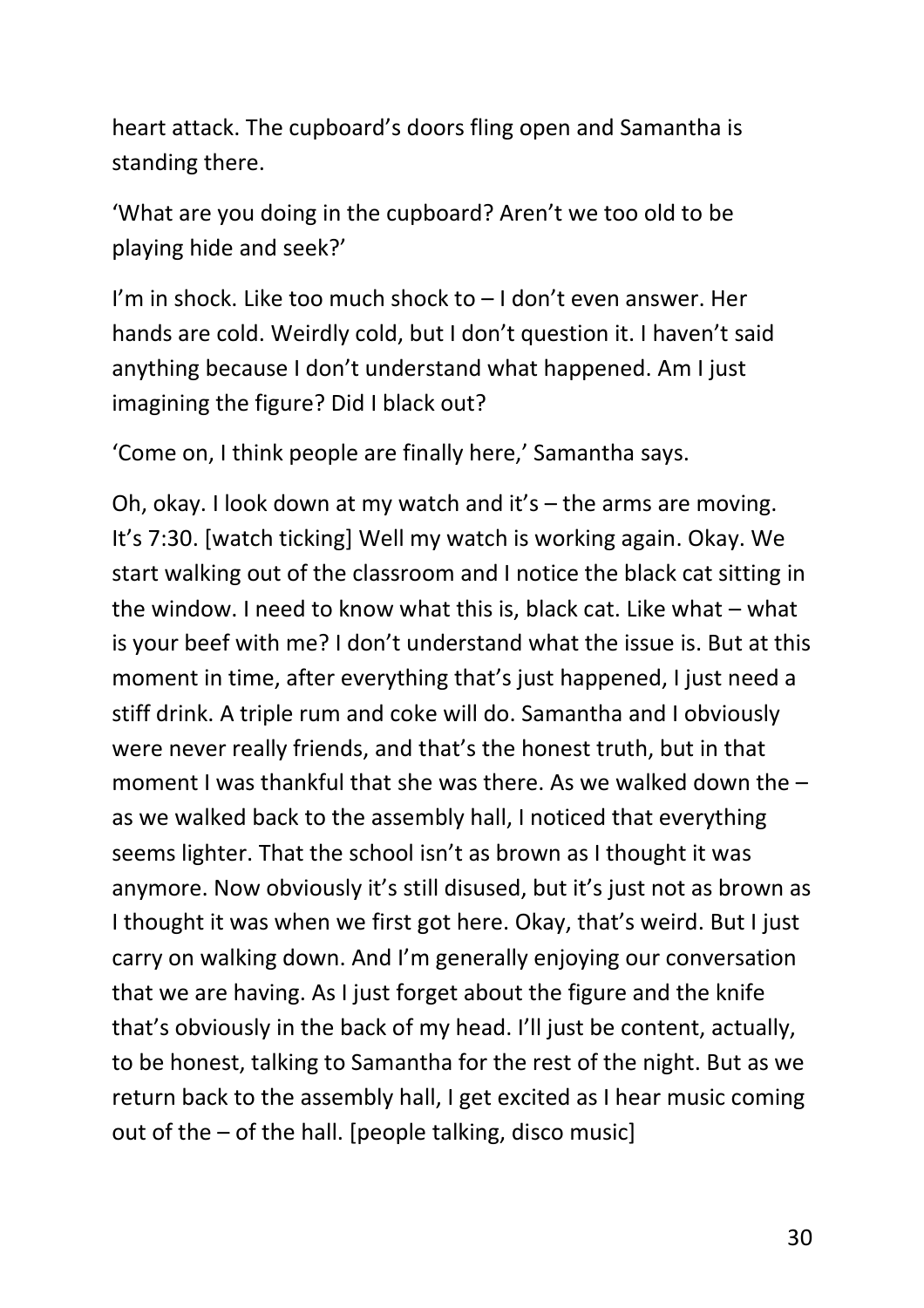'Speech,' a classmate yelled out, followed by a chorus of laughs. There's people here. I'm excited. Let's have a party.

'Come on, Samantha,' as I yell as we approach to the entrance doors of the hall. I head in, assuming she is behind me. [door creaks]

Mr. Gerard, who was the head of maths, started talking. 'Hi, everyone. Can I get your attention? [music stops] Thank you so much for coming. Ten years ago you were all here doing your last exams. Graduating secondary school. Crazy how fast time flies. Now some of you have kept in touch over the years, while others tonight is a great opportunity for you to reconnect. I'm grateful that you've all come to celebrate this reunion. However before we start this party, I would like to take this opportunity to thank everyone that's come, but also to remember those people whose lives have tragically – have been taken far too soon. Let us remember Samantha Brooks, who was sadly killed in her dorm Mitchell Frost escaped his mental care. It was a shocking event that the school never recovered from and she was never able to graduate. But she lives on in our spirit. Please join me in raising your glasses to toast in her memory. Thank you all again for coming. Let the reunion get on its way.' [talking and music resumes]

I was shocked to hear Mr. Gerard's announcement. And I quickly turn around to share a laugh with Samantha after the ghastly under – misunderstanding that he just said. That's ridiculous, I just spent an hour with her. Or so I think. Having a conversation with her. But she was gone. [ominous sounds] And instead, black cat stood in the entrance of the assembly. The end.

[Spooky music]

[Guitar and flute sounds]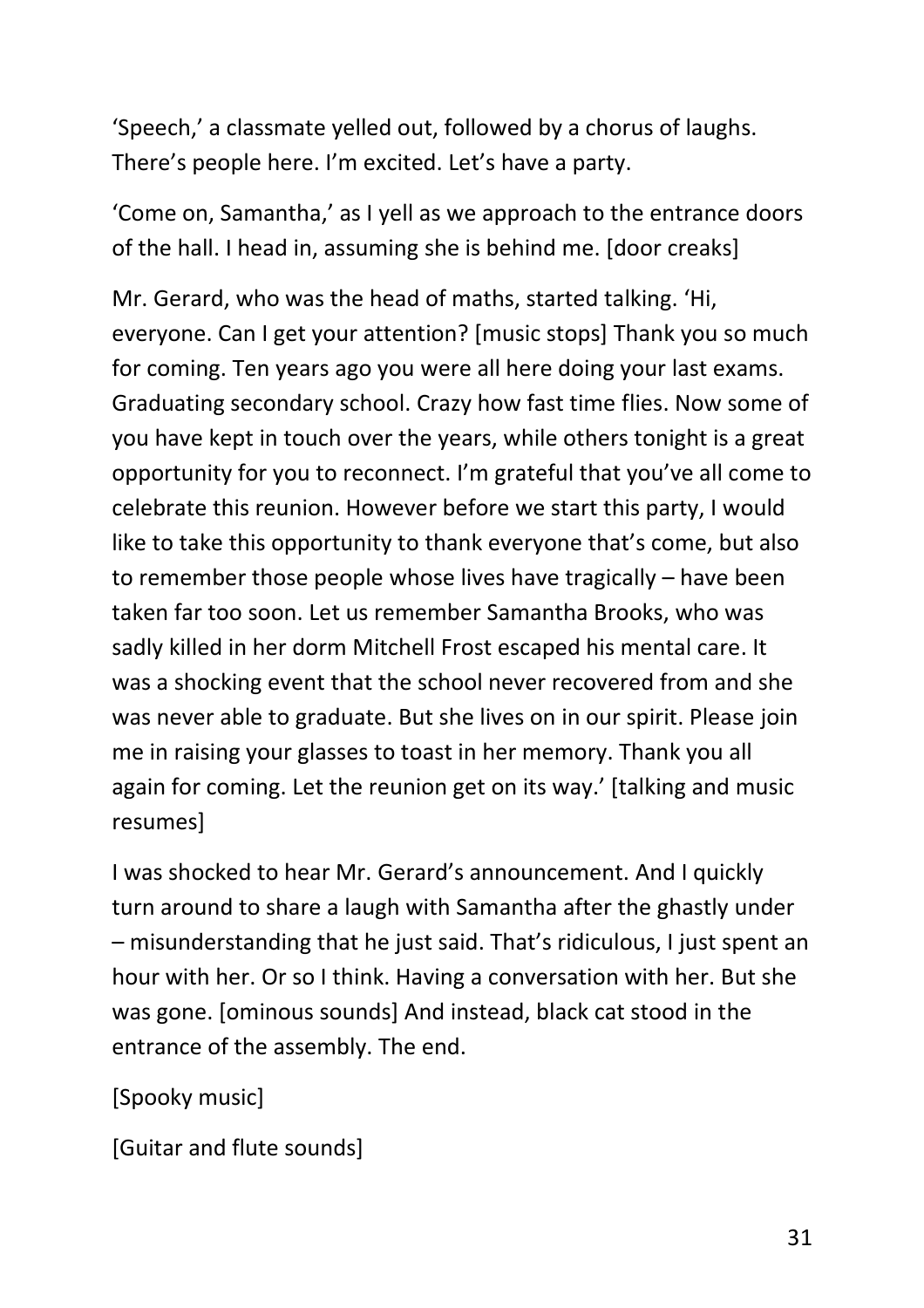RACHEL MASON: This is I Wish I Was An Only Child, with me, Rachel Mason.

CATHY MASON: And me, Cathy Mason.

RACHEL: In this podcast, we speak to other siblings about their relationships to find out where we're going wrong.

CATHY: We've already had some amazing chats with Daisy and Charlie Cooper, Frank Skinner and his brother Keith, Athena and Seth Kugblenu –

RACHEL: And in series two, we're sitting down with Konnie and Dr. Rupa Huq, Roman Kemp and his sister Harley Moon, Rosie Jones and her brother Ollie, Selasi Gbormittah and his sister Edinam, and lots more.

CATHY: New episodes every Wednesday.

RACHEL: Listen on Apple, Spotify, or wherever you get your podcasts.

[Spooky music]

[Wind blowing]

ED: Oh, yes. Thank you for telling us that story.

SIKISA: Yeah, I'm quite – reliving it is, uh, has – has caused me quite pain, I'm not going to lie.

ED: Yeah, I can imagine.

KATH: Yeah.

ED: I can imagine – coming back here and telling it as well.

SIKISA: Yeah.

KATH: Yeah, like –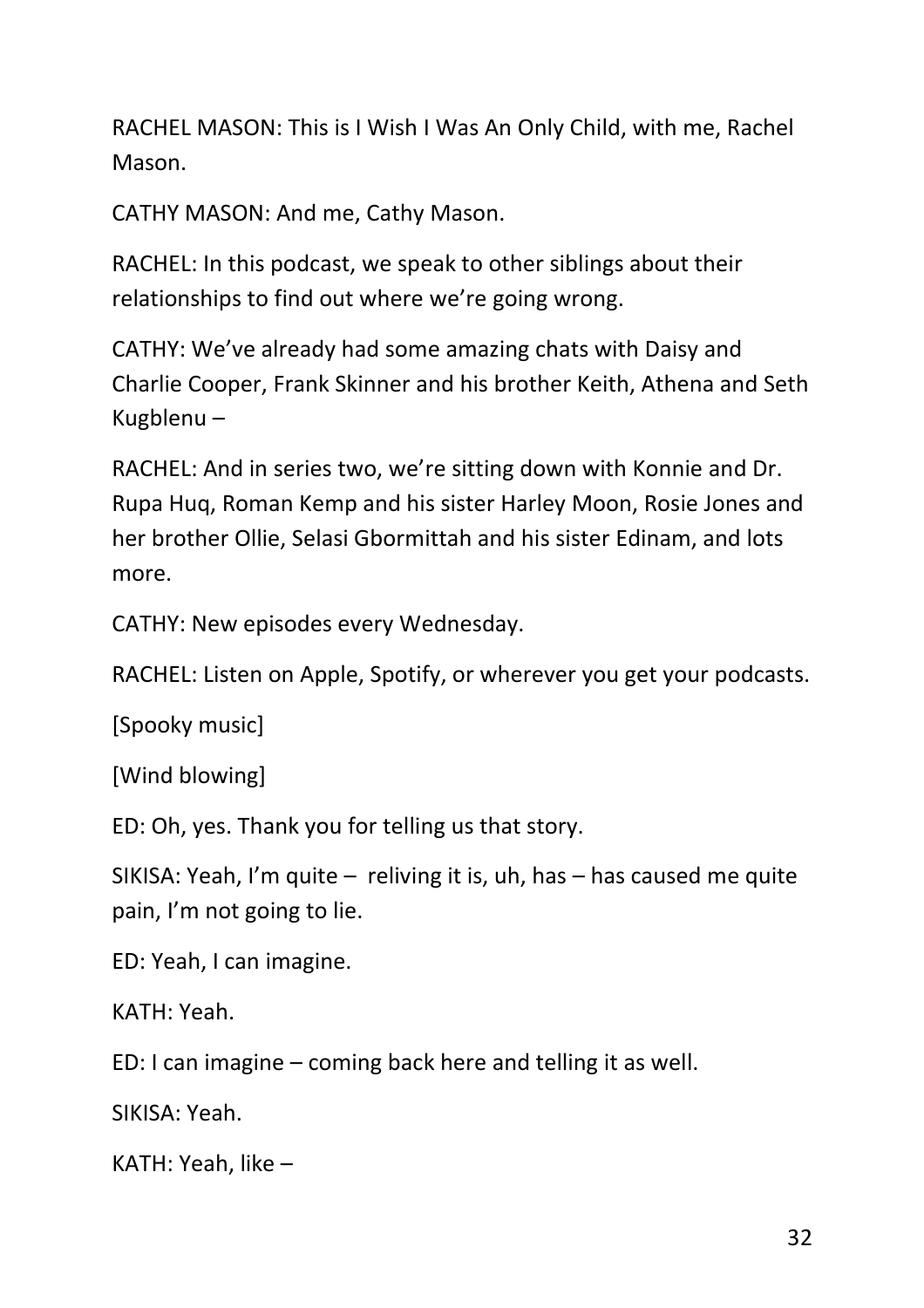ED: So you're – you're near the horror.

KATH: When did the reunion happen?

SIKISA: So it actually only happened, uh, in January 2020.

ED: Fucking hell.

KATH: Okay.

SIKISA: Yeah, so it's recent.

ED: Yeah.

KATH: And you just – right.

ED: You're in – you're in change.

SIKISA: Because, um, I graduated from school in, uh, July 2010. We didn't get our results until September – August, sorry about that, 2010. And then they had the reunion ten years later.

ED: Look at that. That's, um –

KATH: Right, okay.

ED: I – I don't think I have been to a school reunion. And I should have done.

SIKISA: They're boring, don't do it.

ED: Really?

SIKISA: Yeah, they're not fun. And obviously mine was spooky, so –

ED: Yeah, yours was spooky and you still think it's boring.

KATH: Well yeah, you – you –

SIKISA: Yeah.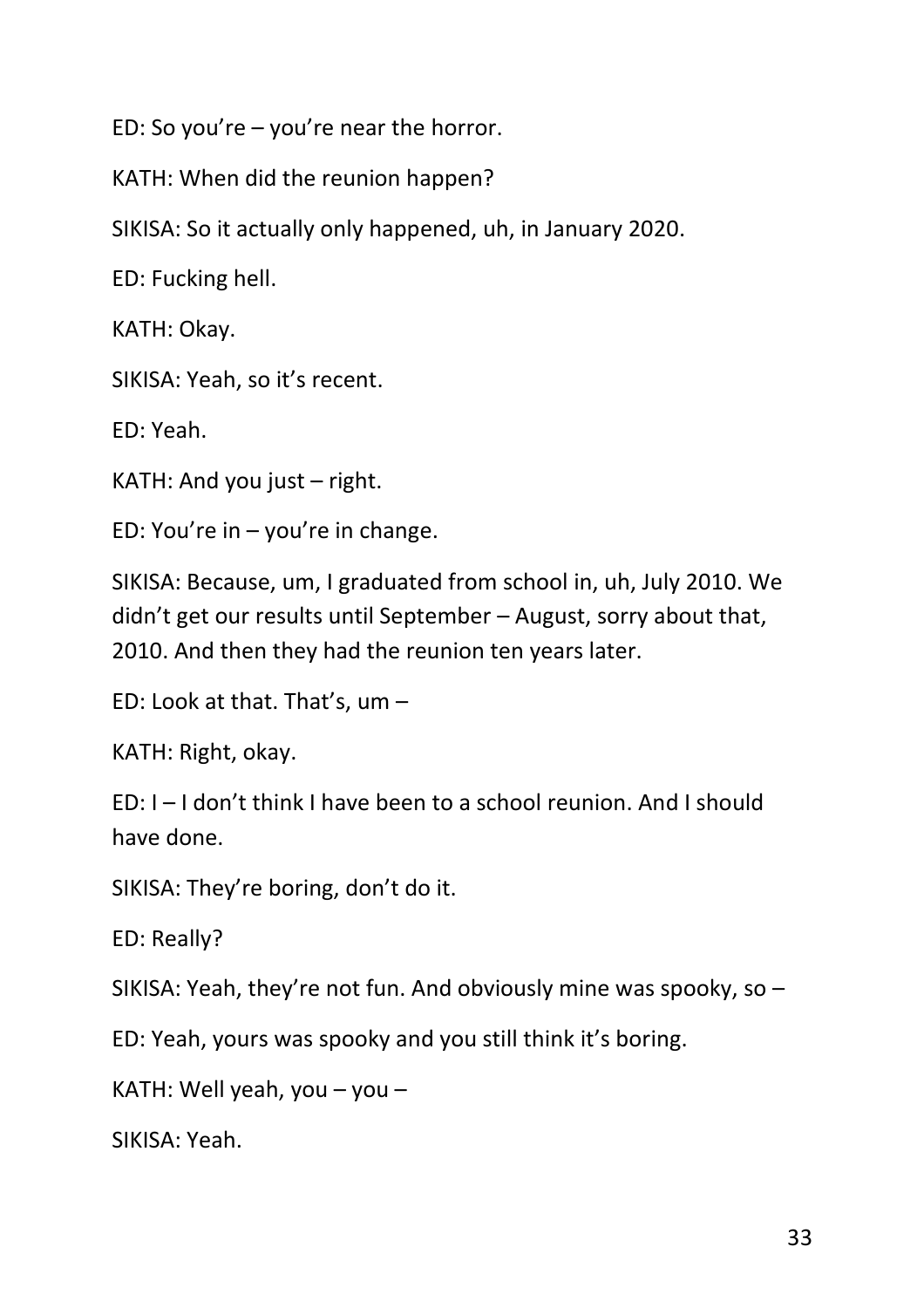KATH: Yeah, yeah. You – you met loads of ghosts.

SIKISA: Well it – it got more exciting after I had my triple rum and coke. And I was like, 'you know what? Let's just forget this night.'

KATH: Okay, sure.

ED: 'Hey.'

SIKISA: 'Samantha's – Samantha's still here in spirit, yeah.'

ED: I'd love to go to a school reunion. Preferably mine.

KATH: But could – could be anything, presumably.

SIKISA: I want to go to Beyonce's school reunion.

ED: Yeah, okay. Actually yeah, no.

KATH: That would be cool, right?

ED: I've completely 180'ed on that. That's great, yeah.

KATH: Yeah, can we all get in on that?

ED: Ted Danson's. I'd like to go to Ted Danson's, um, school reunion.

KATH: Ted Danson's school reunion would be fun, yeah.

ED: Uh, yeah. Beyonce's would be wild. Um, okay. So – so –

KATH: Yeah.

ED: You – so what have I got written down? Um, I've – I've written down, 'the last thing I want to do is have a heart attack.' Love that bit. Just – just wanted to write that down because I already –

KATH: Right. What I wanted to ask about now, your  $-$  your beef with the cat started immediately. Why did you think it was looking at you? Why did you think it was following you?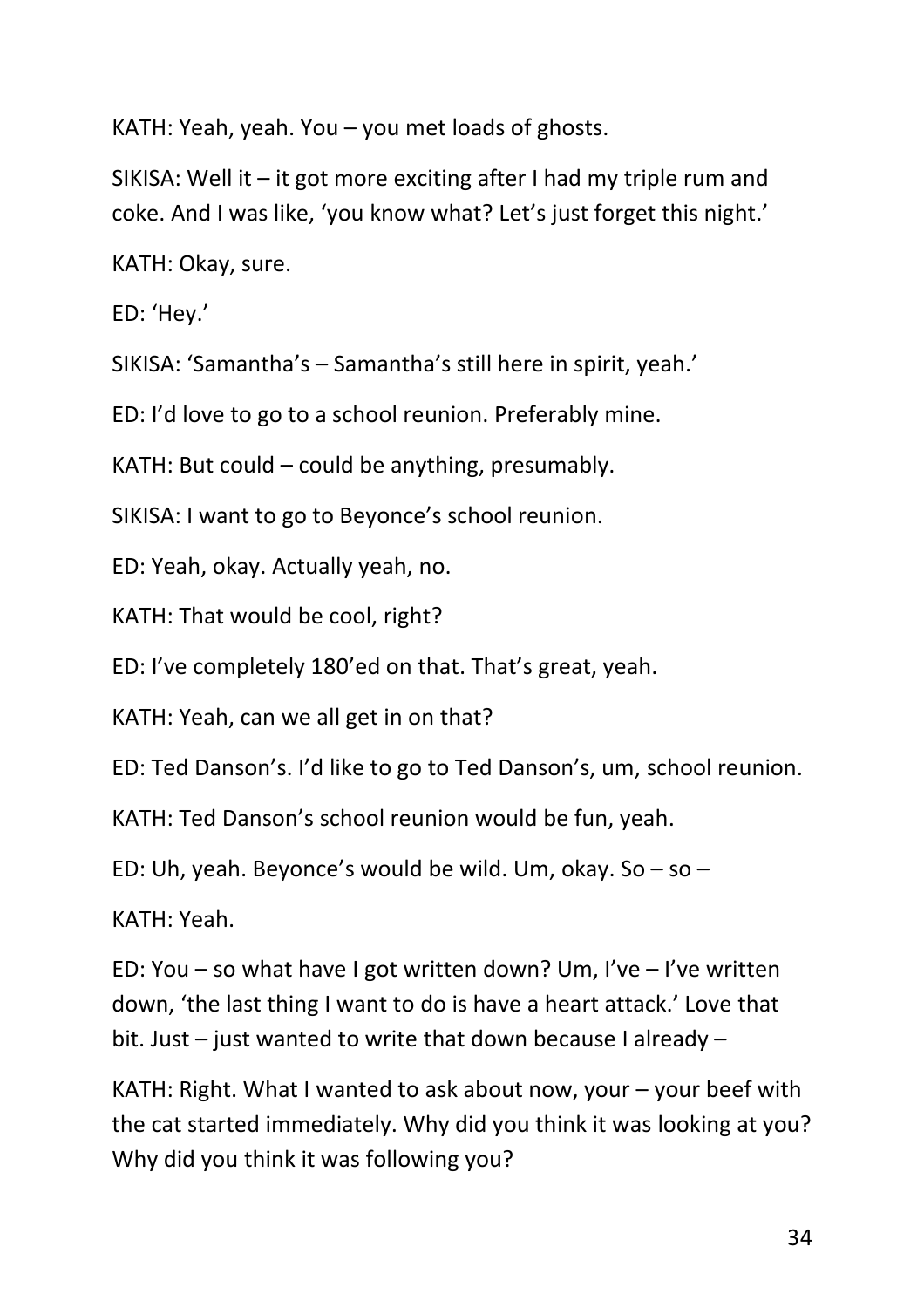SIKISA: Because I was the only one there for ages. Did you listen to the story?

KATH: Yeah, but – yeah. But – but –

ED: Throwing down.

KATH: It could've been – it's a cat. It could've been – it could've been looking at a mouse behind you, do you know what I mean? And then when you went in the room, you were like, 'oh, it's cleaning itself. How dare it have a fucking bath or something?' You know?

ED: I do find that quite rude.

SIKISA: I mean – I mean I don't have a bath in front of people.

KATH: Yeah, fair. Fair. But –

SIKISA: And I just – I realised when saying the story that I was in – I was like, 'I've got beef with cats.'

ED: Yeah.

SIKISA: I don't. I actually really love cats.

ED: Yeah.

SIKISA: I like – cats are one of my favourite animals. I just think cats have an attitude. And this particular cat just had a massive attitude.

ED: Yeah. They – they do. They do. You're – you're absolutely right. Cats – actually, Kath, your cat, I don't think I've ever seen your cat have an attitude. But my cat gets a fucking stink eye on him when you don't feed him. Like a real like –

KATH: Yeah.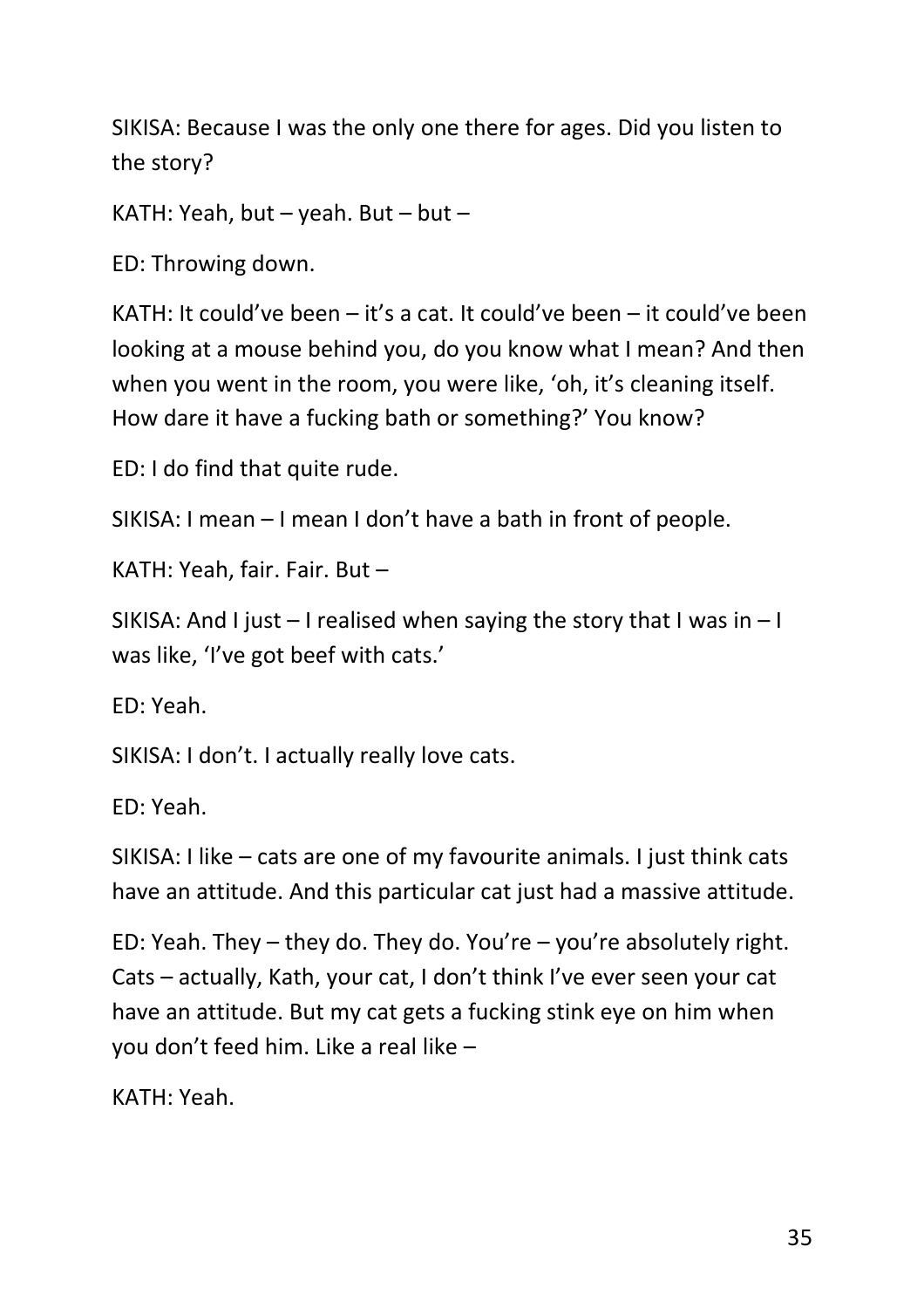ED: I've not been looked like – at like that by most humans. And, yeah. And also like, I think having a bath with a mouth that smells that much of fish is very rude.

KATH: My cat – that is upsetting. Yeah.

ED: Imagine bathing in your own breath.

KATH: Yeah. Keep that to yourself. Yeah.

SIKISA: And if it was like chasing the mouse, wouldn't it eat the mouse by now? Like wouldn't it have just been like a mouse in its mouth?

KATH: Fair, okay.

SIKISA: But no, everywhere we went, the – the cat was there.

ED: I – I assume the cat is Samantha Brooks.

SIKISA: The cat doesn't speak, so –

 $KATH: That's -$ 

SIKISA: It's a cat, so – I thought – I don't know for sure.

ED: I suppose, yeah, I suppose the sort of idea of the story, from my perspective as  $a - as a$  listener, is that when you  $-$  the cat's following you, then Samantha's there, and then when you turn around Samantha's gone, you find out that she died.

SIKISA: Yeah. Sad.

ED: And the – the cat is instead there. But then if the cat is Samantha, why would it bath – why would Samantha bath herself with her mouth? I feel like if Samantha was a cat –

SIKISA: What, she'd be clean?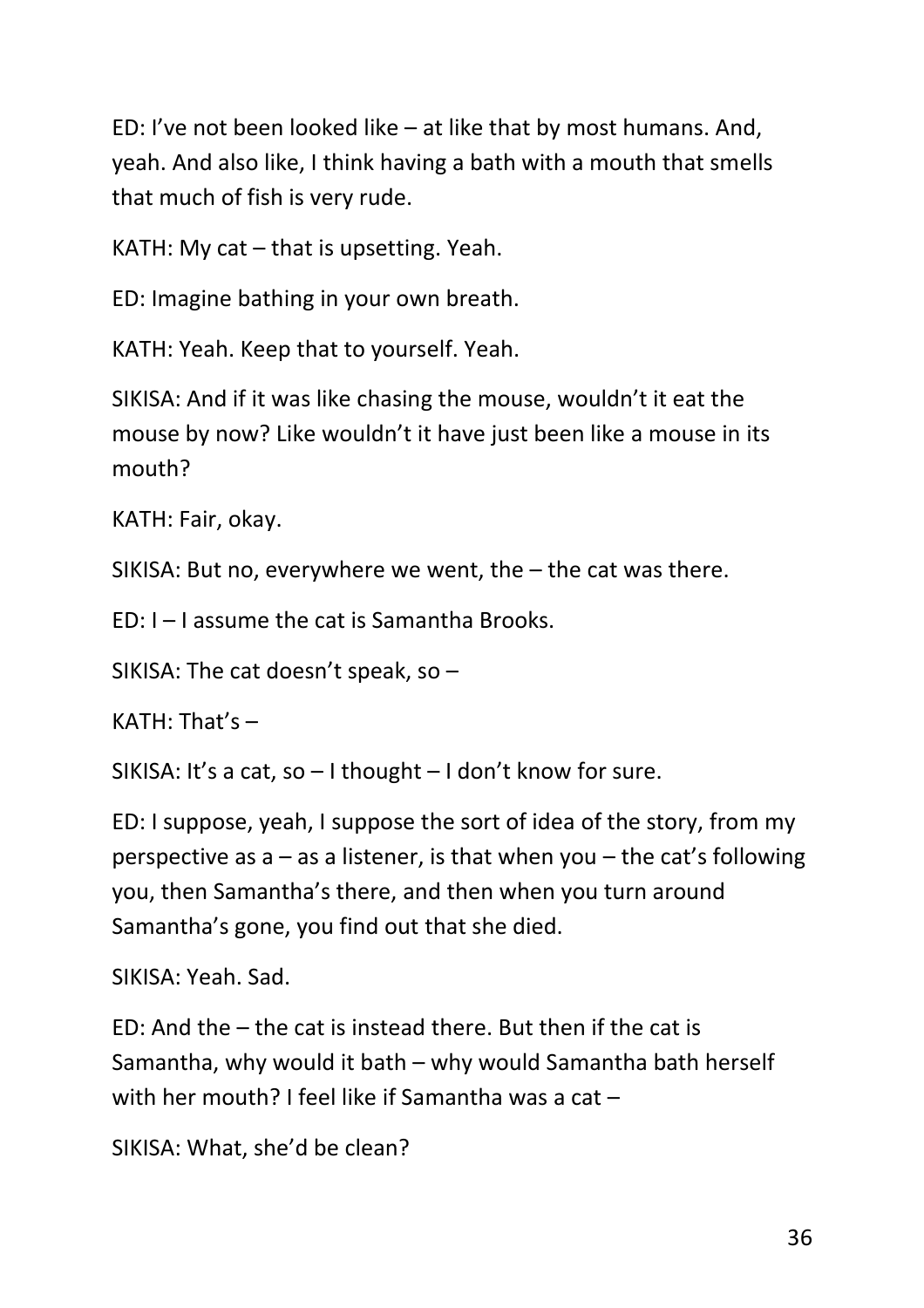ED: I just feel like – I feel like a human in a cat's body would still, you know, water and soap it.

KATH: Yeah.

ED: She can be clean.

SIKISA: No, but she's – she's a cat. If you – if you get reincarnated as an animal –

ED: Yeah.

SIKISA: You can't suddenly start like living your human life in an animal.

ED: I guess – I guess so. Yeah, I guess so. Yeah.

SIKISA: You have to – you have to adapt yourself to you being an animal, like –

ED: Yeah, especially after ten years. Yeah.

SIKISA: Yeah, if I was –

ED: Yeah, ten years of being a cat.

KATH: Yeah. Also like how would the cat get a job? Like there's a lot of stuff  $-$ 

SIKISA: Yeah exactly.

ED: Stressing in January –

KATH: He'd have to work out –

ED: Trying to do the tax return. 'Ah, I have to do this with my stupid paws.'

SIKISA: Yeah, if anything I want to be a cat. I don't have to worry about all this crap.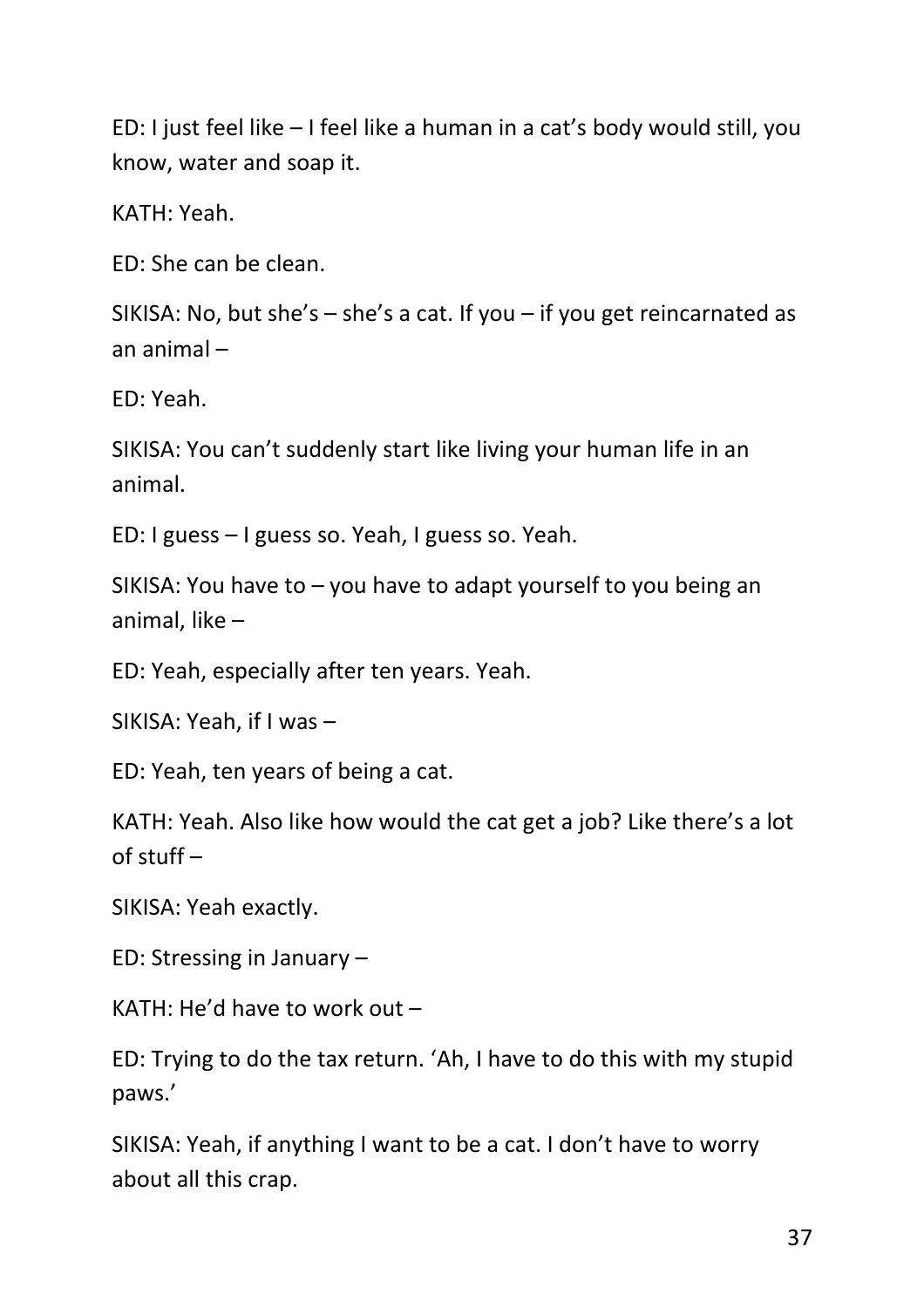KATH: Yeah, noted.

SIKISA: At exactly the same time.

[Spooky music]

KATH: Were the cat and Samantha ever in the same room?

ED: That's a great q.

SIKISA: When we left the reception area, the cat was still outside.

KATH: Oh, so the cat can't be Samantha.

SIKISA: But don't forget Samantha is a ghost.

KATH: So that was just a cat with attitude.

SIKISA: Yeah. Maybe it could – I don't –

KATH: But is  $-$  is she, you know, we could  $-$  we could delve into that.

SIKISA: What, whether Samantha's a ghost?

KATH: You know, is she a ghost?

SIKISA: What else could she be?

KATH: Yeah, I mean because she could –

ED: Well –

KATH: You said her hands were cold. She might have Raynaud's.

ED: Yeah.

KATH: She,  $uh$  – the – the head – the Mr. Rogers, was it? No, Mr. Gerard?

SIKISA: Mr. Gerard.

KATH: Um, Mr. Gerard, he could've made a big mistake.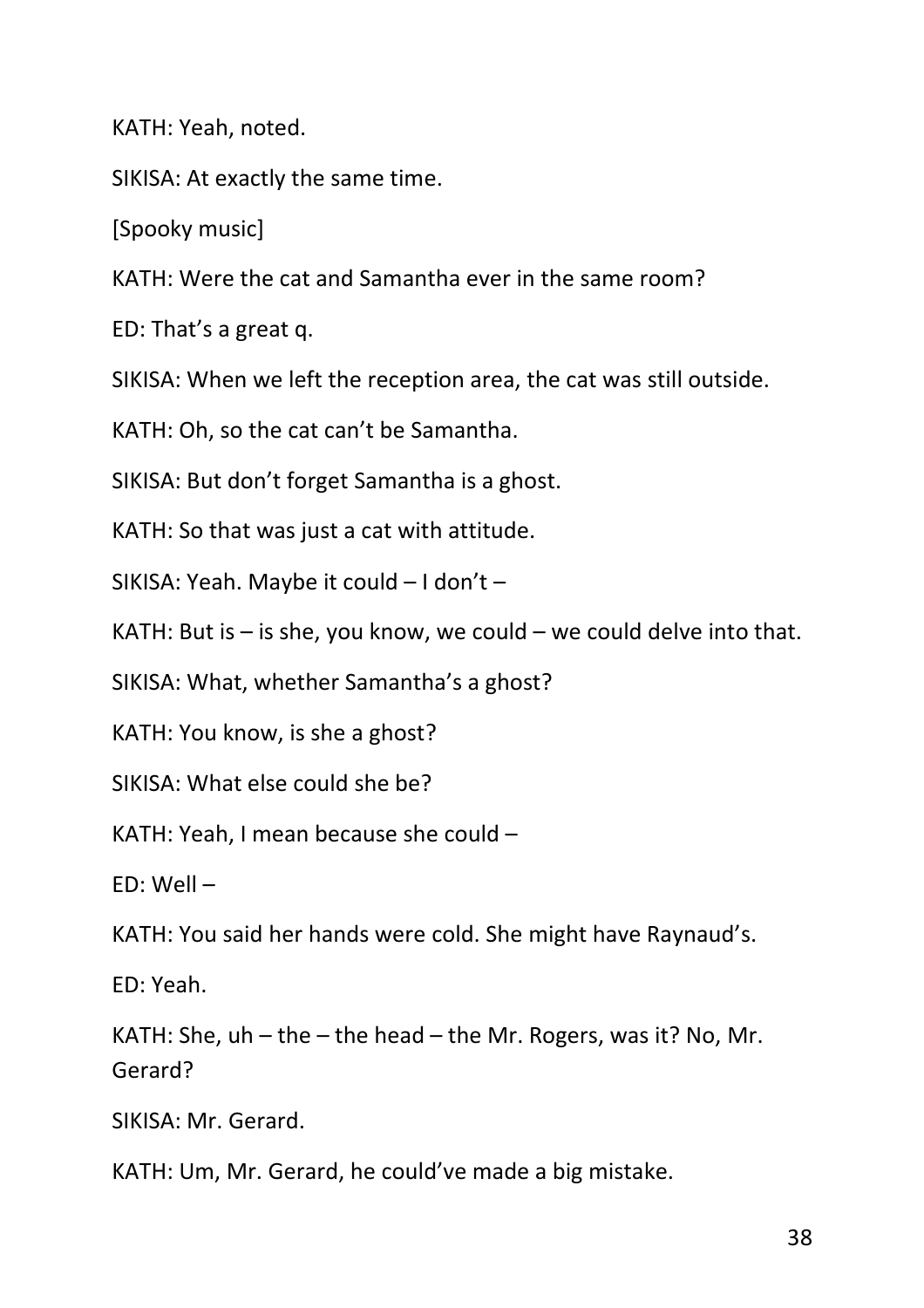ED: Yeah, yeah.

KATH: It's been ten years. He's not – he's not as young as he was. He could've made a mistake and got the name wrong.

ED: And also like –

KATH: And when you turned around to go like, 'oh, Samantha's not there. There's a cat instead.' She might have just been – nipped to the loo.

 $FD: Or -$ 

KATH: And then you said you got hammered, so  $-$ 

ED: If I was at a – if I was at a school reunion, hope to be one day, if I was ever at a school reunion and then the head teacher said that I was dead, I'd leave.

KATH: Yeah.

ED: I'd be like, 'I'm not fucking putting up with this horseshit.'

SIKISA: No, but wouldn't you want to say that you're not dead? Would you not want to be like, 'hey peeps, I'm not dead.'

ED: Try – now. Kath, say that again.

KATH: But you – didn't you say she's quite quiet?

ED: Oh yeah, fuck. Nice. Yeah, trying to –

KATH: Ed – Ed Easton is, uh, is dead.

ED: No, I'm not.

KATH: May we remember him forever.

SIKISA: See what I mean?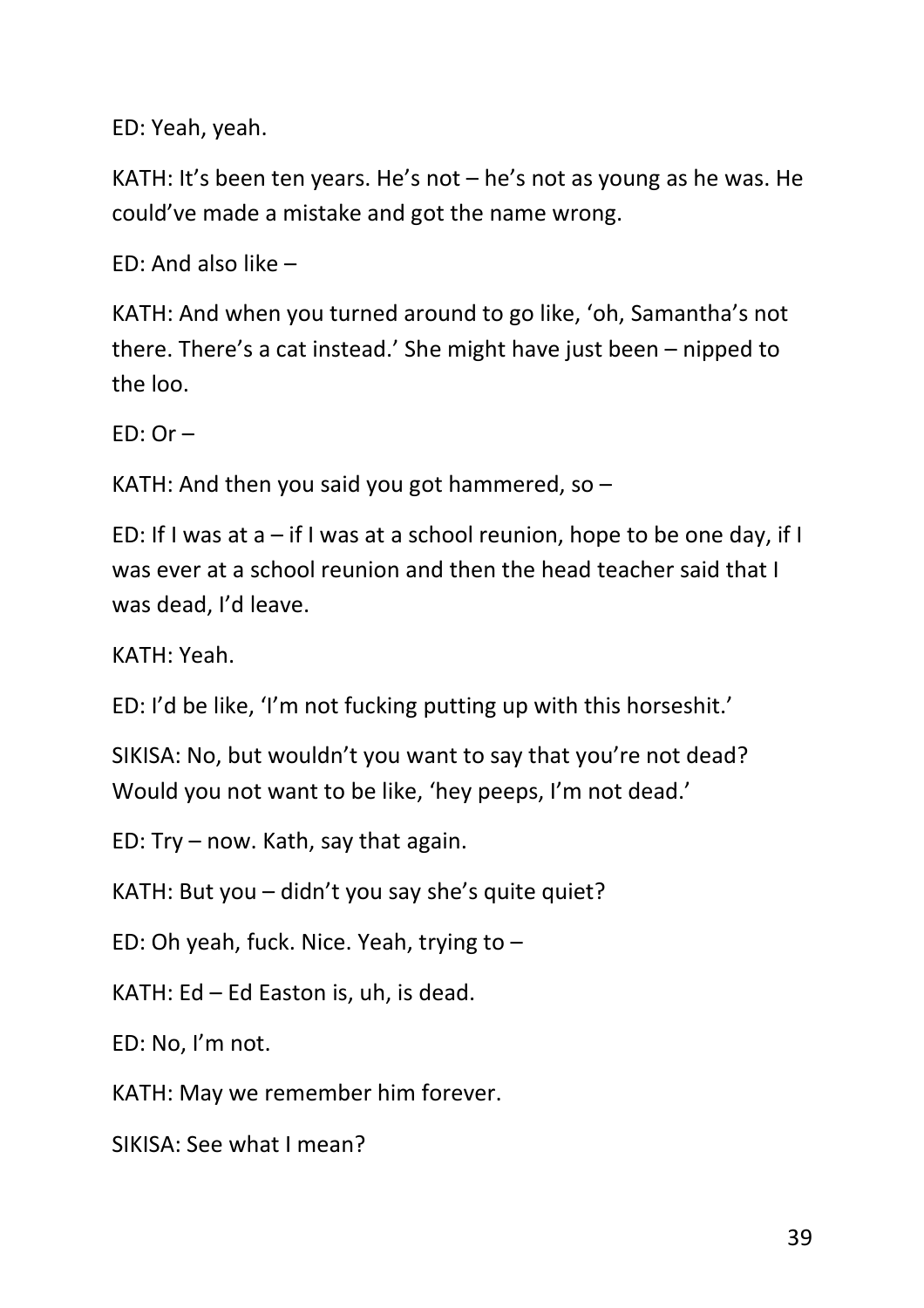ED: I just said 'no I'm not.' Yeah. Yeah yeah yeah. Yeah. No, I would say – I would argue it.

KATH: Okay.

ED: I would argue it.

KATH: Okay, so that puts a spanner in the  $-$ 

ED: But you are right, she's quiet and I'm not quiet.

KATH: She is quiet, yeah.

ED: You yelled, 'what is your beef?' At  $a - at a$  black cat.

[Sikisa laughs]

KATH: Yeah. Yeah. I wrote that down as well.

ED: Um, I know that – I know that's not a question, but I just – I think  $it$  – I think we should mention it again in this bit.

SIKISA: Well what is your beef?

ED: Yeah, yeah.

SIKISA: Do you – do you understand what I meant by saying 'what is your beef?'

ED: I do, I do. Maybe that's why I wrote down this –

SIKISA: How would you – how would you analyse me saying 'what is your beef?' I would love to hear.

 $FD: Um -$ 

KATH: For – for me, it  $-1$  – I wrote that down and then I put, 'what's your beef with the cat?'

ED: Oh nice, yeah.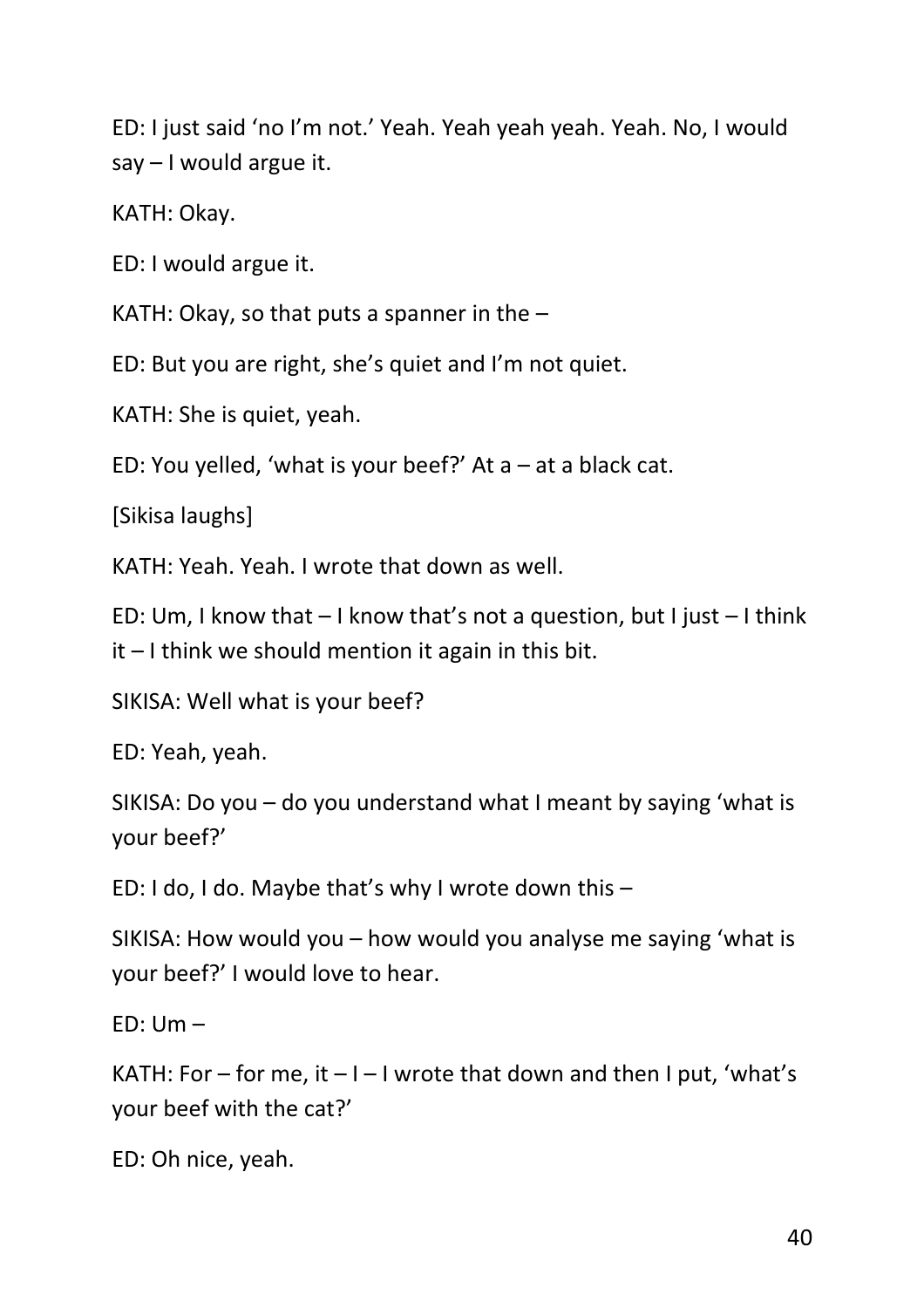KATH: That's – that's what I wrote down.

SIKISA: Nice.

KATH: Because I was like this cat is just, you know, as I said earlier, what if he's just chilling? You don't – you don't know what he's thinking.

ED: What if – also what if it's like five cats and – and that cat's never seen you before. And you just yell, 'what is your beef?' at a cat.

KATH: Yeah yeah. It's like, 'what did I do?' Yeah, you hissed at a cat that was just chilling and doing nothing. It's like his – the cat's brother's like causing havoc, but that one – yeah.

SIKISA: I mean fair enough.

KATH: If it is a black cat it could've been like, yeah, like Ed said, there could've been like 20 cats knocking about.

SIKISA: I feel like you two are on the side of the cat, where –

ED: Yeah, yeah, yeah. That is it. That is it. We've been sent by the cat.

KATH: I think that's what's happened here. Yeah. Yeah.

SIKISA: Yeah, I just – and I'm like – well –

KATH: And it is a story of you versus the cat. That is what the story is,  $SO -$ 

 $FD: I - I -$ 

SIKISA: Like the cat was there and it just was just  $-1$  was  $-1$  was more like, 'why are you – like could you not go and follow something else?' Like there's a whole – there's – the school was quite like large, like you could've gone to the PE area. You could've –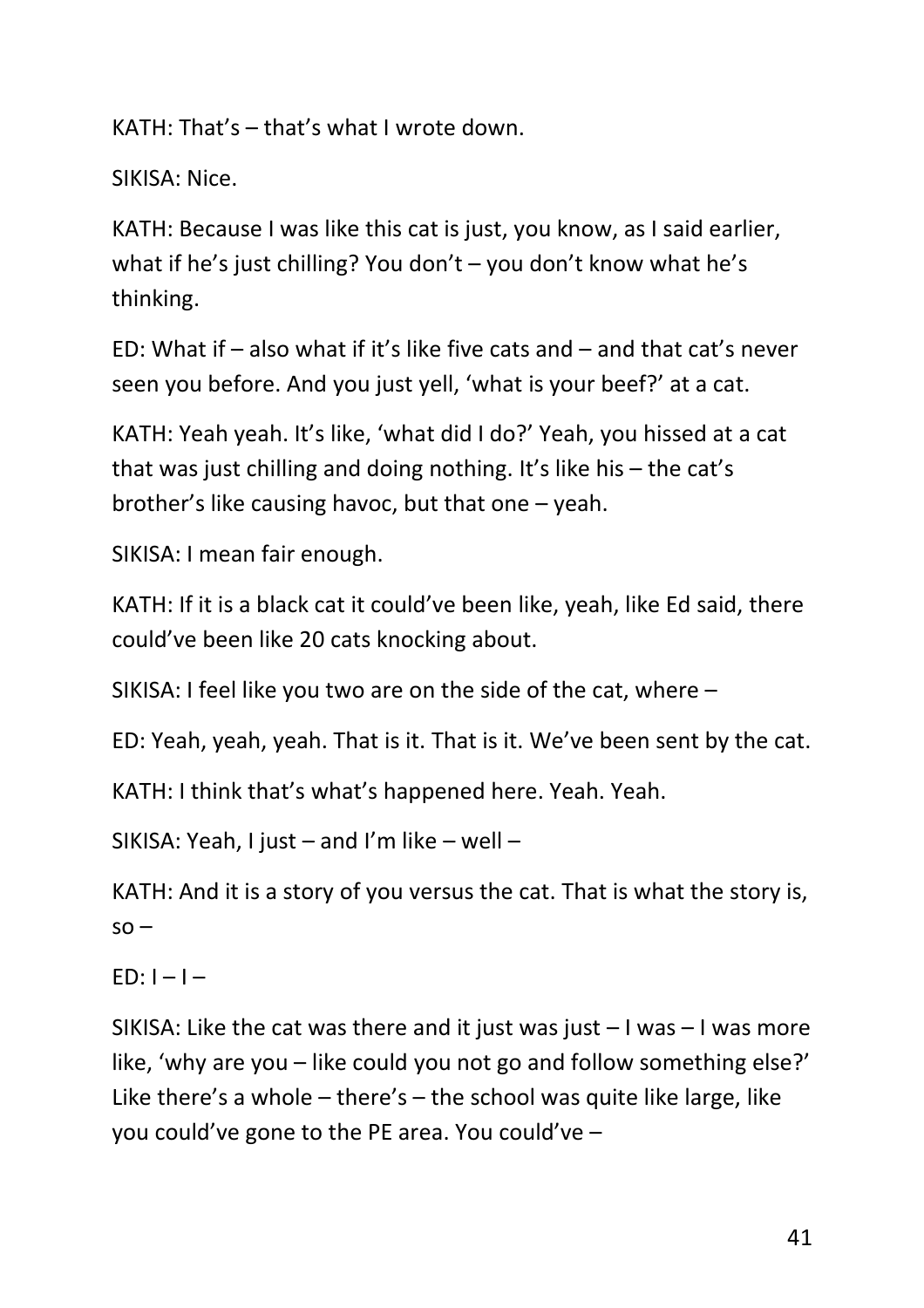KATH: Yeah, I can see. Yeah, it's –

SIKISA: It's massive. Like you could've just like done something else. You could've gone and visited Spooktown.

ED: Yeah.

SIKISA: Like why are you still like here?

ED: Yeah.

SIKISA: 7:30. Shouldn't you be asleep? Like –

ED: 7:30.

[Spooky music]

ED: I have two questions about the  $-$  the potential ghost of Samantha Brooks.

SIKISA: Oh good, it's not about the cat. Thank god.

ED: It's not about the cat. Moved on – moved on from the cat.

KATH: Moved on from the cat.

ED: Question one: was it the cat? No, I'm joking. Um, question one is –

SIKISA: I will – I'm out of this call right now.

ED: Do you think the ghost owns the cat? Um, did anyone else see Samantha throughout the night is question one. And two is, did you, uh, did you show anyone the skeleton? And was – or was the skeleton there when you went back in there, you know?

SIKISA: In order – in relation to your first question, um, I would like to conclude –

ED: We're getting lawyered.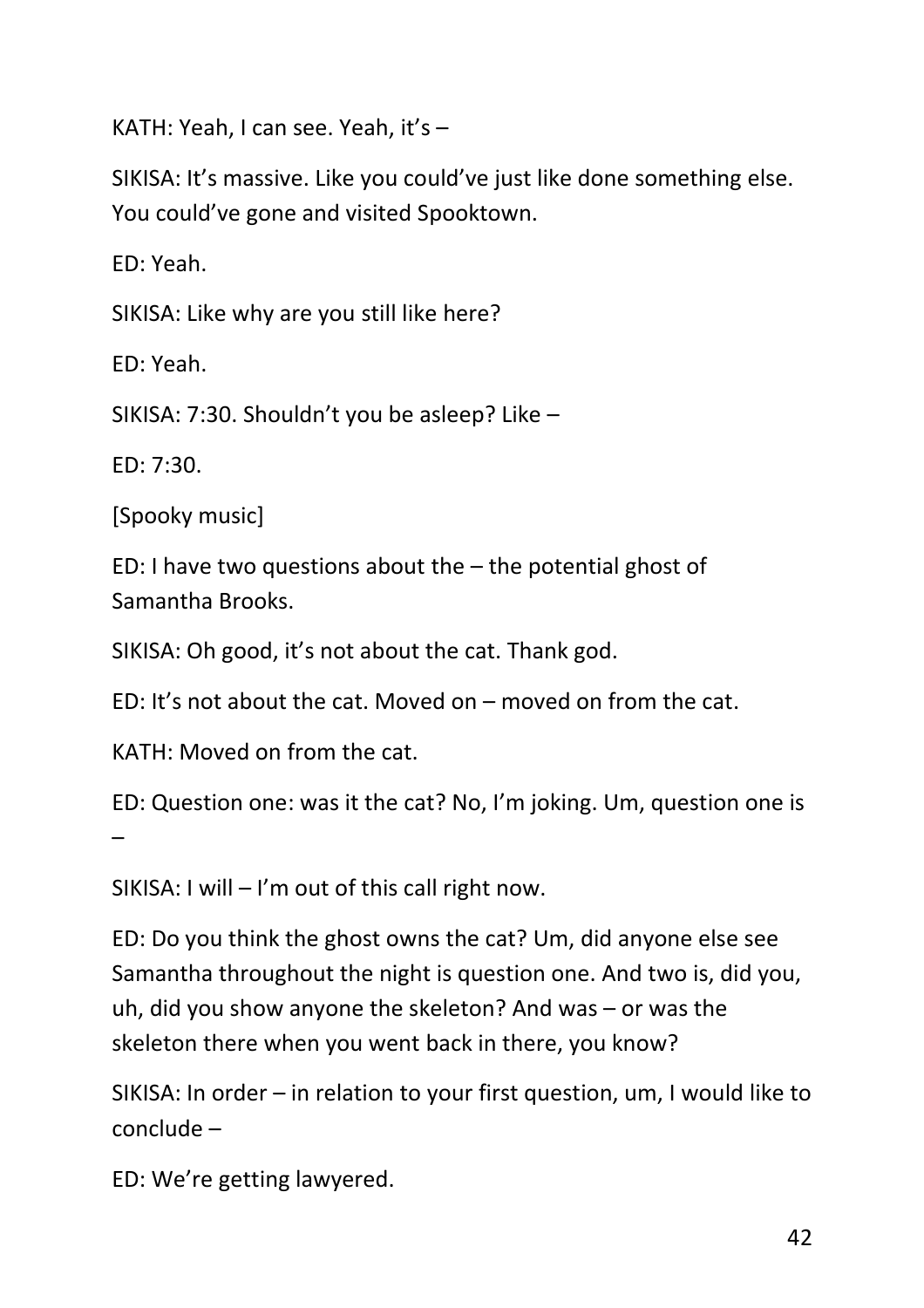SIKISA: I would like to confirm that, um, I did not mention Samantha to anyone else at the party.

ED: Right. Right.

SIKISA: Because at that time I had already downed a triple rum and coke and then I had decided, hm, this was too weird for me. I'm just going to say hi to people that I know. Because like I said to you in the story, me and Samantha were not great friends.

ED: Yes.

KATH: Yeah.

SIKISA: So, um, and unfortunately my best friend Naomi, who I mentioned, could not attend the party. So, um, I was just trying to see people that I did know. Forget about what just happened and go back to South London.

ED: Fair.

KATH: Yeah.

SIKISA: So that's in relation to question number one.

ED: Thank you very much.

SIKISA: In relation to question number two –

ED: I feel like I'm in court. Thank you, your honour.

SIKISA: In relation to your second question and query, I did not return back to Room 213, which was my old dorm room, after having the scare of the skeleton come out of the wardrobe. I did not return because it was a one-off reunion. I had already visited it once. I did not feel there was a need to go back and visit a skeleton again to see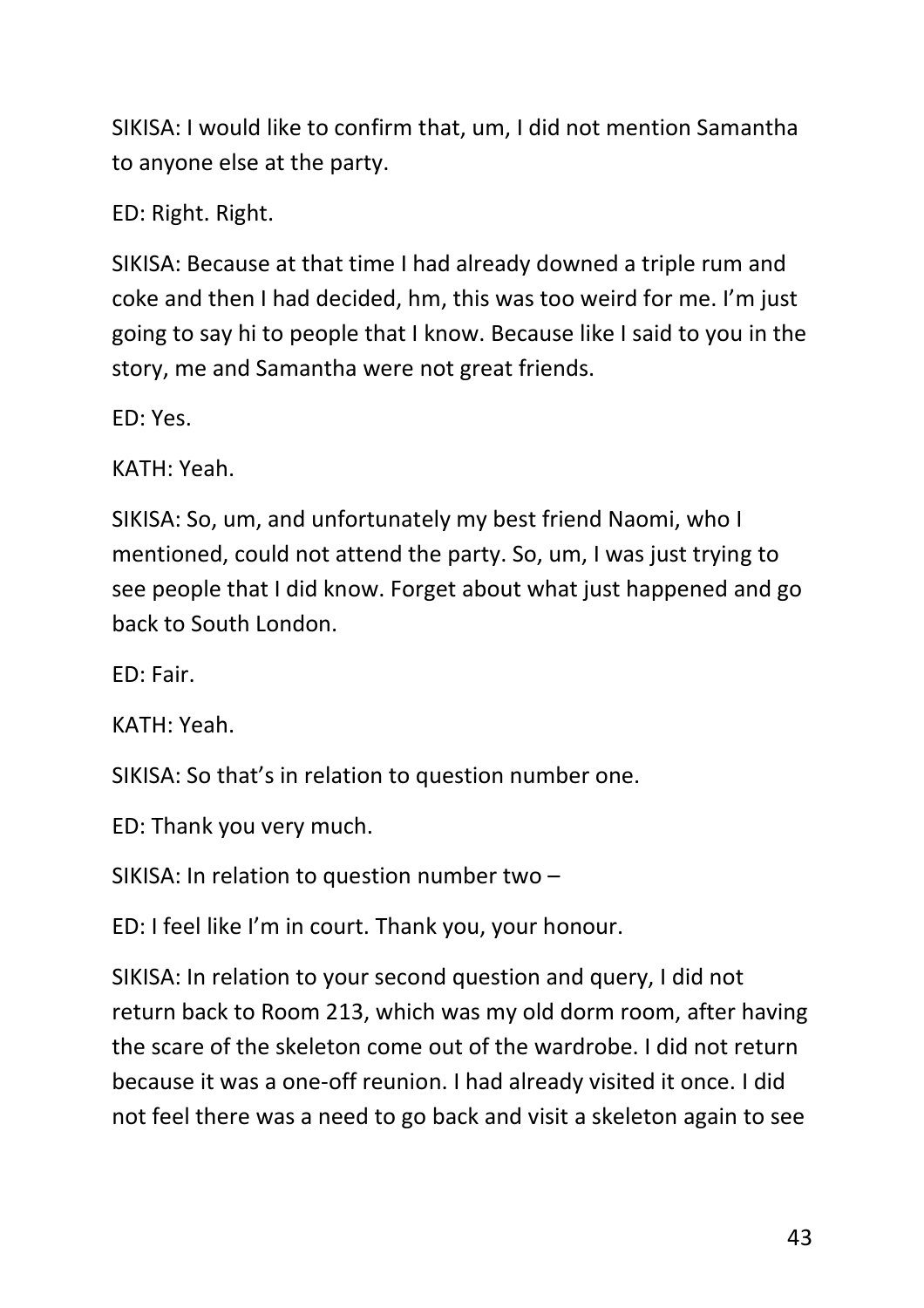if it was still there. What I'm basically saying is, it was no longer my issue. I was safe.

KATH: Okay.

SIKISA: I was safe.

ED: Yeah.

SIKISA: My ass had come out of that place safe, I was alive, and that's all I cared about.

ED: Yeah.

KATH: Your hair was okay. Got rid of the stuff, so –

SIKISA: My hair was okay. Dust had come out of it. I was okay. Everything was fine. I was alive and still breathing. I had taking my liquor inside my body and everything was fine.

ED: Yeah.

SIKISA: So I did not care if that skeleton was real or not. If it was real, then let's turn it into a CSI's investigation. I'm more than happy in doing that. I love true crime documentaries. But if it did turn out to be Samantha's body, then it would freak me out even more.

ED: Yes.

SIKISA: And personally I do not want to be involved in the criminal justice system, being a person of colour.

ED: Yeah, fair. Fair.

KATH: Fair, okay. Yeah.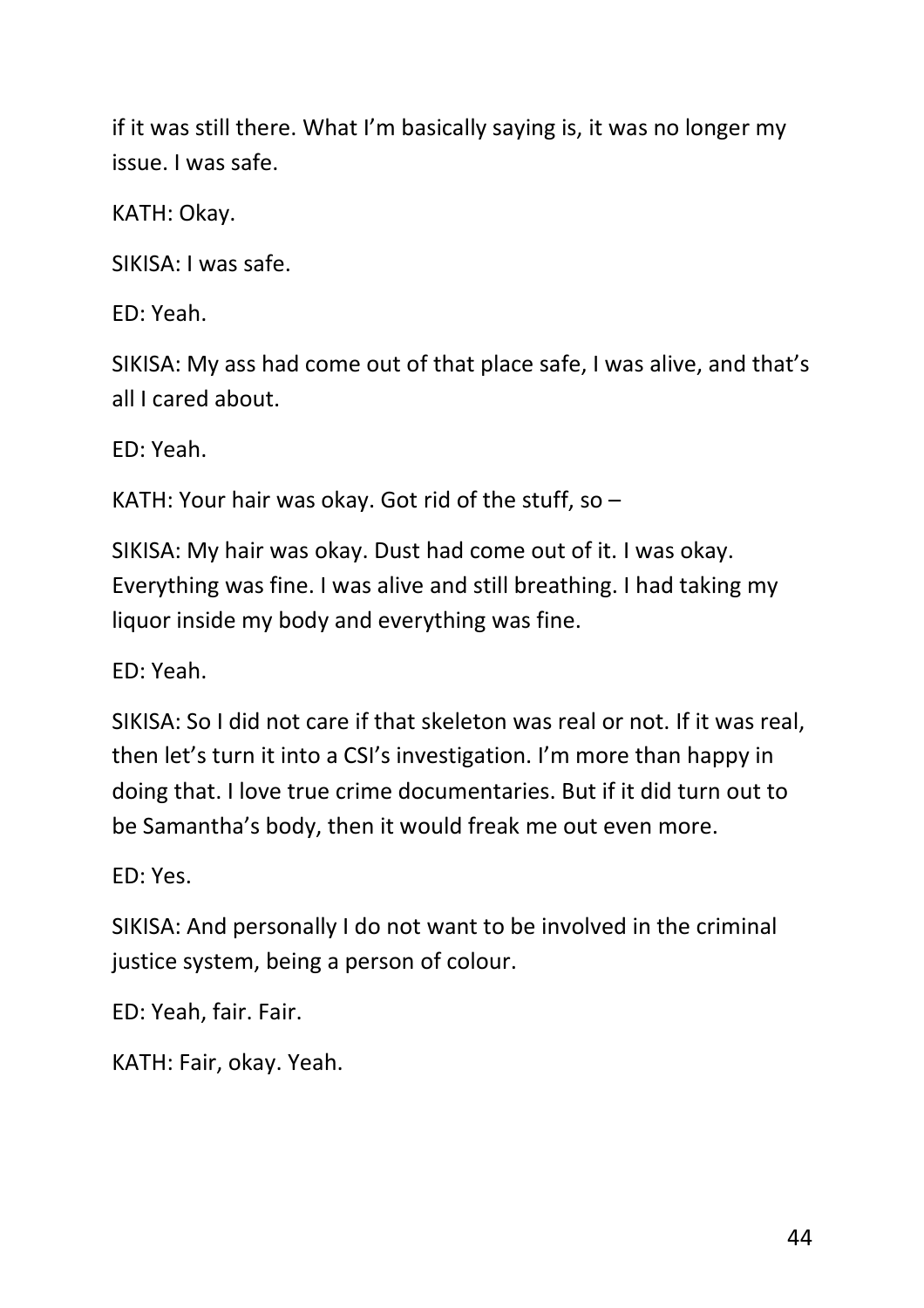ED: Uh, I think that's – yeah. We won't – we won't ask you anymore why you didn't call the police or anything like that. That's absolutely fucking – yeah, fair. Fair play.

KATH: Yeah.

SIKISA: Thank you. Thank you.

ED: Um, look after number one. Definitely.

[Spooky music]

ED: Well I've got – I've got my thoughts. Should we have a chat about whether we believe the story or not?

KATH: Yeah, yeah.

ED: Yeah?

KATH: Okay. Yeah, I'm happy to go have a little – little chat.

ED: Okay. We must get on so we might as well do it inside the building.

KATH: Should we just go in? Okay.

ED: Excuse me, we're just going to go and have a little chat. So bare with us.

KATH: Okay, yeah. So excuse us one second.

SIKISA: Have fun.

ED: Thank you so much. Um –

SIKISA: The toilets are nasty so don't go in the toilets.

KATH: Okay, yeah. I'm getting that vibe just from the stains on the walls to be honest, so yeah.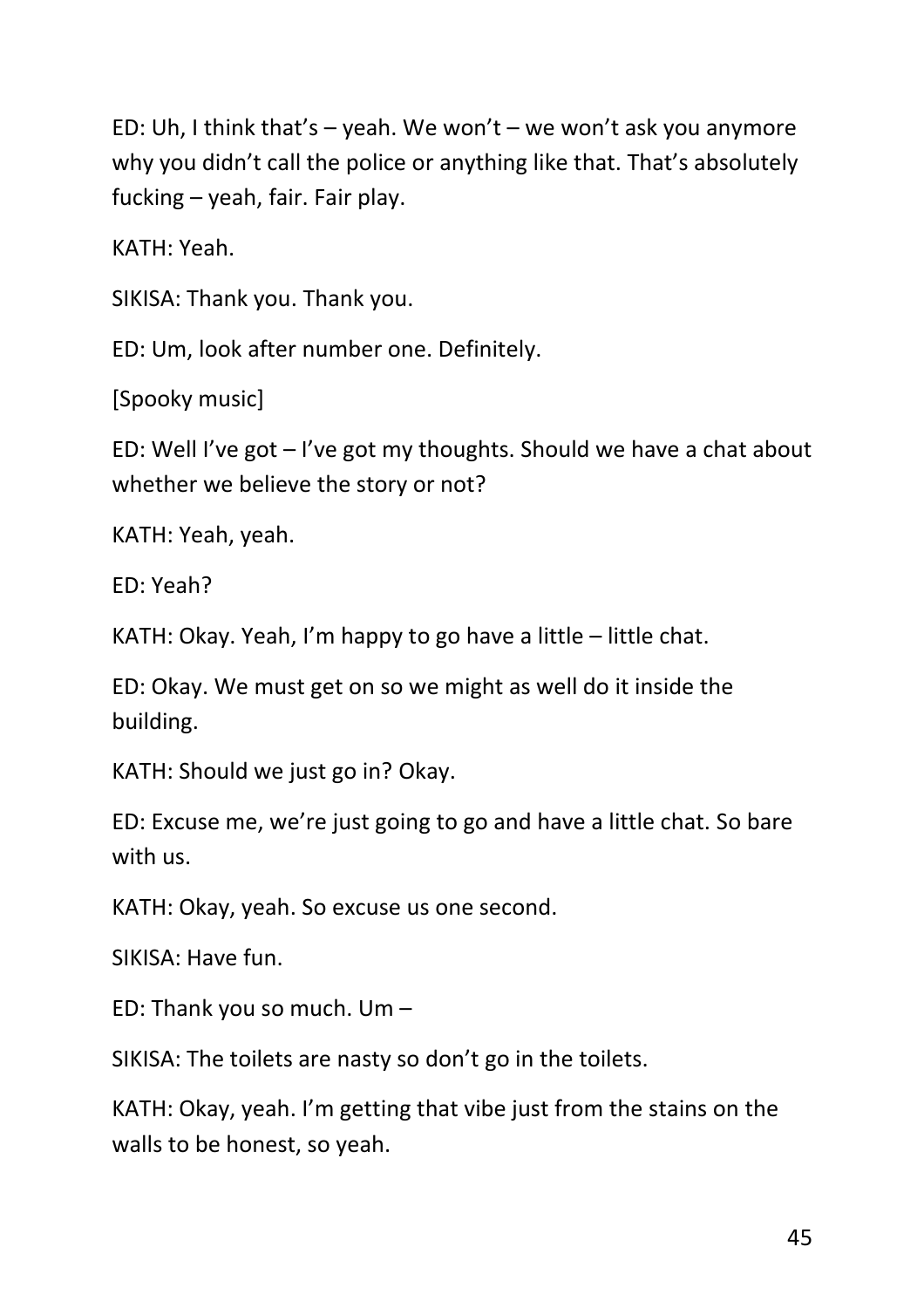ED: Thank you, thank you. Yeah, yeah.

KATH: Steer clear. Alright, just be back in a sec.

[Door creaking, footsteps, wind]

ED: Okay. Um, what do you – what are your thoughts?

KATH: Well, I think there's a scenario here where she came to a school reunion –

ED: Yes.

KATH: Saw a cat, got immediately furious –

ED: Uh huh.

KATH: And then got really drunk, didn't know who she was chatting to.

ED: Yeah.

KATH: It possibly was not Samantha the whole time. It could've been someone else, but she's like, 'yeah, Samantha.' Because that's the only name, you know, she remembered from school. Because her pal wasn't there. I – you know. There's a scenario where this was just a rude school reunion.

ED: Do you remember when you went, um, I think you went to Sankeys or it was a warehouse project?

KATH: Yeah.

ED: And you got really drunk and the next day you – you asked me if I enjoyed the night out.

KATH: Yeah.

ED: And I said I wasn't on the night out.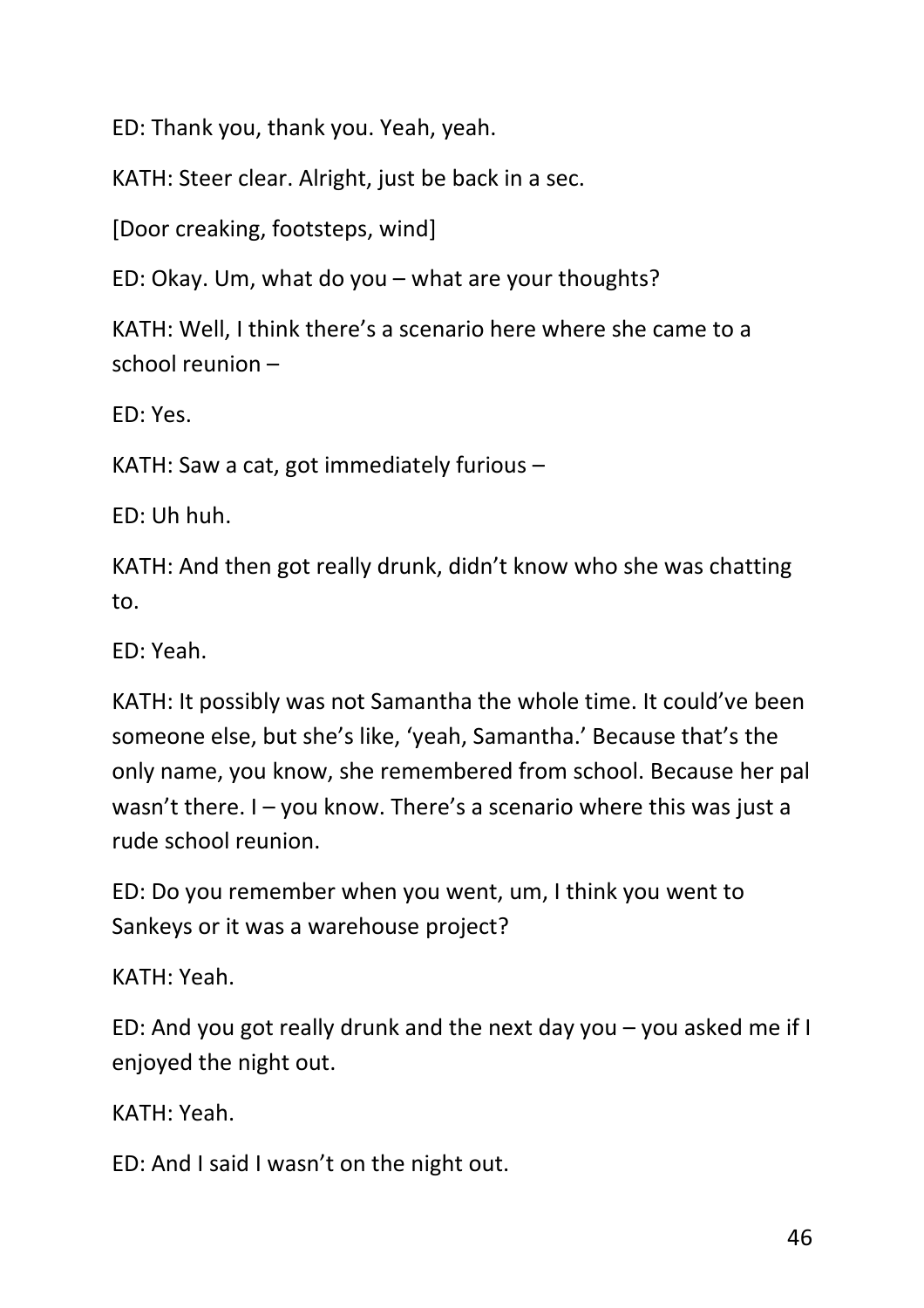KATH: Yeah.

ED: And you had just been speaking to somebody else.

KATH: Yeah. I – yeah.

ED: Who you thought was me and my then partner. Maybe it's that vibe.

KATH: It happens. It happened to me. Yeah. So there's  $a - 1 -$ 

ED: But also I don't know why she hasn't sold her story. That's my –

KATH: That's a really good point. When you said that, that threw me. I'll be honest. That made me go, 'oh.'

ED: Yeah.

KATH: And I've got to say, the  $-$ 

SIKISA: [whispers] I would just like to interject and say that if you Google 'Samantha Brooks' her death will come up.

KATH: Is that the wind in the corridor? Oh my god.

ED: I think it was that black cat over there. That was so weird. That cat – that cat just said that if we Google 'Samantha Brooks' – that is a very polite cat  $-$ 

KATH: Really polite, actually.

ED: But it said if we Google 'Samantha Brooks' – let me just Google. You know – you know what I'm like with my Googles. Orgies, ass cheeks, um – just going to Google 'Samantha Brooks.'

KATH: Or Bing.

ED: Or Bing. [typing] Samantha Brooks is dead.

KATH: Oh.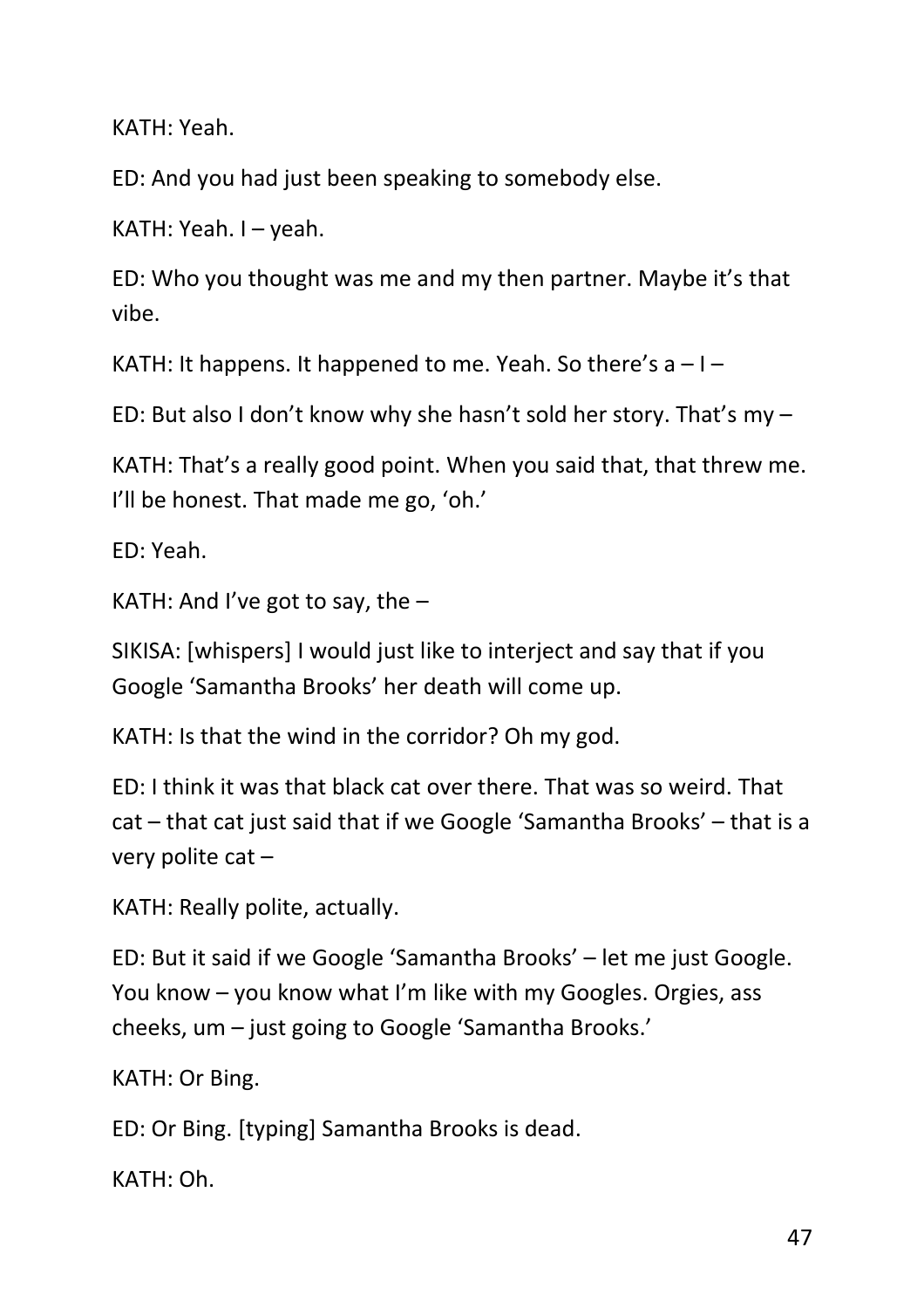ED: Yeah.

KATH: Okay. Okay.

ED: It says so on her Wikipedia page, which looks like it's just been freshly made.

KATH: Yeah, can we see who's edited it recently?

ED: I can't be bothered. I can't be bothered. I believe it. If it's Wikipedia it's got to be true.

 $KATH: I -$ 

ED: So Samantha Brooks is dead.

KATH: Okay. Okay. Okay then, yeah, I guess –

ED: It would be insane for her to  $-$  like it would be  $-$  what a coincidence. I – I think I'm leaning towards believing the story.

KATH: Okay.

ED: It seems like you don't.

KATH: I'm – I'm on the fence. And because of that, I'm happy to lean towards you're in.

ED: I think put it in.

KATH: Okay. I'm happy to, I – you know, like I said I'm on the  $-1'm$ not like 100% no. I'm on the fence enough for you to sway me to that side.

ED: I think it's – I think it's a shoe in.

KATH: Yeah, yeah. Go on then.

ED: A cheeky one.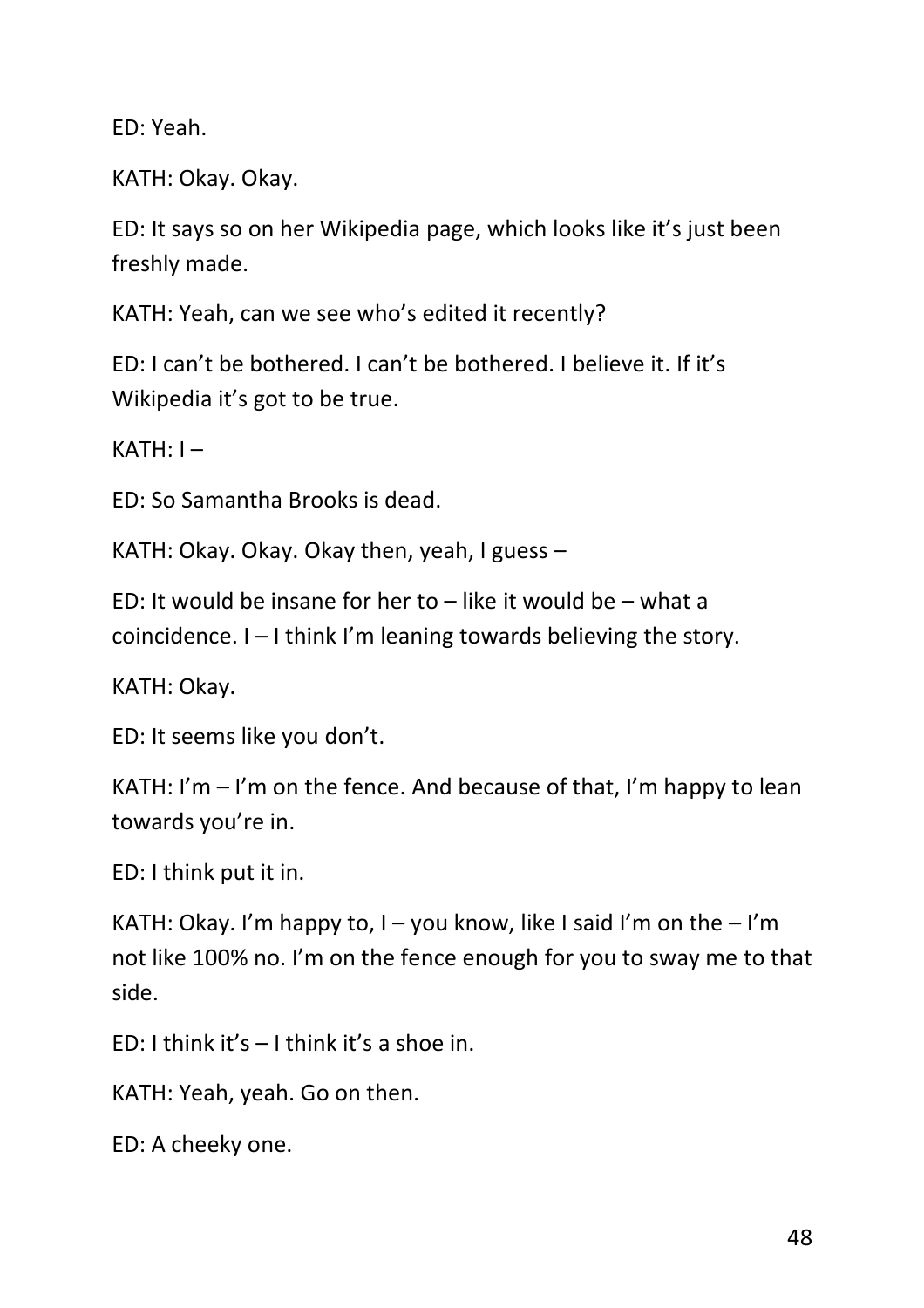ED: Let's pop back out, give her the good news.

KATH: Okay. okay.

ED: [singing] Pumpumpumpumpumpumpum.

[Door creaks]

KATH: Hey.

ED: Hello.

SIKISA: Oh, hola, como estas?

ED: Nice. Uh, je m'appelle Edward.

KATH: Sut wyt ti?

SIKISA: I will say that's all I learned from my GCSE Spanish. That's all I got.

KATH: Well I just panicked and spoke Welsh back at you, so –

ED: Yeah.

KATH: I don't know any Spanish.

ED: I'll just come out with it, we believe your story.

SIKISA: Oh my god.

ED: Yeah.

SIKISA: Thank you so much.

ED: You're more than welcome. Thank you for telling us.

SIKISA: I don't think I've ever been believed before.

KATH: Oh.

ED: We 100 – yeah.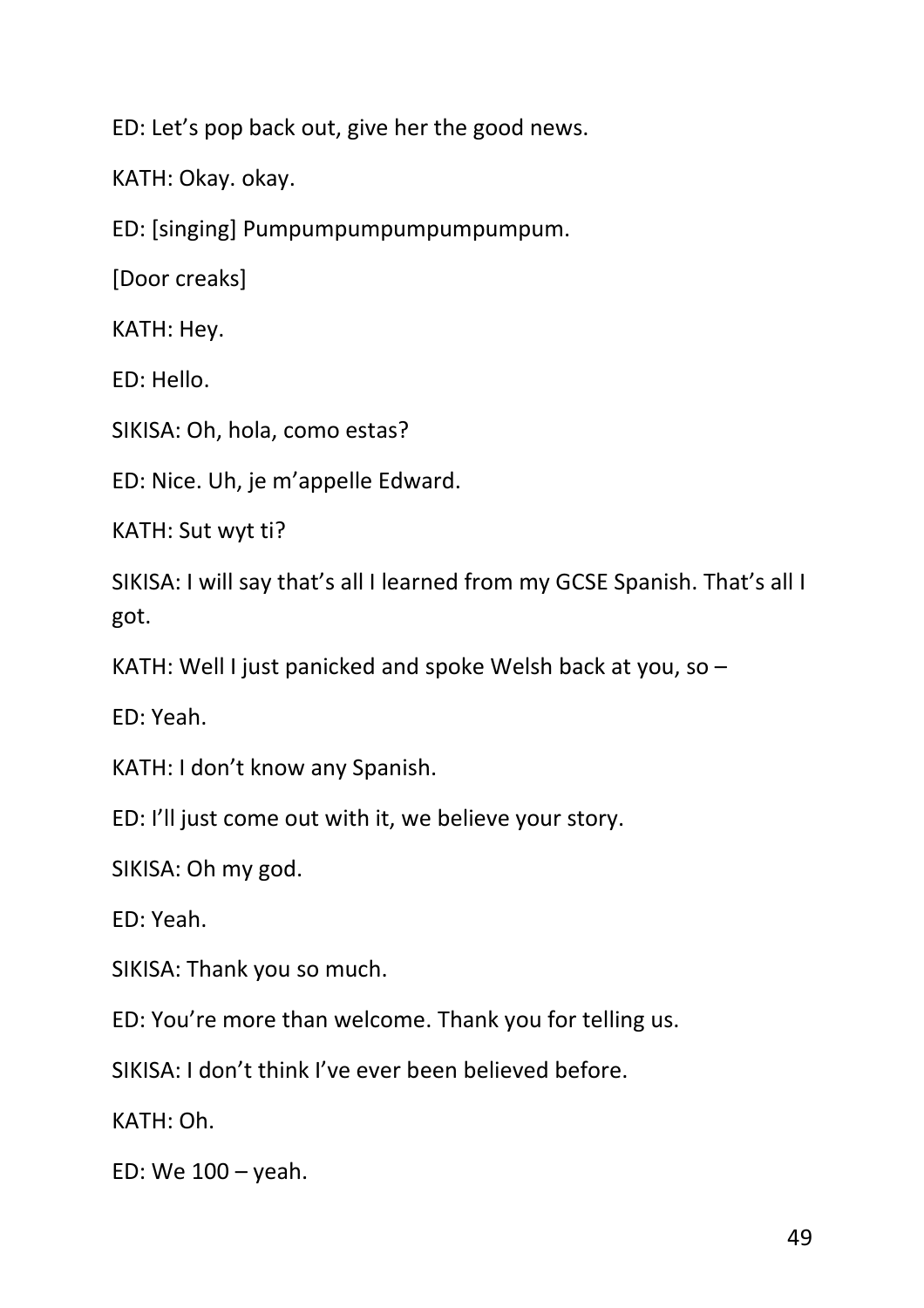KATH: Oh, well I'm very glad that I stopped attacking the story and decided to let it in. Very – I'm very pleased with my own decision there. Thank you.

ED: We'll let – we'll let you go. Thanks so much for, um, for telling us your story. It was wonderful.

KATH: Yeah, thanks for putting yourself through that as well.

SIKISA: Thanks for having –

KATH: Like to come back after that is –

ED: Yeah.

SIKISA: Yeah, I – I'm hopeful this is the last time I will have to be here.

KATH: Yeah, I mean I'll be honest. I don't think you have to be. You don't – you didn't have to come. Um, we bumped into you, so – but –

SIKISA: Oh yeah, good point. Thanks.

KATH: But thank you. It's been a delight.

ED: Yeah, thank you so much. Have a safe journey back.

SIKISA: Thank you.

KATH: Yeah, enjoy the bus journey.

SIKISA: Bye.

KATH: Bye.

ED: The end. That's it.

[Spooky music]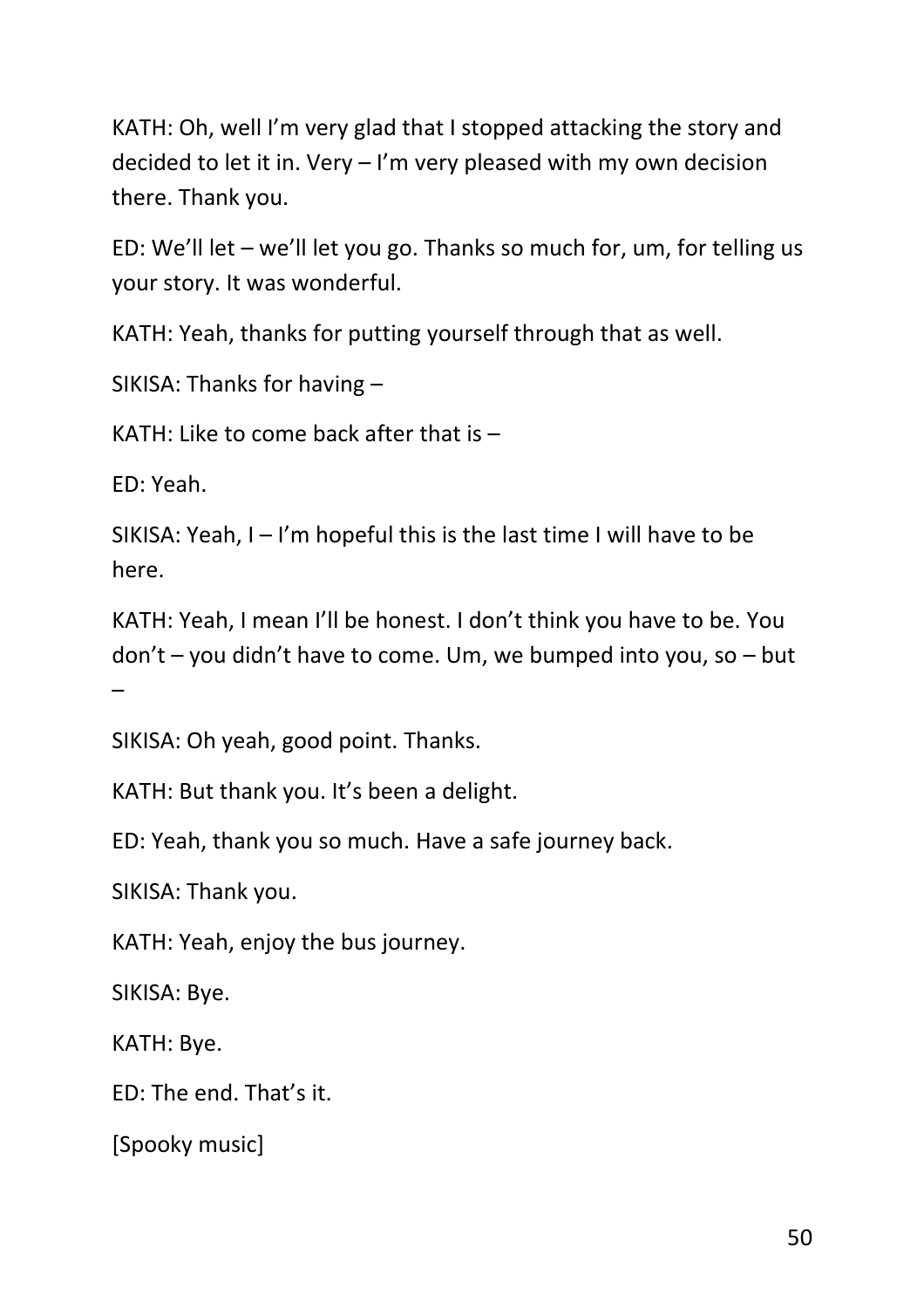ED: That was nice.

KATH: That was really nice.

ED: Kath, that was nice.

KATH: Mhm. That was nice.

ED: I don't often say this. That was a nice one.

KATH: Hm.

ED: Hm. Hm.

KATH: Hm.

ED: Hm. You don't hear that often, but hm. Hm?

KATH: Hm?

ED: Hm.

KATH: Are you meeting, uh, are you off to meet someone now?

ED: Huh? Oh, yeah.

KATH: Who are you meeting?

ED: Na-naturellement. Um, who am I meeting? Let me get my phone out. Oh, fuck. Yes. I'm meeting Richard Madeley.

KATH: Oh, Dick.

ED: Yeah yeah yeah. Old Dicky Madeley.

KATH: Hm.

ED: Um, he wants to meet me at the bakery?

KATH: So you don't know?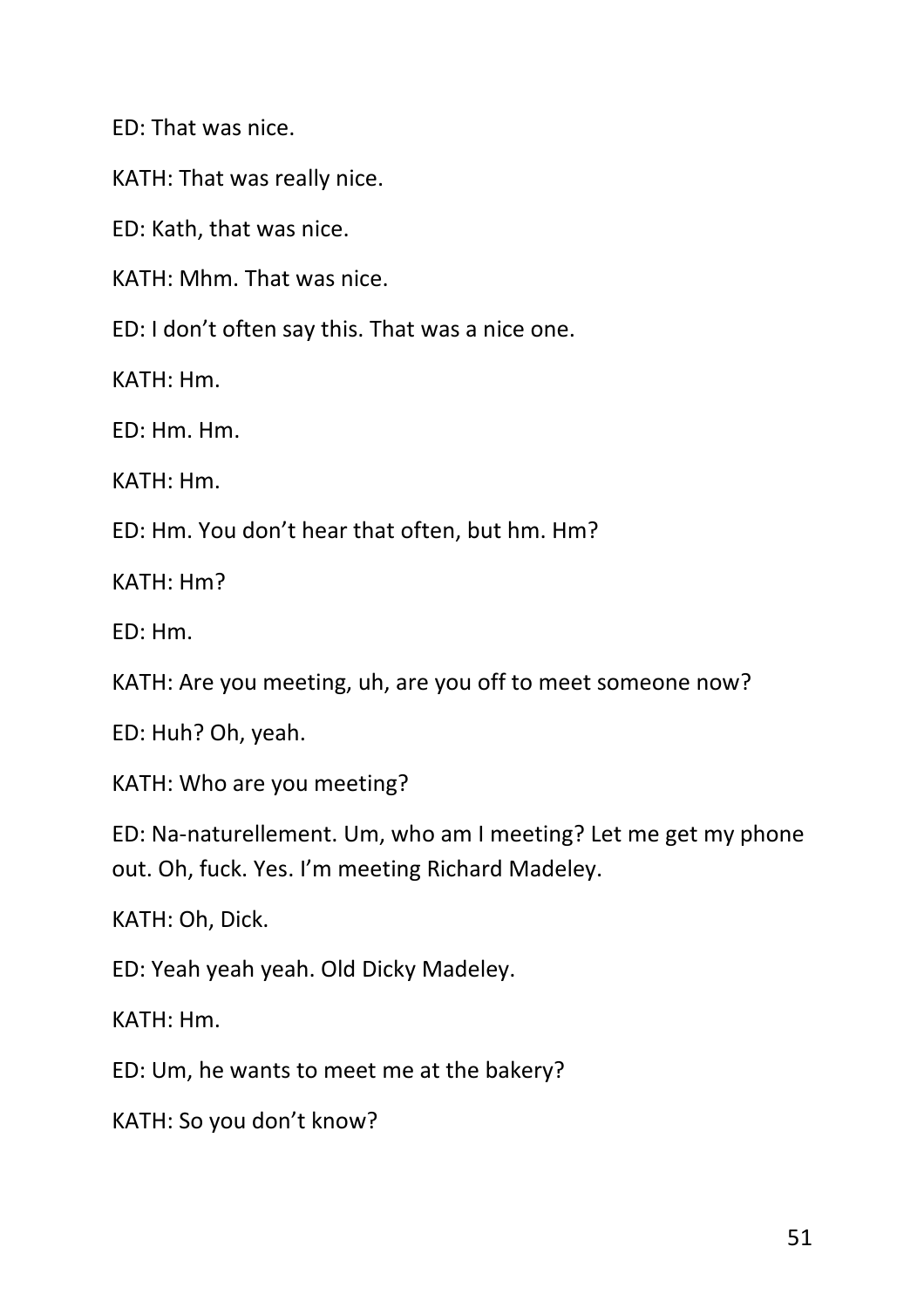ED: I think it's the pan bakery. Um, he's saying he's worn his Saturday jeans on a weekday.

KATH: Oh right.

ED: And so he thinks he's haunted.

KATH: Right. What's Judy got to say about that?

ED: Exactly. I mean exactly. You know where I'm going with this. Judy – she's like, 'he's only got one pair of jeans.' But she – when she puts them out for him, she's like, 'here's your Saturday jeans!'

KATH: Oh god, okay.

ED: And she – and then he's – I don't know whether she's accidentally gone, 'here's your Saturday jeans' on a – on a Wednesday.' Wednesday.

KATH: Hm.

ED: Or whether he's gone – he realised for the first time like, 'these are my fucking Saturday jeans!' Even though it's the same pair of jeans.

KATH: Hm.

ED: He only wears one pair of jeans these days. Ever since – [laughs] 'these aren't – these aren't my good jeans!' The funniest bit of footage in the world. Um –

KATH: Yeah. Oh, well good luck unpacking that. Jesus.

ED: You're not coming with?

KATH: Absolutely not, no.

ED: Who's Judy going to talk to then?